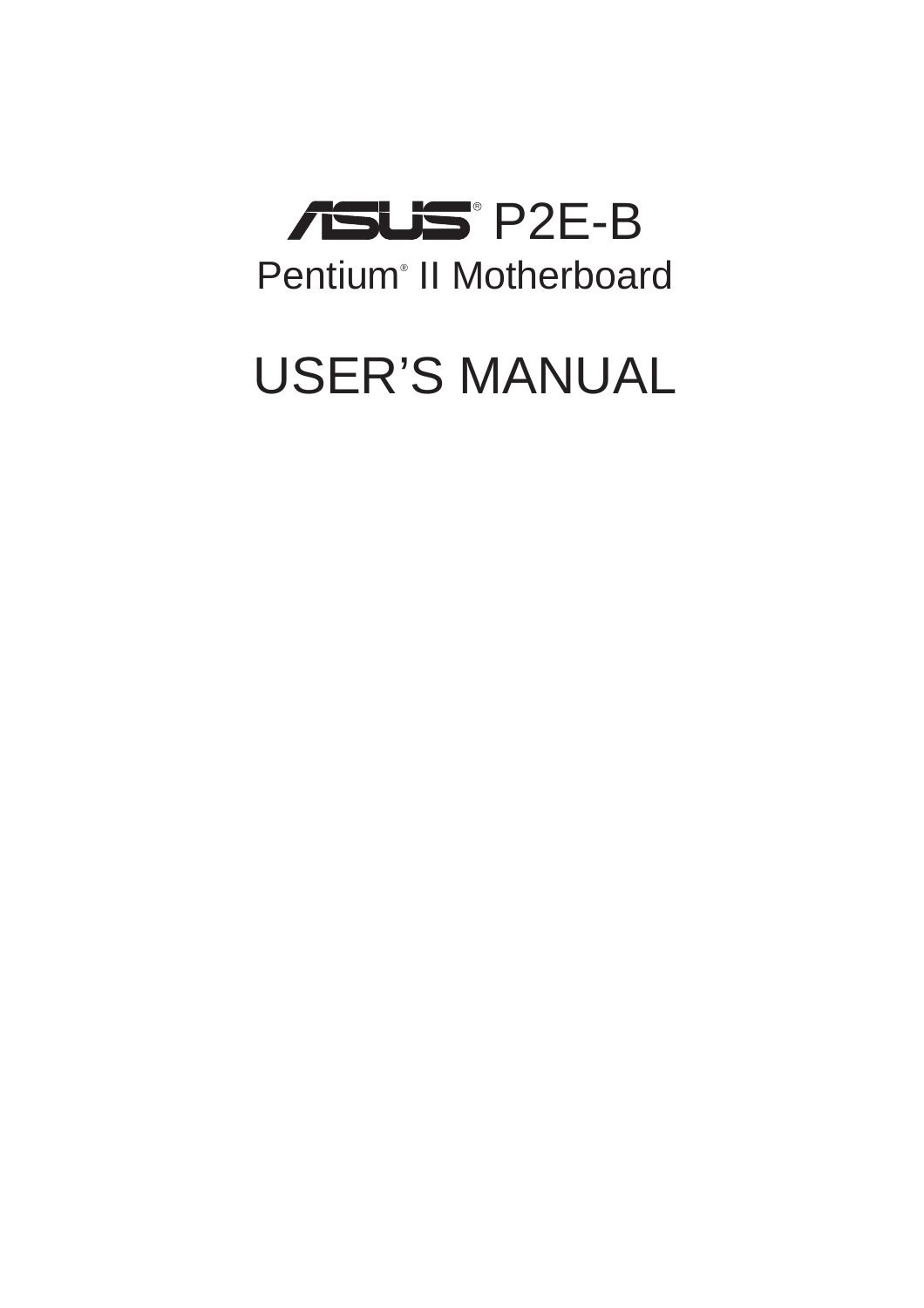No part of this manual, including the products and software described in it, may be reproduced, transmitted, transcribed, stored in a retrieval system, or translated into any language in any form or by any means, except documentation kept by the purchaser for backup purposes, without the express written permission of ASUSTeK COMPUTER INC. ("ASUS").

ASUS PROVIDES THIS MANUAL "AS IS" WITHOUT WARRANTY OF ANY KIND, EITHER EXPRESS OR IMPLIED, INCLUDING BUT NOT LIMITED TO THE IMPLIED WARRANTIES OR CONDITIONS OF MERCHANTABILITY OR FITNESS FOR A PAR-TICULAR PURPOSE. IN NO EVENT SHALL ASUS, ITS DIRECTORS, OFFICERS, EMPLOYEES OR AGENTS BE LIABLE FOR ANY INDIRECT, SPECIAL, INCIDEN-TAL, OR CONSEQUENTIAL DAMAGES (INCLUDING DAMAGES FOR LOSS OF PROFITS, LOSS OF BUSINESS, LOSS OF USE OR DATA, INTERRUPTION OF BUSI-NESS AND THE LIKE), EVEN IF ASUS HAS BEEN ADVISED OF THE POSSIBILITY OF SUCH DAMAGES ARISING FROM ANY DEFECT OR ERROR IN THIS MANUAL OR PRODUCT.

Product warranty or service will not be extended if: (1) the product is repaired, modified or altered, unless such repair, modification of alteration is authorized in writing by ASUS; or (2) the serial number of the product is defaced or missing.

Products and corporate names appearing in this manual may or may not be registered trademarks or copyrights of their respective companies, and are used only for identification or explanation and to the owners' benefit, without intent to infringe.

- Intel, LANDesk, and Pentium are registered trademarks of Intel Corporation.
- IBM and OS/2 are registered trademarks of International Business Machines.
- Symbios is a registered trademark of Symbios Logic Corporation.
- Windows and MS-DOS are registered trademarks of Microsoft Corporation.
- Sound Blaster AWE32 and SB16 are trademarks of Creative Technology Ltd.
- Adobe and Acrobat are registered trademarks of Adobe Systems Incorporated.

The product name and revision number are both printed on the product itself. Manual revisions are released for each product design represented by the digit before and after the period of the manual revision number. Manual updates are represented by the third digit in the manual revision number.

For previous or updated manuals, BIOS, drivers, or product release information, contact ASUS at http://www.asus.com.tw or through any of the means indicated on the following page.

SPECIFICATIONS AND INFORMATION CONTAINED IN THIS MANUAL ARE FUR-NISHED FOR INFORMATIONAL USE ONLY, AND ARE SUBJECT TO CHANGE AT ANY TIME WITHOUT NOTICE, AND SHOULD NOT BE CONSTRUED AS A COM-MITMENT BY ASUS. ASUS ASSUMES NO RESPONSIBILITY OR LIABILITY FOR ANY ERRORS OR INACCURACIES THAT MAY APPEAR IN THIS MANUAL, INCLUD-ING THE PRODUCTS AND SOFTWARE DESCRIBED IN IT.

**Copyright © 1998 ASUSTeK COMPUTER INC. All Rights Reserved.**

| <b>Product Name:</b>    | <b>ASUS P2E-B</b> |
|-------------------------|-------------------|
| <b>Manual Revision:</b> | 1.00              |
| <b>Release Date:</b>    | <b>March 1998</b> |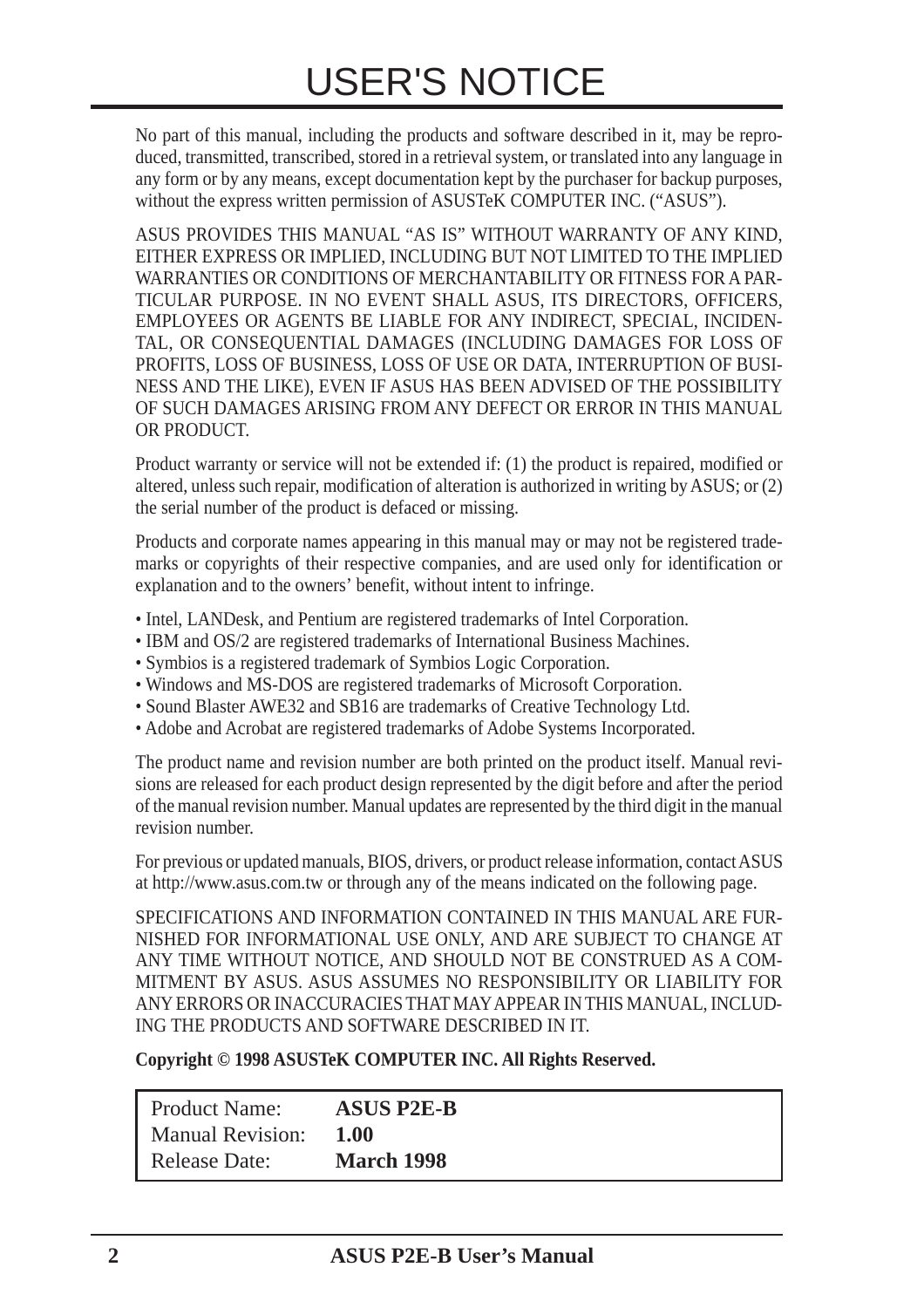# ASUS CONTACT INFORMATION

## ASUSTeK COMPUTER INC.

# Marketing<br>Address:

150 Li-Te Road, Peitou, Taipei, Taiwan 112 Telephone: +886-2-2894-3447 Fax: +886-2-2894-3449 Email: info@asus.com.tw

### Technical Support

| Fax:   | $+886 - 2 - 2895 - 9254$ |
|--------|--------------------------|
| BBS:   | $+886-2-2896-4667$       |
| Email: | $tsd@$ asus.com.tw       |
| WWW:   | www.asus.com.tw          |
| FTP:   | ftp.asus.com.tw/pub/ASUS |

## ASUS COMPUTER INTERNATIONAL

#### **Marketing**

| Address: | 6737 Mowry Ave, Mowry Business Center, Building 2, |
|----------|----------------------------------------------------|
|          | Newark, CA 94560, USA                              |
| Fax:     | $+1-510-608-4555$                                  |
| Email:   | info-usa@asus.com.tw                               |

### Technical Support

| Fax:   | $+1-510-608-4555$        |
|--------|--------------------------|
| BBS:   | $+1-510-739-3774$        |
| Email: | tsd-usa@asus.com.tw      |
| WWW:   | www.asus.com             |
| FTP:   | ftp.asus.com.tw/pub/ASUS |

## ASUS COMPUTER GmbH

### **Marketing**

| Address:   | Harkort Str. 25, 40880 Ratingen, BRD, Germany |
|------------|-----------------------------------------------|
| Telephone: | 49-2102-445011                                |
| Fax:       | 49-2102-442066                                |
| Email:     | $info\text{-}ger@$ asus.com.tw                |

### Technical Support

| 49-2102-499712             |
|----------------------------|
| 49-2102-448690             |
| tsd-ger@asus.com.tw        |
| www.asuscom.de             |
| ftp.asuscom.de/pub/ASUSCOM |
|                            |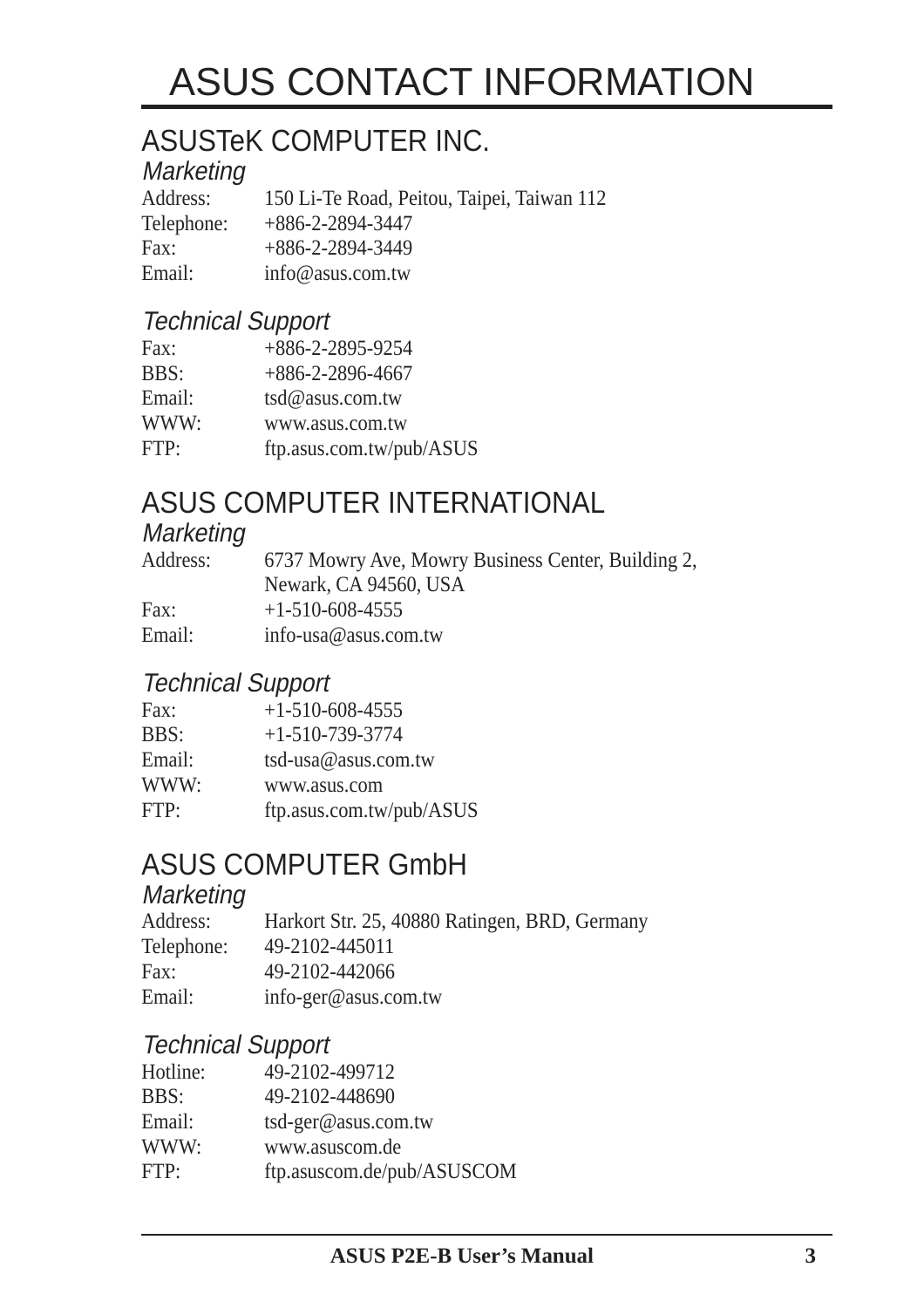# **CONTENTS**

| Managing and Updating Your Motherboard's BIOS 36 |  |
|--------------------------------------------------|--|
|                                                  |  |
|                                                  |  |
|                                                  |  |
|                                                  |  |
|                                                  |  |
|                                                  |  |
|                                                  |  |
|                                                  |  |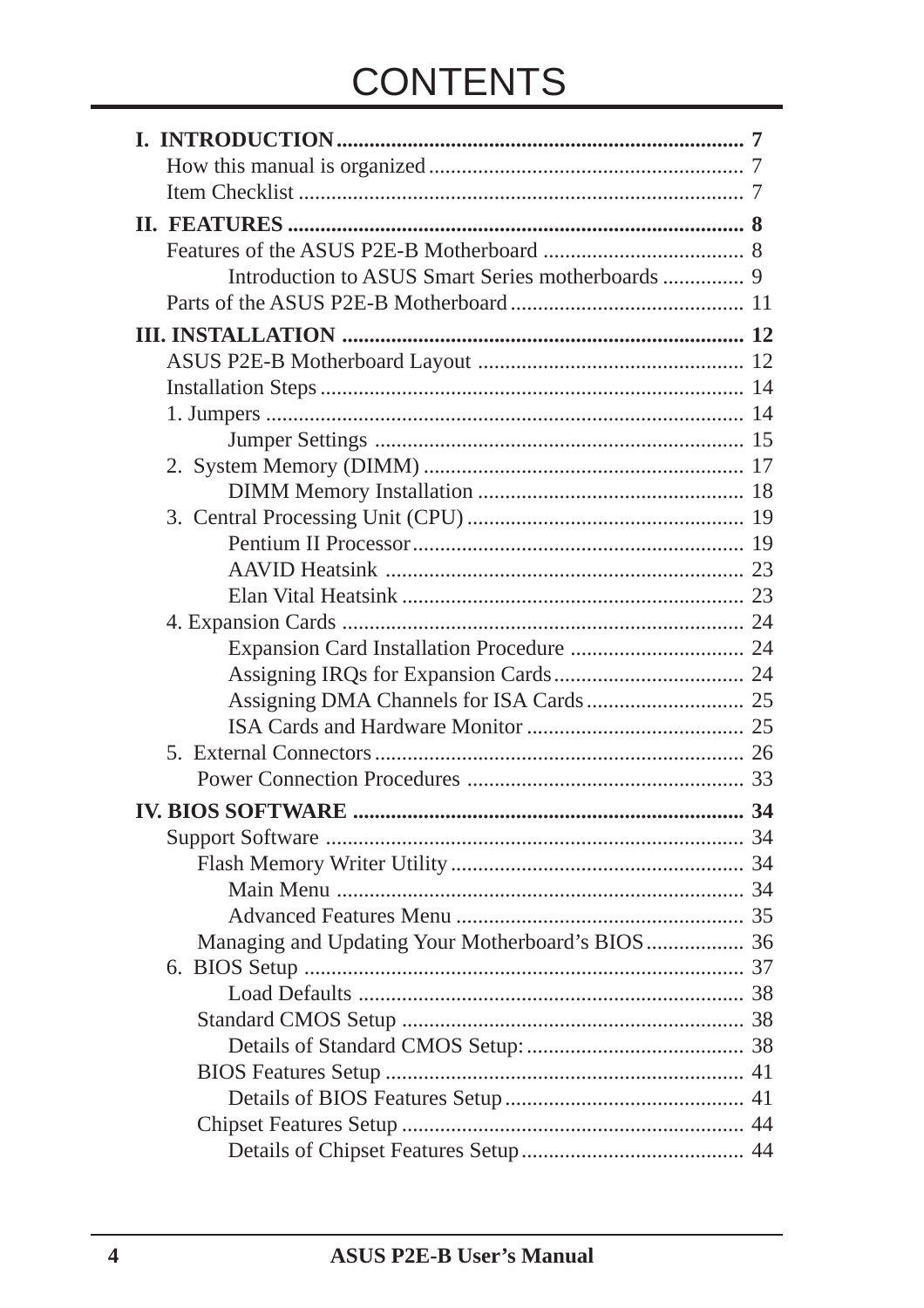# **CONTENTS**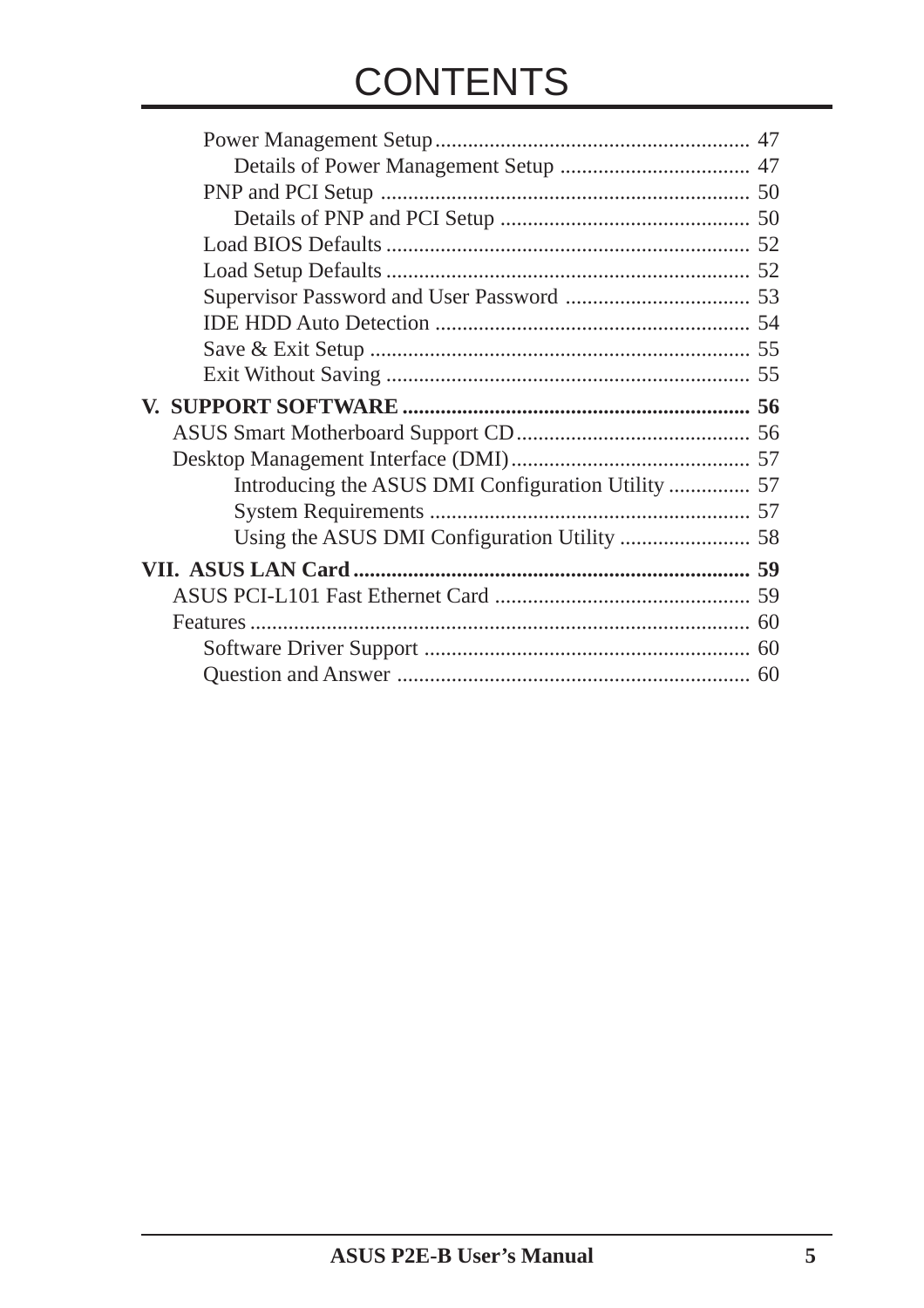### **Federal Communications Commission Statement**

This device complies with FCC Rules Part 15. Operation is subject to the following two conditions:

- This device may not cause harmful interference, and
- This device must accept any interference received, including interference that may cause undesired operation.

This equipment has been tested and found to comply with the limits for a Class B digital device, pursuant to Part 15 of the FCC Rules. These limits are designed to provide reasonable protection against harmful interference in a residential installation. This equipment generates, uses and can radiate radio frequency energy and, if not installed and used in accordance with manufacturer's instructions, may cause harmful interference to radio communications. However, there is no guarantee that interference will not occur in a particular installation. If this equipment does cause harmful interference to radio or television reception, which can be determined by turning the equipment off and on, the user is encouraged to try to correct the interference by one or more of the following measures:

- Re-orient or relocate the receiving antenna.
- Increase the separation between the equipment and receiver.
- Connect the equipment to an outlet on a circuit different from that to which the receiver is connected.
- Consult the dealer or an experienced radio/TV technician for help.

**WARNING!** The use of shielded cables for connection of the monitor to the graphics card is required to assure compliance with FCC regulations. Changes or modifications to this unit not expressly approved by the party responsible for compliance could void the user's authority to operate this equipment.

### **Canadian Department of Communications Statement**

This digital apparatus does not exceed the Class B limits for radio noise emissions from digital apparatus set out in the Radio Interference Regulations of the Canadian Department of Communications.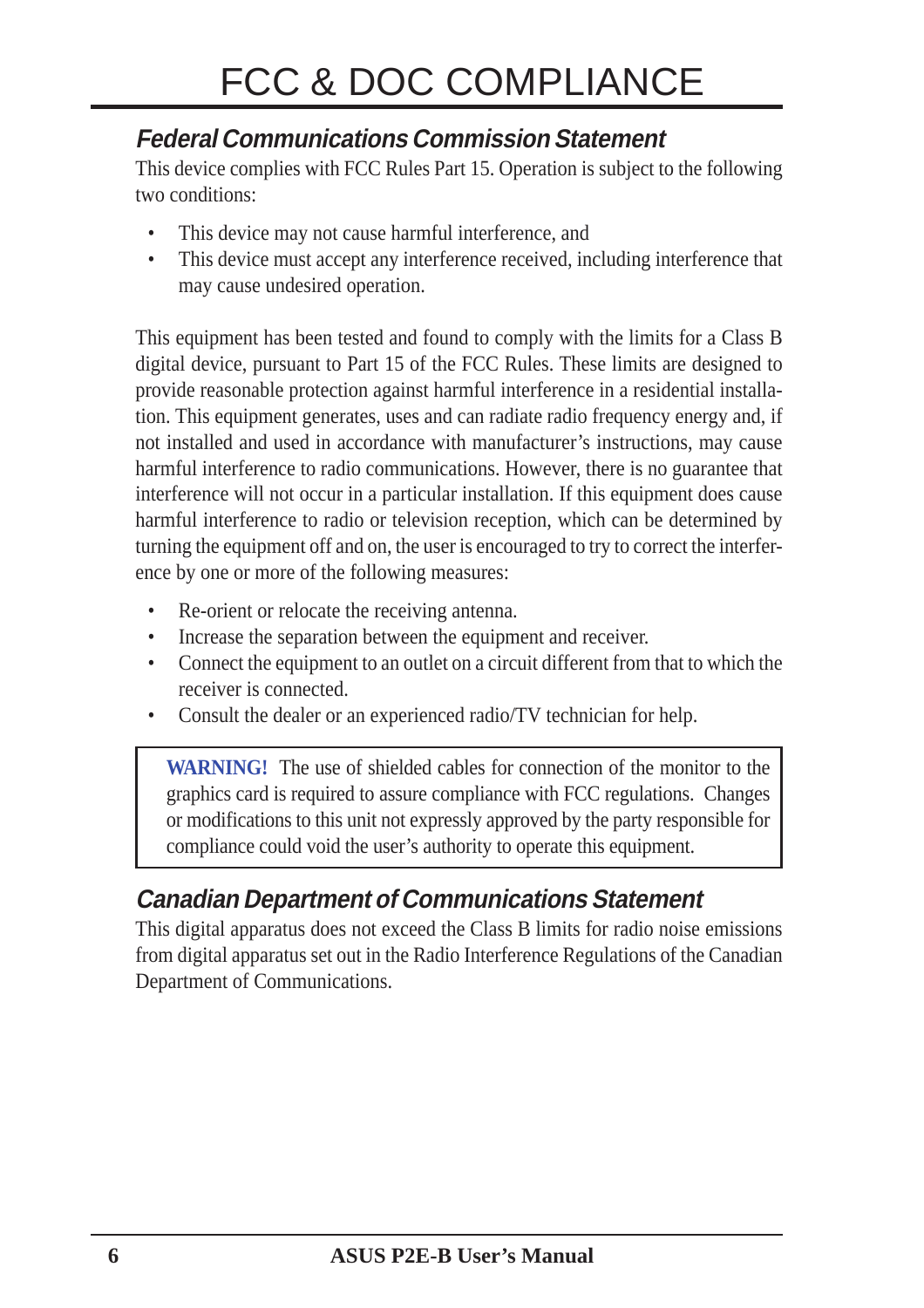## How this manual is organized

This manual is divided into the following sections:

- **I. Introduction:** Manual information and checklist
- **II. Features:** Information and specifications concerning this product
- **III.** Installation: Instructions on setting up the motherboard
- **IV. BIOS Software:** Instructions on setting up the BIOS software
- **V. Support Software:** Information on the included support software
- **VI. ASUS L101 Card:** Installation of the ASUS LAN card (optional)

# Item Checklist

Please check that your package is complete. If you discover damaged or missing items, please contact your retailer.

- $\Box$  (1) ASUS Motherboard
- $\Box$  (1) Retention mechanism & heatsink support
- $\Box$  (2) Attach mount bridges (factory installed)
- (1) 9pin male serial + 25pin male serial external connector set
- (1) 25pin female parallel + 6pin female PS/2 mouse external connector set
- $\triangledown$  (1) IDE ribbon cable for master and slave drives
- (1) Floppy ribbon cable for (1) 5.25inch floppy and (2) 3.5inch floppies
- $\Box$  (1) bag of spare jumpers
- $\Box$  (1) diskette or CD with support drivers and utilities:
	- Flash Memory Writer utility to update the onboard programmable BIOS
	- LANDesk Client Manager (LDCM) Software
	- ASUS PC Probe Utility
	- Desktop Management Interface (DMI) utility
	- Readme files for descriptions and use of the files
	- Technical Support Form
- $\overline{M}$  (1) User's Manual
	- PS/2 Mouse, Infrared, USB1, and USB2 external connector module (optional)
- ASUS PCI-L101 Wake-on-LAN 10/100 Ethernet Card (optional)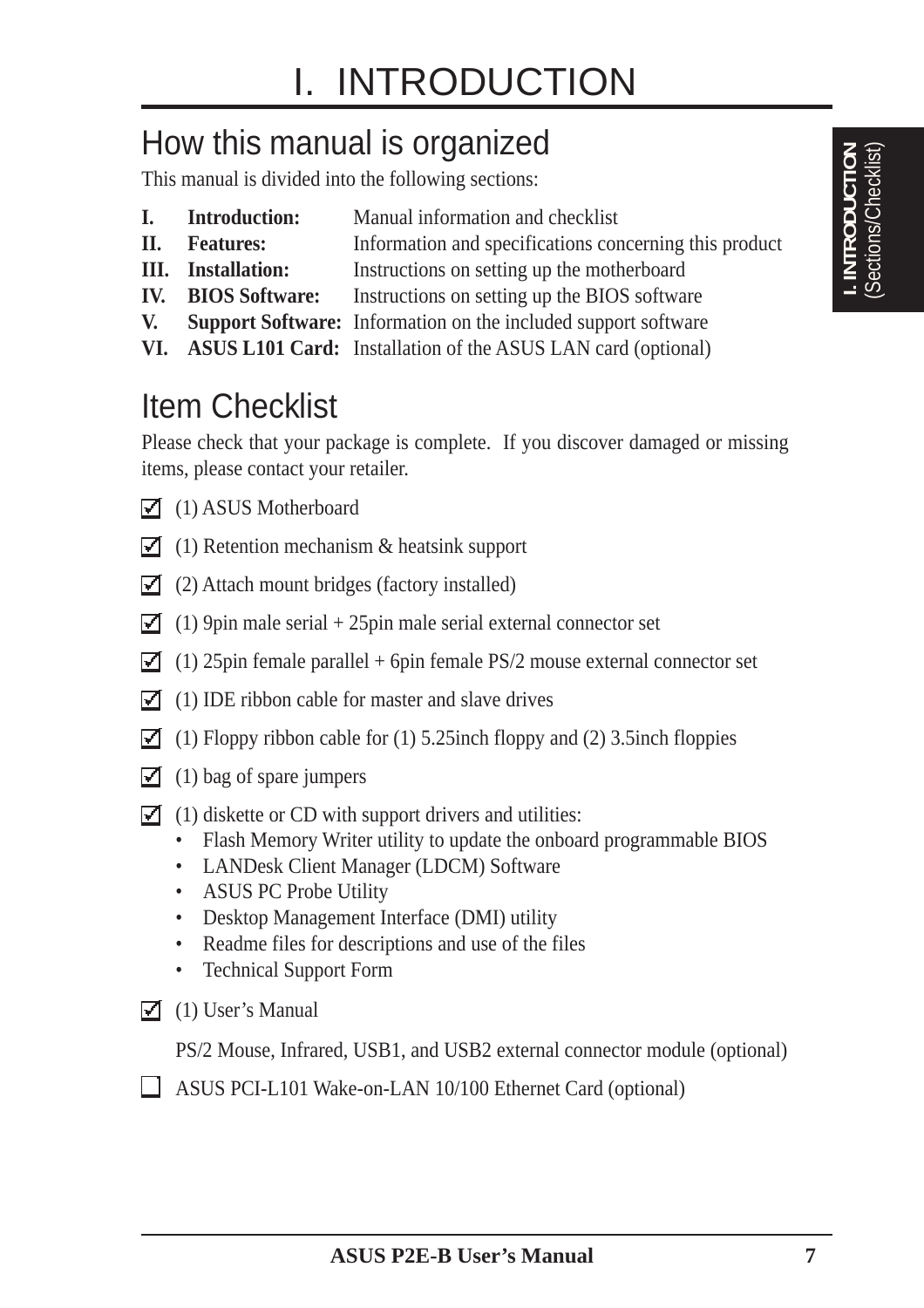# Features of the ASUS P2E-B Motherboard

The ASUS P2E-B is carefully designed for the demanding PC user who wants many intelligent features in a small package. This motherboard:

- **Multi-Speed:** Supports an Intel Pentium<sup>®</sup> II processor from 233MHz–333MHz.
- **Intel AGPset:** Features Intel's 440EX AGPset with I/O subsystems.
- **Enhanced ACPI & Anti-Boot Virus BIOS:** Programmable BIOS (Flash EEPROM), offering enhanced ACPI for Windows 98 compatibility, built-in hardware-based virus protection, and autodetection of most devices for virtually automatic setup.
- **Versatile Memory:** Is equipped with two DIMM sockets to support 8MB-128MB 168-pin 3.3Volt SDRAM/EDO memory modules up to 256MB.
- **AGP Slot:** Supports Accelerated Graphics Port cards for high performance, component level interconnect targeted at 3D graphical display applications.
- **Dual Power Supply:** Has both AT and ATX power connectors onboard to support an AT or ATX power supply with soft-on/off features.
- **ISA & PCI Expansion:** Provides two 16-bit ISA expansion slots and three 32 bit PCI expansion slots.
- **Wake on LAN:** Supports Wake on LAN activity through optional ASUS PCI-L101 Fast Ethernet card.
- **Super Multi-I/O:** Provides two high-speed UART compatible serial ports and one parallel port with EPP and ECP capabilities. UART2 can also be directed from COM2 to the Infrared Module for wireless connections.
- **Desktop Management Interface (DMI):** Supports DMI through BIOS which allows hardware to communicate within a standard protocol creating a higher level of compatibility. (Requires DMI-enabled components.) (See section V)
- **PCI Bus Master IDE:** Comes with an onboard PCI Bus Master IDE controller with two connectors that supports four IDE devices in two channels, supports PIO Modes 3 and 4 and Bus Master IDE DMA Mode 2, and supports Enhanced IDE devices such as Tape Backup and CD-ROM drives. Supports two drives of either 5.25-inch (360KB or 1.2MB) or 3.5-inch (720KB, 1.44MB, or 2.88MB) disk drives. Supports Japanese "Floppy 3 mode" (3.5-inch disk drive: 1.2MB) and LS-120 floppy disk drives (3.5-inch disk drive: 120 MB, 1.44MB, 720K). BIOS supports IDE CD-ROM or SCSI device boot-up.
- **Multi-Cache:** Supports a Pentium<sup>®</sup> II processor with either 512KB, 256KB, or 0KB Pipelined Burst Level 2 cache in the Single Edge Contact (SEC) cartridge.
- **Easy Installation:** Is equipped with BIOS that supports auto detection of hard drives, PS/2 mouse, and Plug and Play devices to make setup of hard drives, expansion cards, and other devices virtually automatic.
- **Optional PS/2 Mouse, USB, IrDA:** Supports an optional cable and bracket set to mount the connectors to an unused expansion slot on the system chassis. A second IrDA connector is available for a standard individual infrared cable set.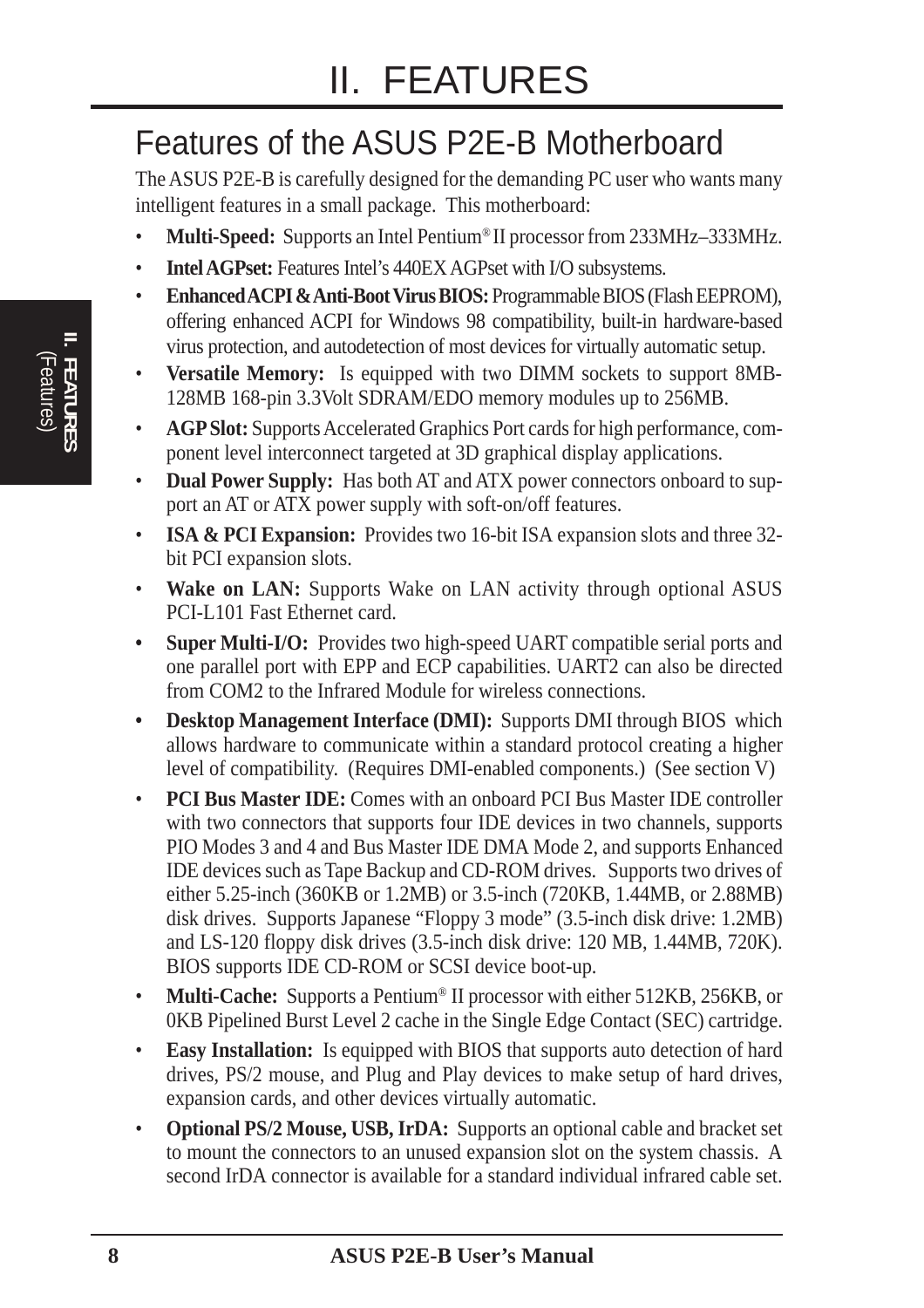### Introduction to ASUS Smart Series motherboards

#### **Performance**

- **SDRAM Optimized Performance -** ASUS smart series of motherboards support the new generation memory - Synchronous Dynamic Random Access Memory (SDRAM) which increases the data transfer rate from 264MB/s max using EDO memory to 528MB/s max using SDRAM.
- **Double the IDE Transfer Speed** ASUS smart series of motherboards with Intel chipsets improves IDE transfer rate using Bus Master UltraDMA/33 IDE which can handle data transfer up to 33MB/s. The best of all is that this new technology is compatible with existing ATA-2 IDE specs so there is no need to upgrade current hard drives or cables.
- **Concurrent PCI -** Concurrent PCI allows multiple PCI transfers from PCI master busses to memory to CPU.
- **ACPI Ready -** ACPI (Advanced Configuration and Power Interface) is also implemented on all ASUS smart series of motherboards. ACPI provide more Energy Saving Features for the future operating systems (OS) supporting OS Direct Power Management (OSPM) functionality. With these features implemented in the OS, PCs can be ready around the clock everyday, yet satisfy all the energy saving standards. To fully utilize the benefits of ACPI, an ACPIsupported OS such as in the next release of Windows 95 must be used.
- **PC '97 Compliant** Both the BIOS and hardware levels of ASUS smart series of motherboards meet PC '97 compliancy. The new PC '97 requirements for systems and components are based on the following high-level goals: Support for Plug and Play compatibility and power management for configuring and managing all system components, and 32-bit device drivers and installation procedures for both Windows 95 and Windows NT.

#### **Intelligence: (with optional Hardware/Thermal Monitor only)**

- **Fan Status Monitoring and Alarm -** To prevent system overheat and system damage, the CPU fan and system fans can be monitored for RPM and failure. Each fan can be set for its normal RPM range and alarm thresholds.
- **Temperature Monitoring and Alert -** To prevent system overheat and system damage, there are heat sensors to monitor the CPU (the Pentium II processor requires a special heatsink with a thermal sensor) and system temperatures to warn of damaging temperatures.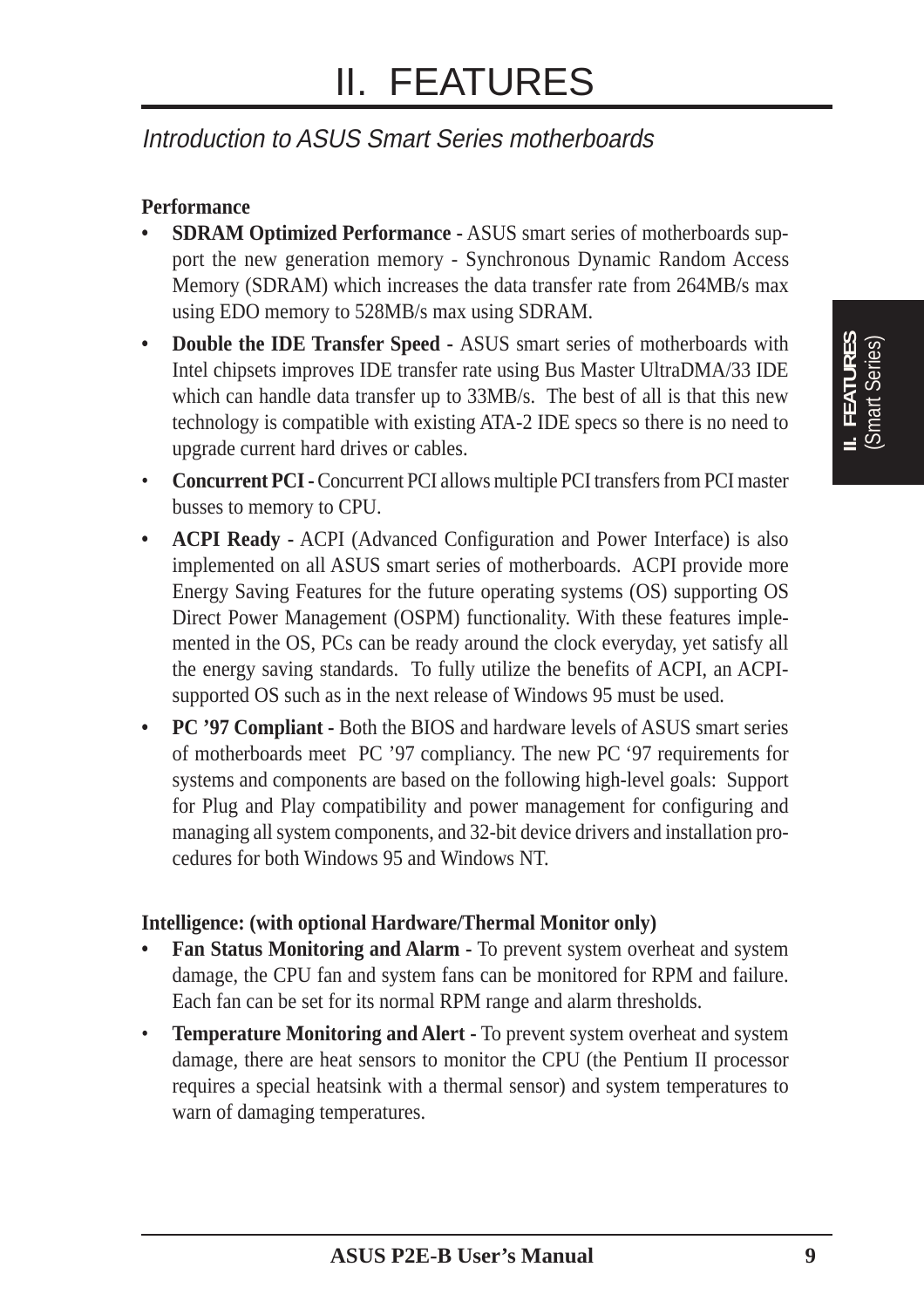- **Voltage Monitoring and Alert -** System voltage levels are monitored to ensure stable current to critical motherboard components. Voltage specifications are more critical for future processors, so monitoring is necessary to ensure proper system configuration and management.
- **System Resources Alert -** Today's operating systems such as Windows 95, Windows NT, and OS/2, require much more memory and hard drive space to present enormous user interfaces and run large applications. The system resource monitor will warn the user before the system resources are used up to prevent possible application crashes. Suggestions will give the user information on managing their limited resources more efficiently.
- **Auto Fan Off -** The system fans will power off automatically **even in sleep mode**. This function reduces both energy consumption *and* **system noise**, and is a important feature to implement silent PC systems.
- **Dual Function Power Button (requires ATX power supply) -** The system can be in one of two states, one is Sleep mode and the other is the Soft-Off mode. Pushing the power button for less than 4 seconds places the system into Sleep mode. When the power button is pressed for more than 4 seconds, it enters the Soft-Off mode.
- **Remote Ring On (requires ATX power supply and external modem) -** This allows a computer to be turned on remotely through an external modem. With this benefit on-hand, any user can access vital information from their computer from anywhere in the world!
- **Message LED -** Chassis LEDs now act as information providers. Through the way a particular LED illuminates, the user can determine the stage the computer is in. A simple glimpse provides useful information to the user.
- **Keyboard Power Up-** Keyboard Power Up can be enabled or disabled to allow the computer to be powered on by pressing the space bar on the keyboard.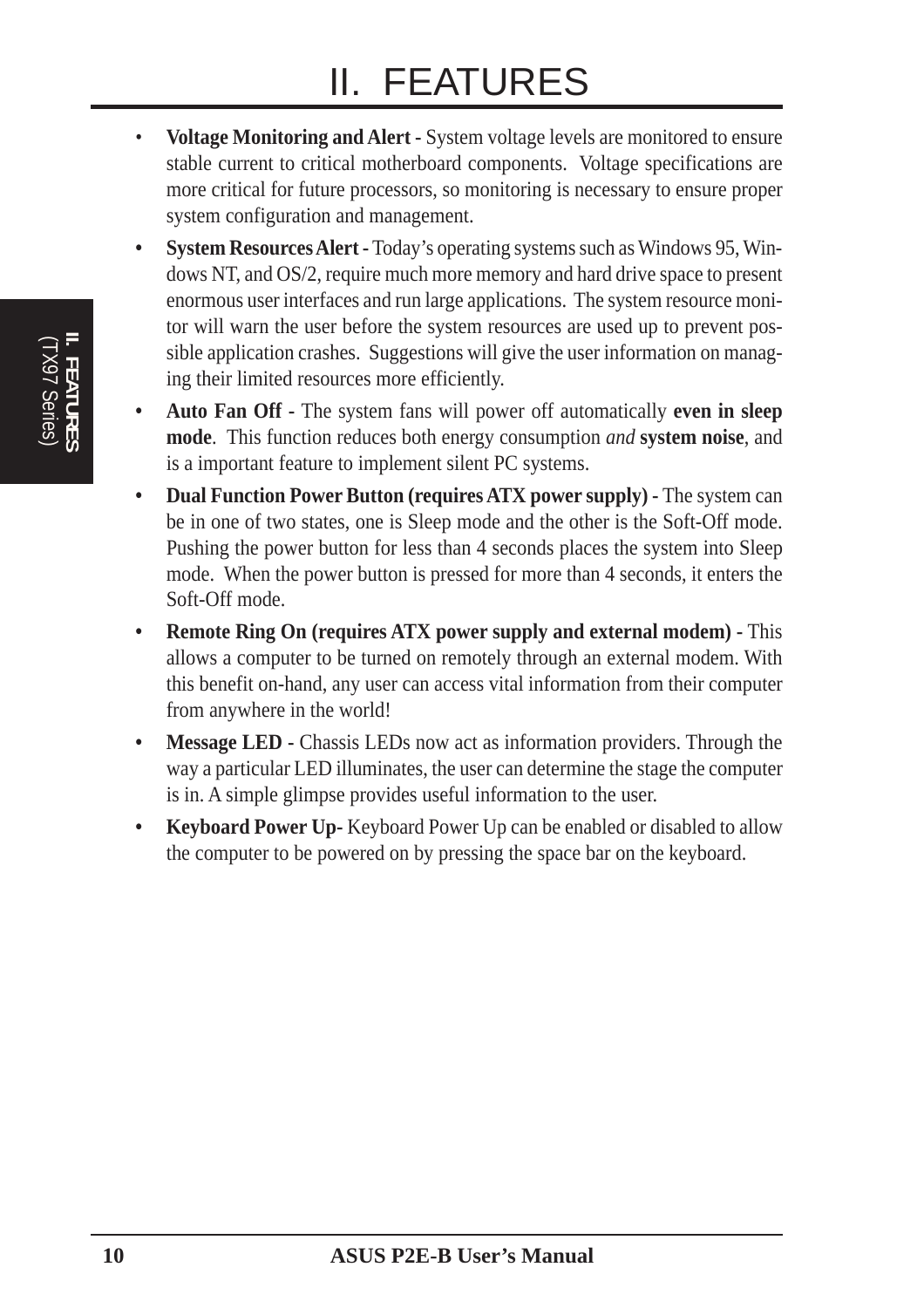# Parts of the ASUS P2E-B Motherboard

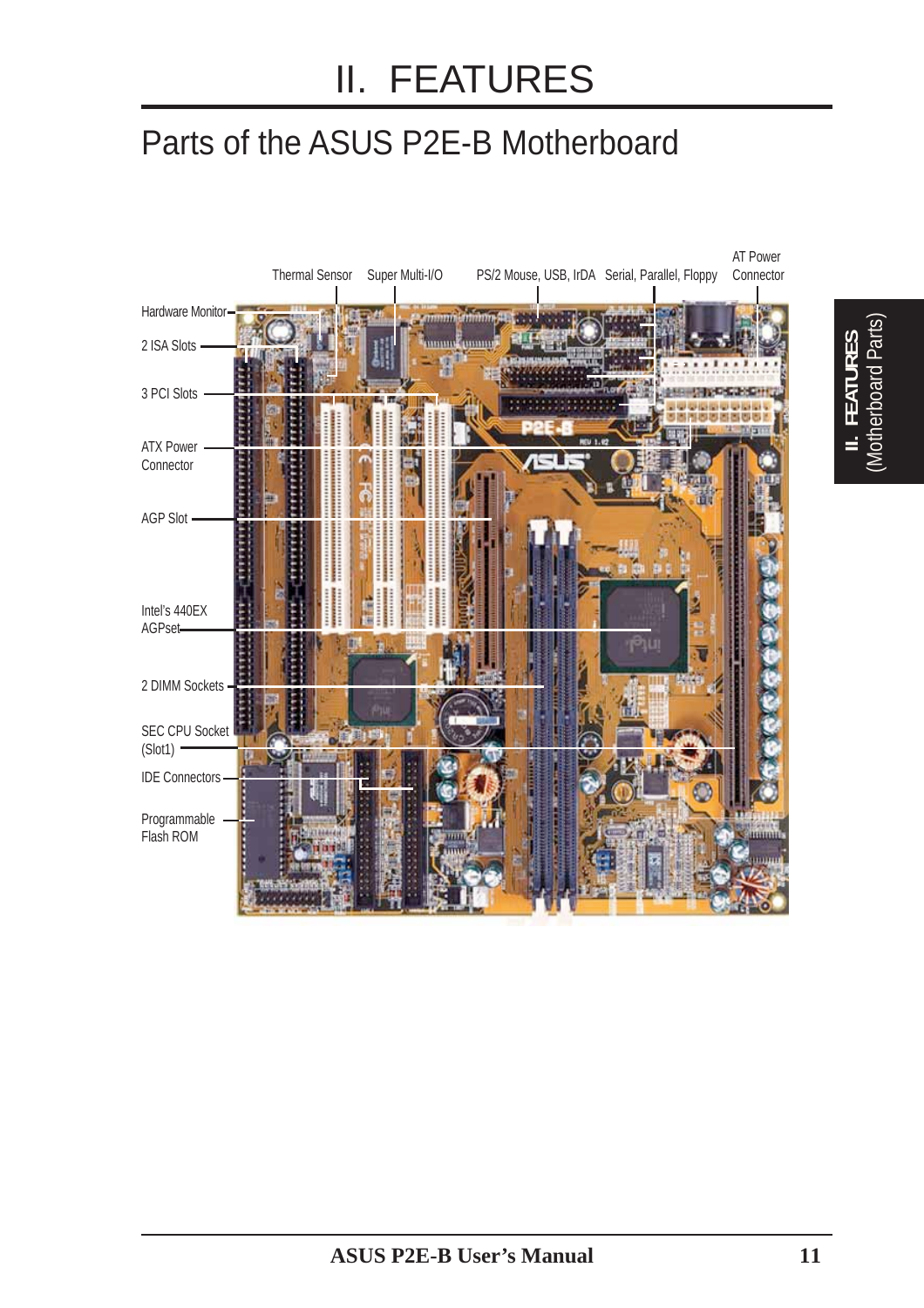# ASUS P2E-B Motherboard Layout

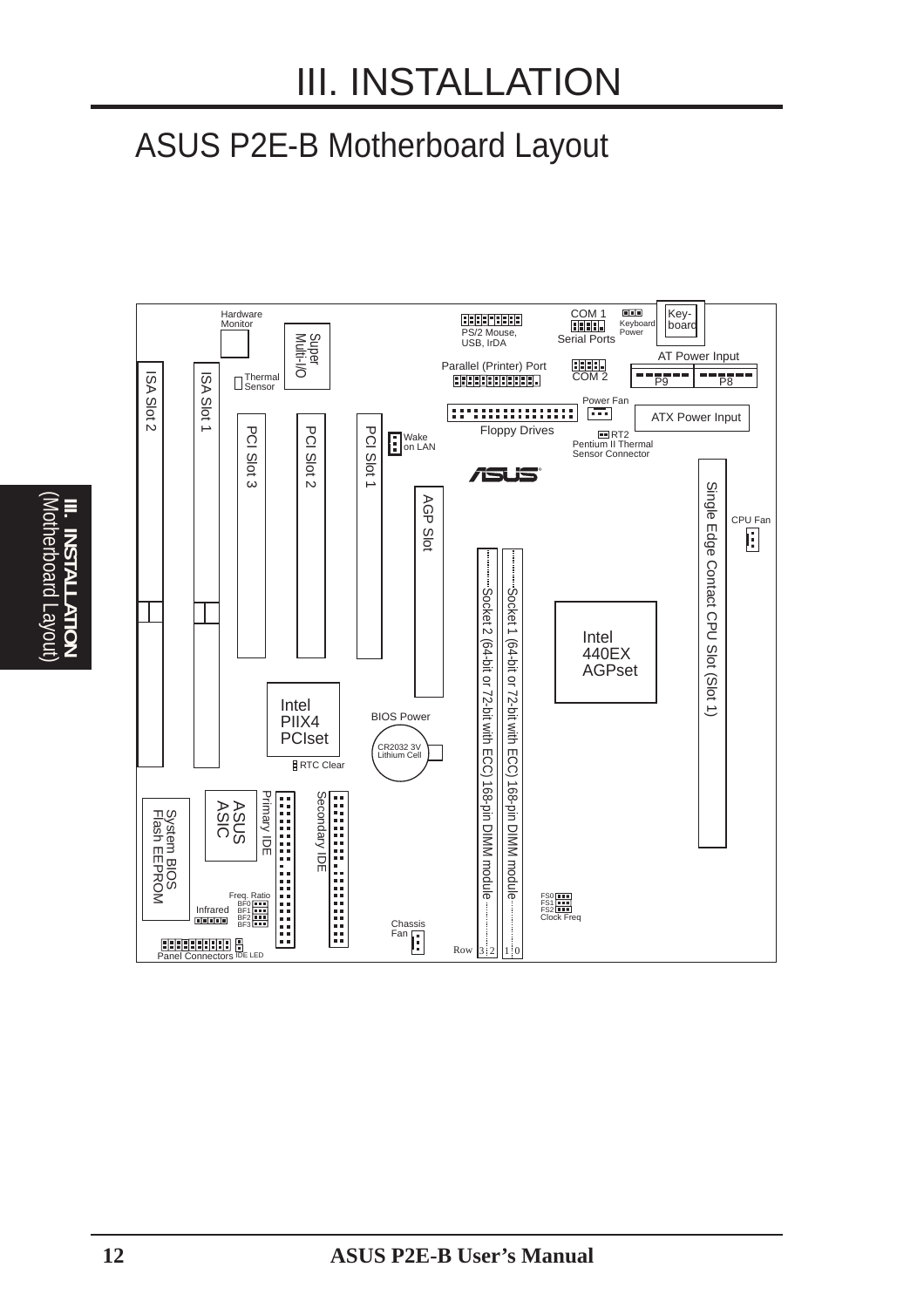#### **Jumpers**

- 1) CLRTC p. 15 Real Time Clock RAM (Clear Data)
- 
- 
- 

#### **Expansion Slots**

- 
- 
- 
- 
- 

#### **Hardware Monitor**

- 2) KBPWR p. 15 Keyboard Power Up (Enable/Disable)
- 3) FS0, FS1, FS2 p. 16 CPU External Clock (BUS) Frequency Selection
- 4) BF0, BF1, BF2, BF3 p. 16 CPU:BUS Frequency Ratio
- 1) DIMM Sockets p. 17 168-Pin DIMM Memory Support
- 2) SEC CPU Slot p. 19 Single Edge Contact CPU Support
- 3) ISA Slot 1, 2 p. 24 16-bit ISA Bus Expansion Slots**\***
- 4) PCI Slot 1, 2, 3 p. 24 32-bit PCI Bus Expansion Slots
- 5) AGP p. 25 Accelerated Graphics Port
- 1) RT2 p. 22 Pentium II Processor Thermal Sensor Connector

#### **Connectors**

- 1) KB p. 26 Keyboard Connector (5-pin Female)
- 
- 
- 
- 
- 
- 
- 
- 
- 
- 
- 
- 
- 
- 
- 
- 
- 
- 
- 
- 19) AT POWER p. 32 AT Motherboard Power Connector (12-pins)

\* The onboard hardware monitor uses the address 290H-297H so legacy ISA cards must not use this address or else conflicts will occur.

**III. INSTALLATION**

- 
- 
- 
- 
- 
- 2) FLOPPY p. 26 Floppy Drive Connector (34-1pins) 3) PRINTER p. 27 Parallel (Printer) Port Connector (26-1pins)
- 4) COM1, COM2 p. 27 Serial Port COM1 & COM2 (10-1pins)
- 5) IDE1, IDE2 p. 28 Primary / Secondary IDE Connector (40-1pins)
- 6) IDELED p. 28 IDE LED Activity Light (2 pins)
- 7) FAN p. 27 Power Supply, Chassis, CPU Fan Power Leads (3 pins)
- 8) W0L\_CON p. 32 Wake on LAN Activity Connector (3-pins)
- 9) MSG.LED (PANEL) p. 30 System Message LED (2 pins)
- 10) SMI (PANEL) p. 30 SMI Switch Lead (2 pins)
- 11) PWR SW. (PANEL) p. 30 ATX Power & Soft-Off Switch Lead (2 pins)
- 12) RESET (PANEL) p. 30 Reset Switch Lead (2 pins)
- 13) PWR.LED (PANEL) p. 30 System Power LED Lead (3 pins)
- 14) KEYLOCK (PANEL) p. 30 Keyboard Lock Switch Lead (2 pins)
- 15) SPEAKER (PANEL) p. 30 Speaker Output Connector (4 pins)
- 16) USB/MIR p. 31 PS/2 Mouse/USB/IR Combo-Connector (18-1pins)
- 17) IR p. 31 Second Infrared Port Module Connector (5-pins)
- 18) ATX POWER p. 32 ATX Motherboard Power Connector (20-pins)
- 
- 
- 
-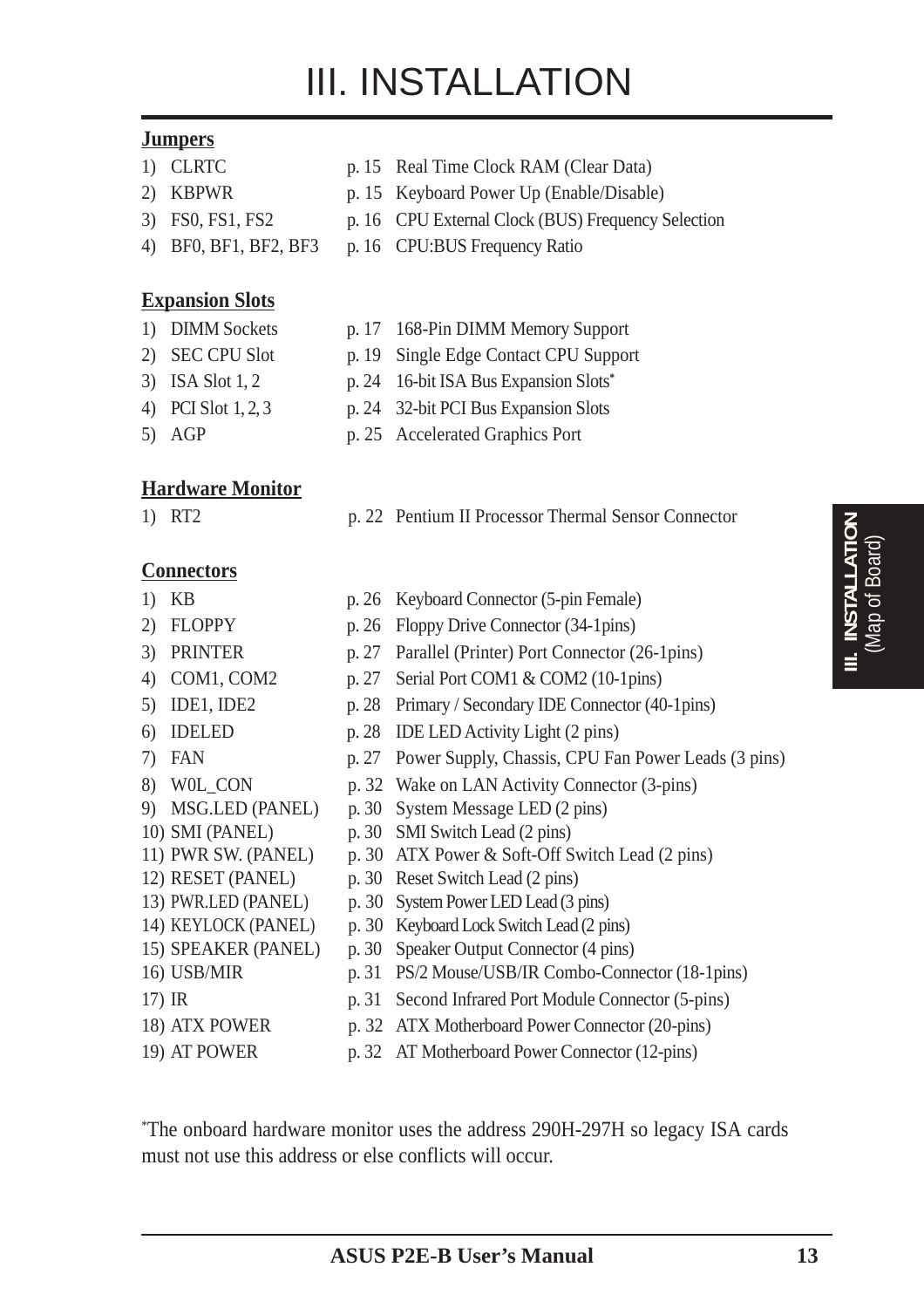## Installation Steps

Before using your computer, you must complete the following steps:

- **1. Set Jumpers on the Motherboard**
- **2. Install System Memory Modules**
- **3. Install the Central Processing Unit (CPU)**
- **4. Install Expansion Cards**
- **5. Connect Ribbon Cables, Cabinet Wires, and Power Supply**
- **6. Setup the BIOS Software**

## 1. Jumpers

Several hardware settings are made through the use of jumper caps to connect jumper pins (JP) on the motherboard. See motherboard layout for locations of jumpers. The jumper settings will be described numerically, such as [----], [1-2], [2-3] for no connection, connect pins 1&2, and connect pins 2&3 respectively. Pin 1 for our motherboards is always on top  $\left|\frac{1}{r}\right|$  or on the left  $\frac{1}{r-1}$  when holding the motherboard with the keyboard connector away from yourself. A "1" is written besides pin 1 on jumpers with three pins. The jumpers will also be shown graphically such as  $\bullet \bullet \bullet$  to connect pins  $1&2$  and  $\blacksquare$  to connect pins  $2&3$ . Jumpers with two pins will be shown as **For Short (On) and For Open (Off).** For manufacturing simplicity, the jumpers may be sharing pins from other groups. Use the diagrams in this manual instead of following the pin layout on the board. Settings with two jumper numbers require that both jumpers be moved together. To connect the pins, simply place a plastic jumper cap over the two pins as diagramed.

**WARNING!** Computer motherboards, baseboards and components, such as SCSI cards, contain very delicate Integrated Circuit (IC) chips. To protect them against damage from static electricity, you should follow some precautions whenever you work on your computer.

- 1. Unplug your computer when working on the inside.
- 2. Use a grounded wrist strap before handling computer components. If you do not have one, touch both of your hands to a safely grounded object or to a metal object, such as the power supply case.
- 3. Hold components by the edges and try not to touch the IC chips, leads or connectors, or other components.
- 4. Place components on a grounded antistatic pad or on the bag that came with the component whenever the components are separated from the system.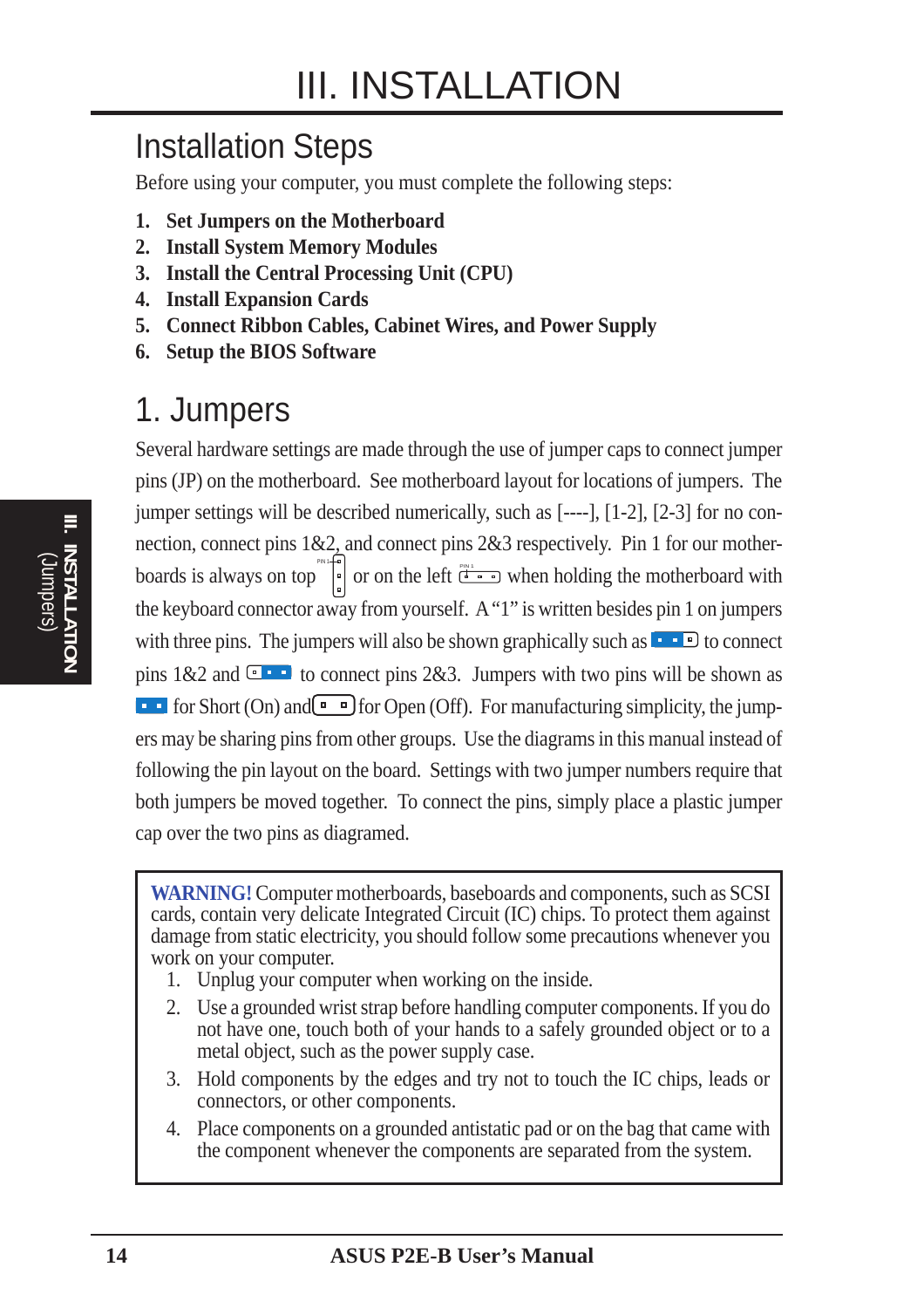### Jumper Settings

#### **1. Real Time Clock (RTC) RAM (CLRTC)**

The CMOS RAM is powered by the onboard button cell battery. To clear the RTC data: (1) Unplug your computer, (2) Short solder points, (3) Turn on your computer, (4) Hold down <Delete> during bootup and enter BIOS setup to reenter user preferences.

#### **RTC RAM CLRTC**

Clear Data [short solder points momentarily]



#### **2. Keyboard Power Up (KBPWR)**

This allows you to disable or enable the keyboard power up function. Set this jumper to *Enable* if you wish to use your keyboard (by pressing the space bar) to power up your computer. This feature requires an ATX power supply that can supply at least 300mAmp on the +5VSB lead. The default is set to *Disable* because not all computers have the appropriate ATX power supply. Your computer will not power on if you set this to *Enable* and are not using the proper

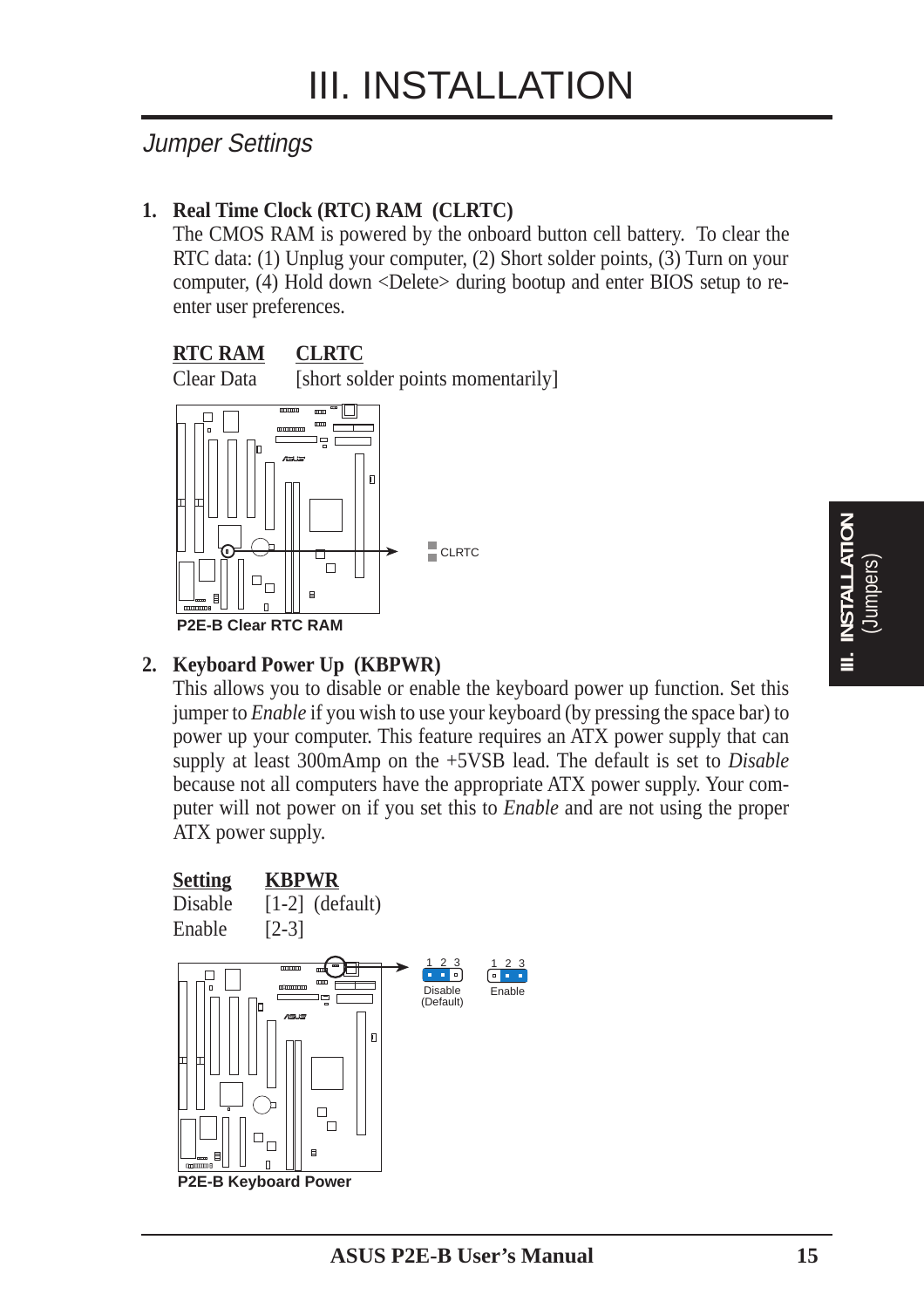#### **3. CPU External (BUS) Frequency Selection (FS0, FS1, FS2)**

These jumpers tell the clock generator what frequency to send to the CPU. These allow the selection of the CPU's *External* frequency (or *BUS Clock*). The BUS Clock times the BUS Ratio equals the CPU's *Internal* frequency (the advertised CPU speed).

#### **4. CPU to BUS Frequency Ratio (BF0, BF1, BF2, BF3)**

These jumpers set the frequency ratio between the *Internal* frequency of the CPU and the *External* frequency (called the *BUS Clock*) within the CPU. These must be set together with the above jumpers *CPU External (BUS) Frequency Selection.*



**WARNING!** Do not overclock your processor. Frequencies above 66MHz exceed the specifications for the onboard Intel Chipset and are not guaranteed to be stable. Overclocking can cause undue stress on the CPU and motherboard. It may result in a slower speed or other unpredictable outcomes. The table on the following page shows the approved CPUs and their settings.

*Set the jumpers by the Internal speed of your processor as follows:*

|                         |              |                 |        | $-$ (BUS Freq.)         | (Freq. Ratio)                   |
|-------------------------|--------------|-----------------|--------|-------------------------|---------------------------------|
| <b>CPU Model</b>        | <b>Speed</b> | <b>F.</b> Ratio | BUS F. | FS0 FS1 FS2             | BF0 BF1 BF2 BF3                 |
| Intel Pentium II 333MHz |              | 5.0x            | 66MHz  | $[1-2]$ $[1-2]$ $[1-2]$ | $[2-3]$ $[1-2]$ $[1-2]$ $[2-3]$ |
| Intel Pentium II 300MHz |              | 4.5x            | 66MHz  | $[1-2]$ $[1-2]$ $[1-2]$ | $[1-2]$ $[2-3]$ $[1-2]$ $[2-3]$ |
| Intel Pentium II 266MHz |              | 4.0x            | 66MHz  | $[1-2]$ $[1-2]$ $[1-2]$ | $[2-3]$ $[2-3]$ $[1-2]$ $[2-3]$ |
| Intel Pentium II 233MHz |              | 3.5x            | 66MHz  | $[1-2]$ $[1-2]$ $[1-2]$ | $[1-2] [1-2] [2-3] [2-3]$       |
|                         |              |                 |        |                         |                                 |



Intel Pentium II Processor in an SEC Cartridge (233-400MHz 256/512KB L2 Cache)

**NOTE:** Voltage Regulator Output Selection (VID) is not needed for the Pentium II processor because it sends a VID signal directly to the onboard power controller.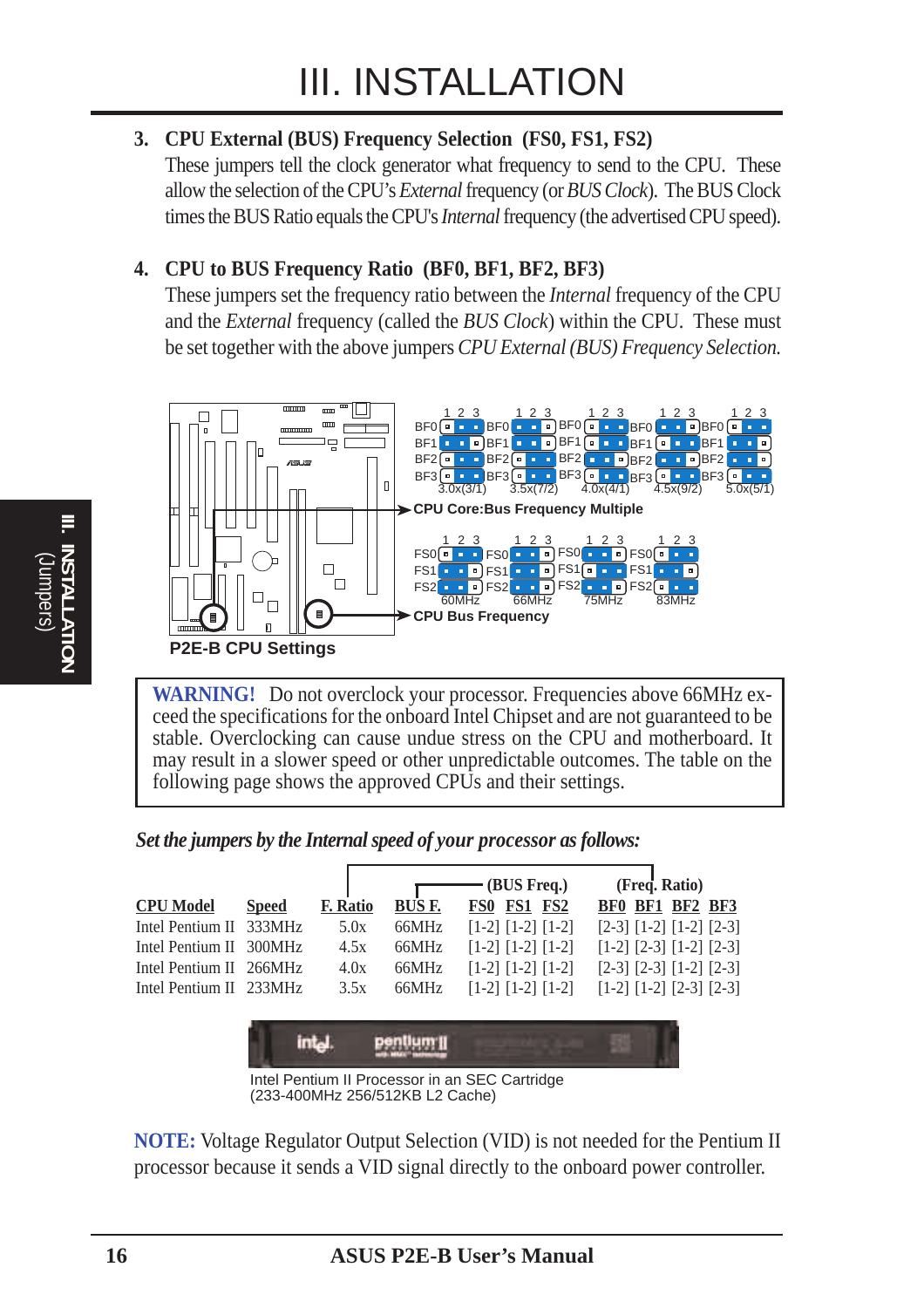# 2. System Memory (DIMM)

Only Dual Inline Memory Modules (DIMM) can be used with this motherboard. Two sockets are available for **3.3Volt** (power level) Unbuffered Synchronous DRAMs (SDRAM) or EDO DRAM of either 8, 16, 32, 64, or 128MB. One side (with memory chips) of the DIMM module takes up one Row on the motherboard.

Error Checking and Correction (ECC) feature is not supported on this motherboard. ECC DIMM will work on this motherboard minus the ECC feature.

**IMPORTANT:** Memory speed setup is required through "Auto Configuration" in BIOS Chipset Setup of the BIOS SOFTWARE.

**WARNING:** Memory modules must have 18 chips or less. Memory modules with more that 18 chips will cause unstable operation.

*Install memory in any combination as follows:*

| <b>DIMM</b> Location    | <b>168-pin DIMM Memory Modules</b>     |                   | <b>Total Memory</b> |
|-------------------------|----------------------------------------|-------------------|---------------------|
| Socket 1 (Rows $0&4$ )  | SDRAM/EDO 8, 16, 32, 64, 128MB         | x1                |                     |
| Socket 2 (Rows $2\&3$ ) | SDRAM/EDO 8, 16, 32, 64, 128MB         | x1                |                     |
|                         | <b>Total System Memory (Max 256MB)</b> | $\qquad \qquad -$ |                     |

#### **ASUS Memory Examples:**



ECC EDO DIMM (9 chips) (ECC feature not supported on this motherboard)



#### Non-ECC SDRAM DIMM (8 chips)

#### **General DIMM Notes: (not true for all memory modules)**

- Four possible memory chips are available: EDO or SDRAM with and without ECC.
- SDRAM chips are generally thinner with higher pin density than EDO chips.
- BIOS shows EDO or SDRAM memory on bootup screen.
- 8 chip/side modules do not support ECC, only 9 chip/side modules support ECC.
- Single sided modules are usually 16 or 64 MB, double sided are usually 8, 32, or 128MB.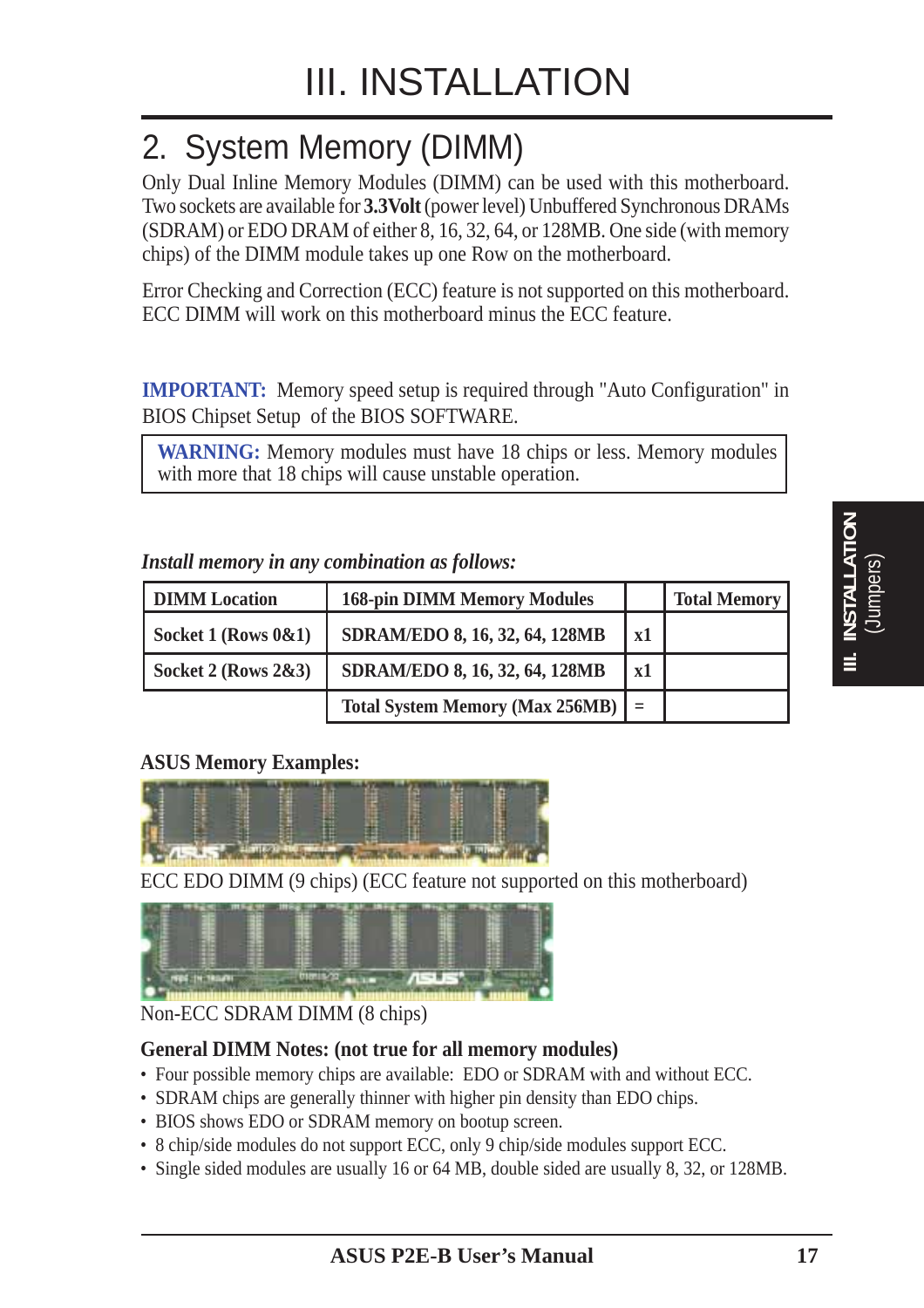### DIMM Memory Installation

Insert the module(s) as shown. Because the number of pins are different on either side of the breaks, the module will only fit in the orientation as shown. DIMM modules are longer and have different pin contact on each side and therefore have a higher pin density. SIMM modules have the same pin contact on both sides.



The Dual Inline Memory Module (DIMM) must be **3.3V Unbuffered** for this motherboard. You can identify the type of DIMM module by the illustration below:



The notch on the DIMM module will shift between left, center, or right to identify the type and also to prevent the wrong type of DIMM to be inserted into the DIMM socket on the motherboard. Four clock signals are supported on this motherboard. You must ask your retailer for the specifications before purchasing memory modules.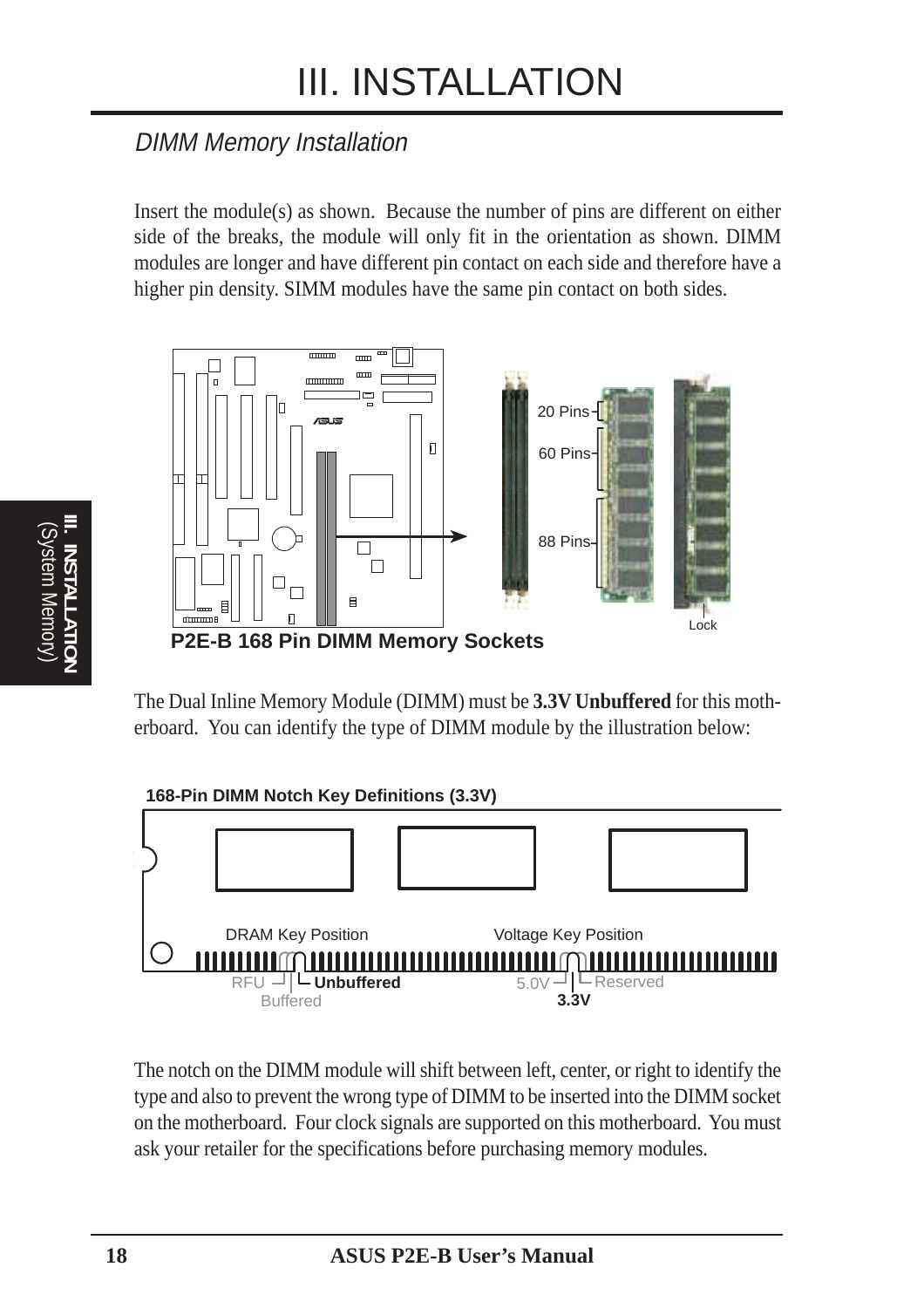# 3. Central Processing Unit (CPU)

This motherboard provides a Single Edge Contact (SEC) slot for a Pentium II processor packaged in an SEC cartridge.

### Pentium II Processor

**WARNING!** Be sure that sufficient air circulation is available across the processor's passive heatsink. Without sufficient circulation, the processor could overheat and damage both the processor and the motherboard. It is recommended that you install an auxiliary fan.

You should check to see that you have the following 9 items. (**NOTE:** The pictures in the following pages will have the same item numbers next to them for your reference. The design and color of your items may be slightly different.)



**Attach Mount Bridges (Items 1,2)**



**Pentium II Retention Mechanism (Item 3)**





Heatsink Support Base/Top Bar (Items 4-7) Pentium II Processor Heatsink (Item 8)

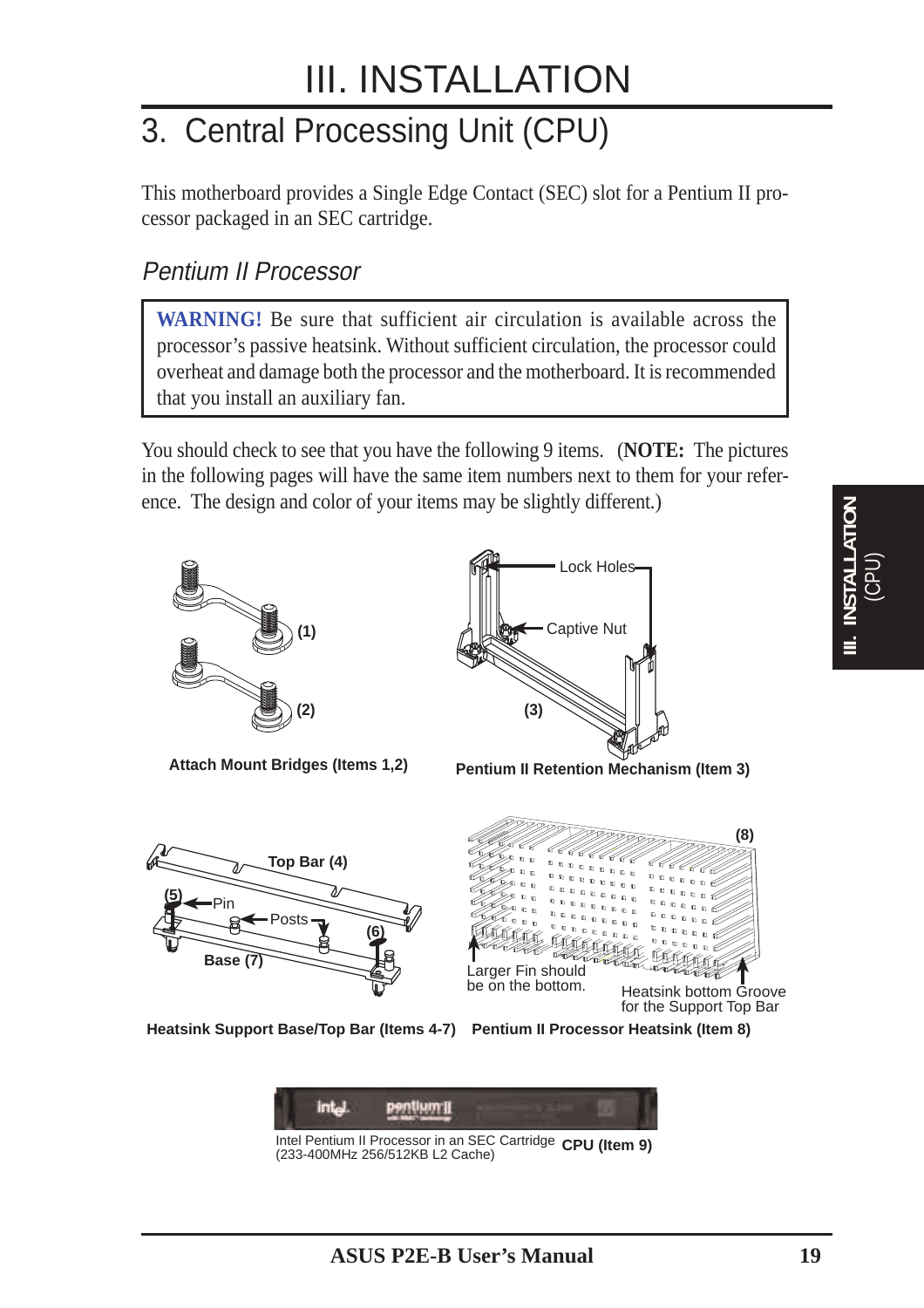#### **The Motherboard As Shipped**

Four screws should be showing next to each corner of the SEC CPU Slot using two attach mount bridges from the underside of the motherboard.



#### **Installing the Pentium II Processor:**

**1. Mount the Pentium II Retention Mechanism:** The retention mechanism is designed to fit into the SEC slot only one way.

**TIP:** Orient the mechanism's lock holes toward the motherboard's chipsets (see motherboard layout for the location of the Intel chipset).

Be sure to align the notch in the mechanism with the small rib on one side of the slot and that the mechanism is properly seated on the board. Then, screw the captive nuts in place.

**WARNING!** Do not overtighten the captive nuts. Doing so could damage your motherboard. Tighten captive nuts to no more than 6±1 inch/pound.

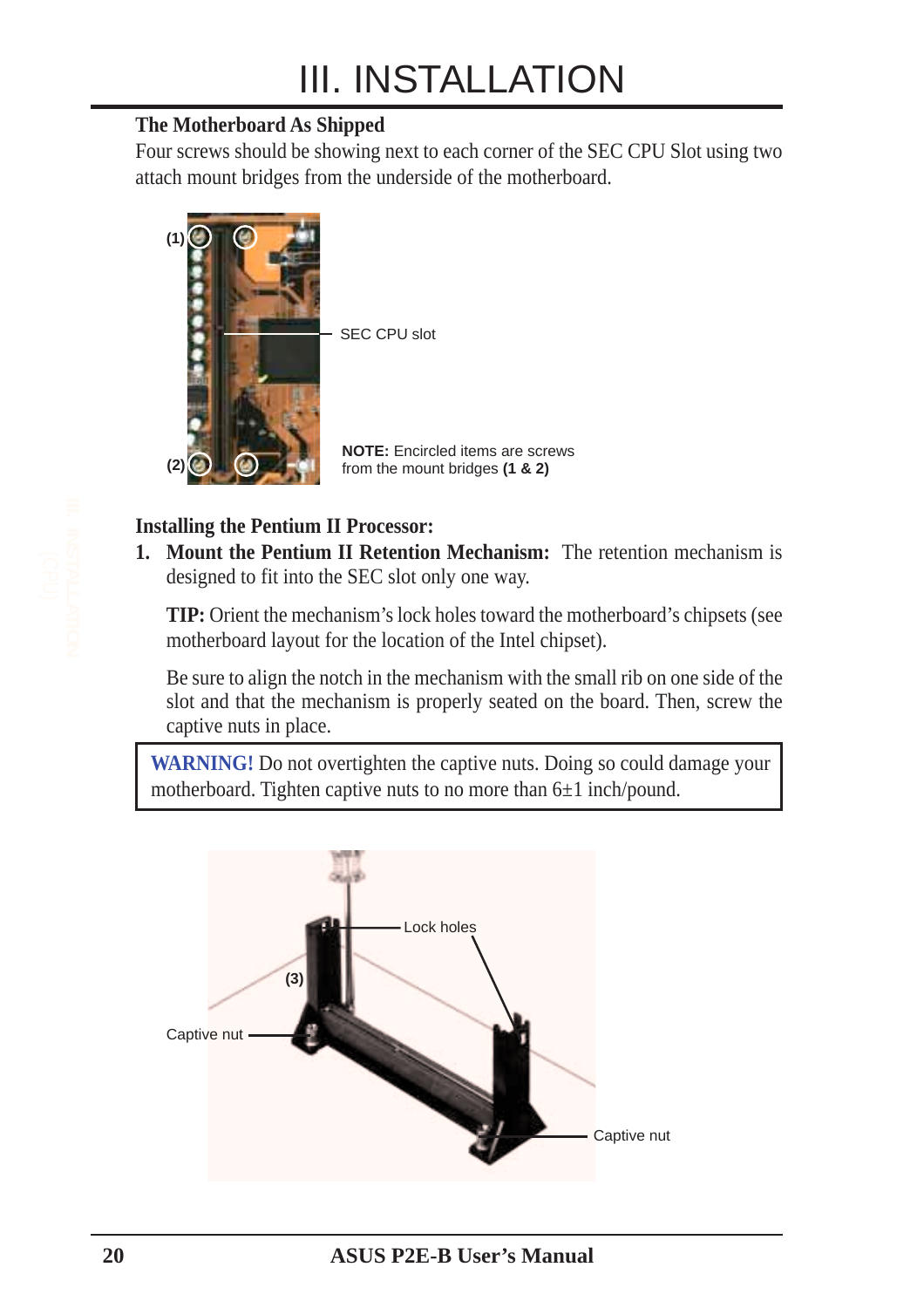**2. Mount the Heatsink:** Place the SEC cartridge face down on a flat surface and lay the heat sink flush on the back (metal side) of the SEC cartridge. Check the orientation of the heatsink against the pictures. The thicker fin must be orientated toward the bottom. The top clamp is wider than the bottom clamp so only this orientation will fit. With a screw driver, push the clamps one at a time into the SEC cartridge. Be sure that the heatsink is firmly pressed against the SEC cartridge. When correctly installed, no light must be showing through between the thermal pad of the heatsink and the SEC cartridge.

**WARNING!** If the heatsink is not mounted tightly against the SEC cartridge, the CPU will overheat. You may install an auxiliary fan to provide adequate circulation across the processor's passive heatsink.



**3. Insert the SEC Cartridge:** Push the SEC cartridge's two locks inward (the preceding picture shows the locks in the outward position and inward in the picture below). With the heatsink facing the motherboard's chipsets, press the cartridge gently but firmly until it is full inserted.



I. INSTALLATION<br>(CPU) **III. INSTALLATION**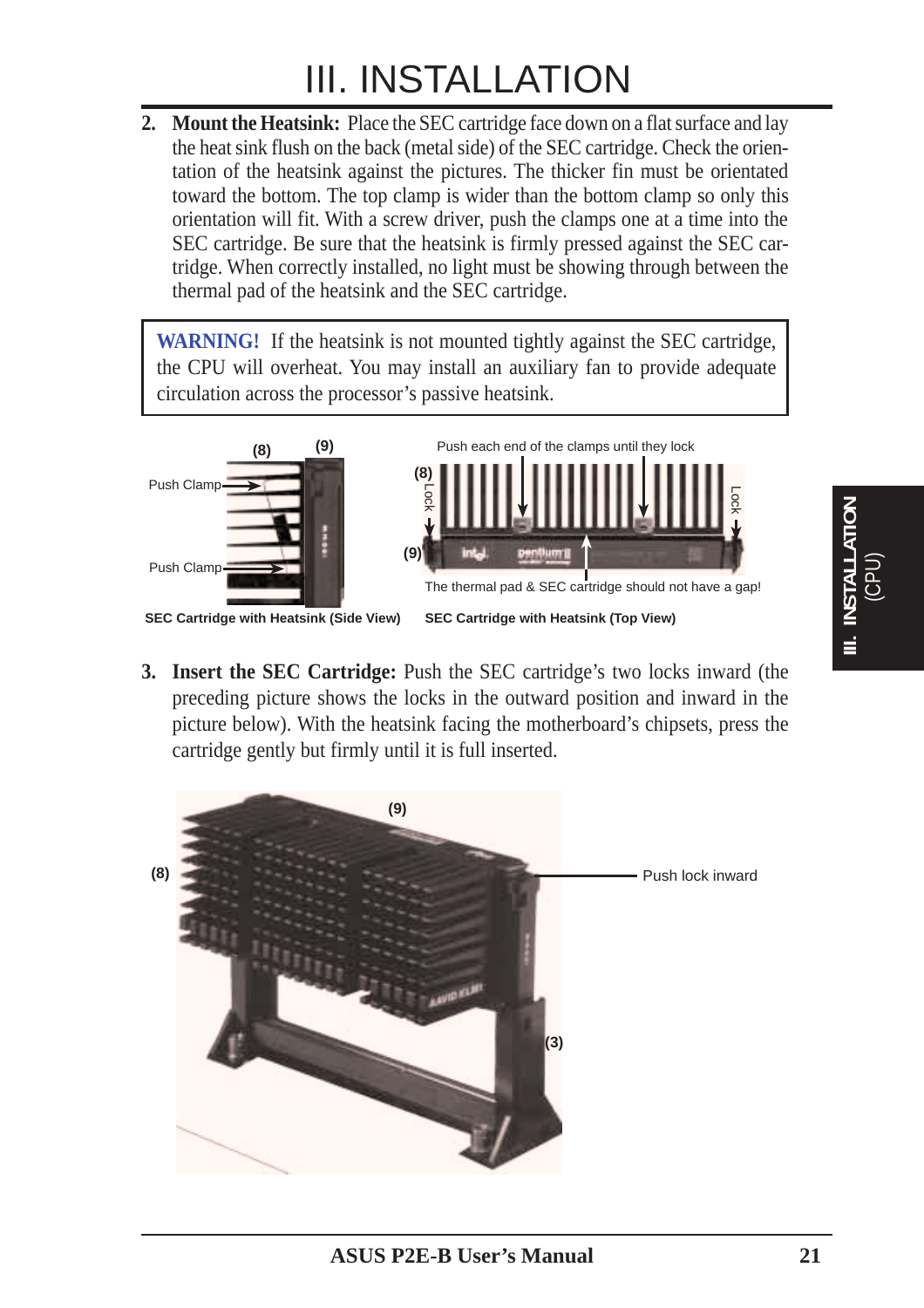**4. Secure the SEC Cartridge:** Secure the SEC cartridge in place by pushing the SEC cartridge locks outward so that the lock shows through the retention mechanism's lock holes.



**5. Secure the Heatsink:** Install the heatsink support base into the motherboard. This is not, however, necessary if you use a heatsink with fan (see next page). The support base is necessary to secure the heatsink (without fan). Secure the heatsink by sliding the heatsink support top bar into the bottom groove of the heatsink until it locks into the heatsink support base posts.



**6. Attach the Thermal Sensor Connector (optional):** If you purchased the specially designed fan and thermal monitor heatsink, you can connect the thermal sensor wire to the motherboard.



**P2E-B CPU Thermal Sensor Connector**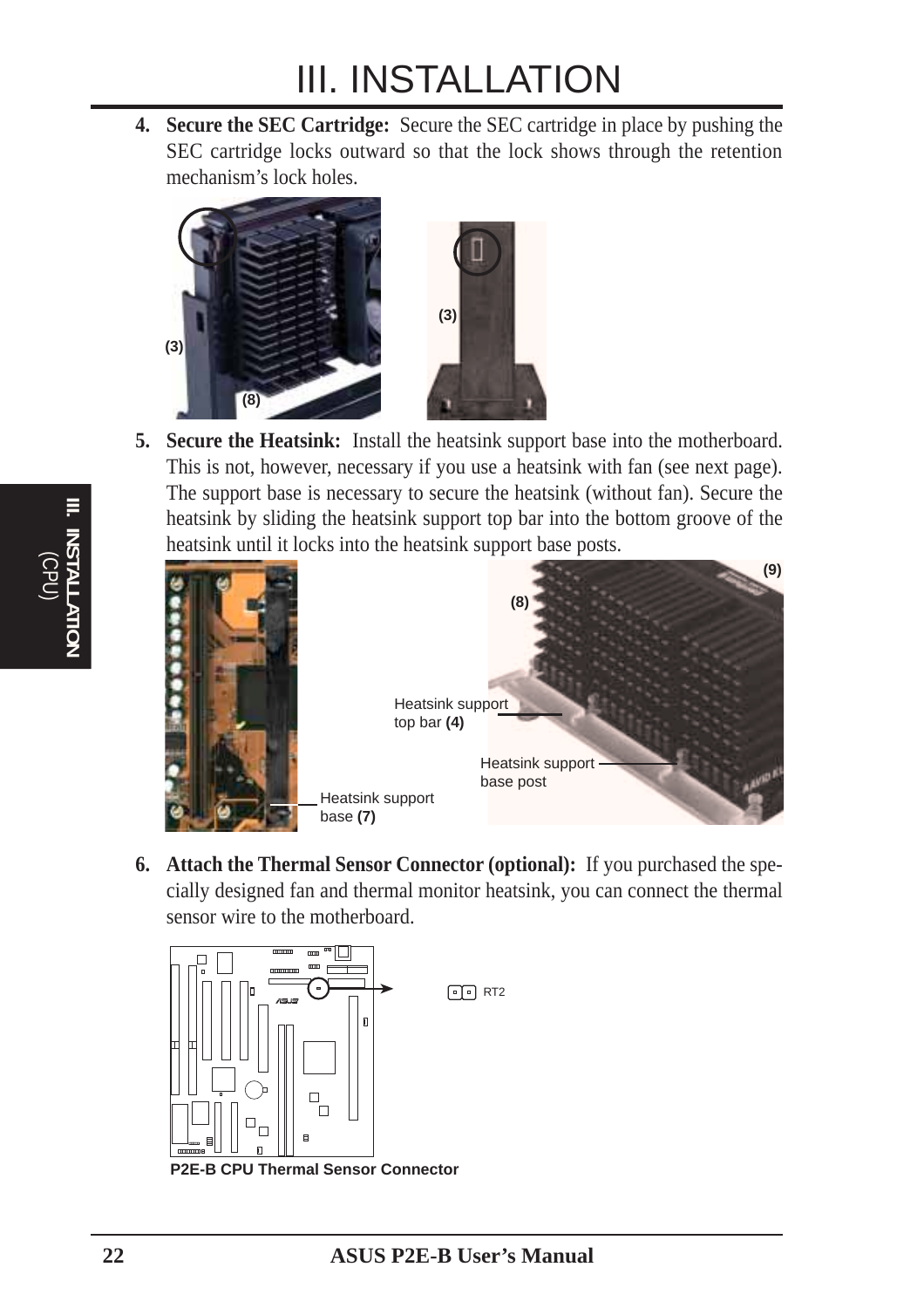The heatsinks shown in this manual are for reference purposes only. The recommended heatsinks for the Pentium II processor are those with three-pin fans that can be connected to the CPU fan connector on motherboard. These heatsinks have the added benefits of proper heat dissipation and with the hardware monitor, the ability to monitor the fan's RPM and use the alert function through the included LANDesk Client Manager (LDCM) software.

### AAVID Heatsink



The procedures for installing the AAVID heatsink with fan is similar as that for the heatsink without a fan. You will not, however, be able to use the heatsink support top bar because of the fan. The heatsink support top bar will, however, still be included in the package, in case you use a heatsink without a fan.

### Elan Vital Heatsink



The procedures for installing the Elan Vital heatsink with fan is also similar as that for the heatsink without a fan. The Elan Vital heatsink, however, comes with a lever to clamp the heatsink into the SEC cartridge. Mount the heatsink in the orientation as shown then flip the lever from "Unlock" to "Lock." You will not be able to also use the heatsink support top bar because of the fan. The heatsink support top bar will, however, still be included in the package, in case you use a heatsink without a fan.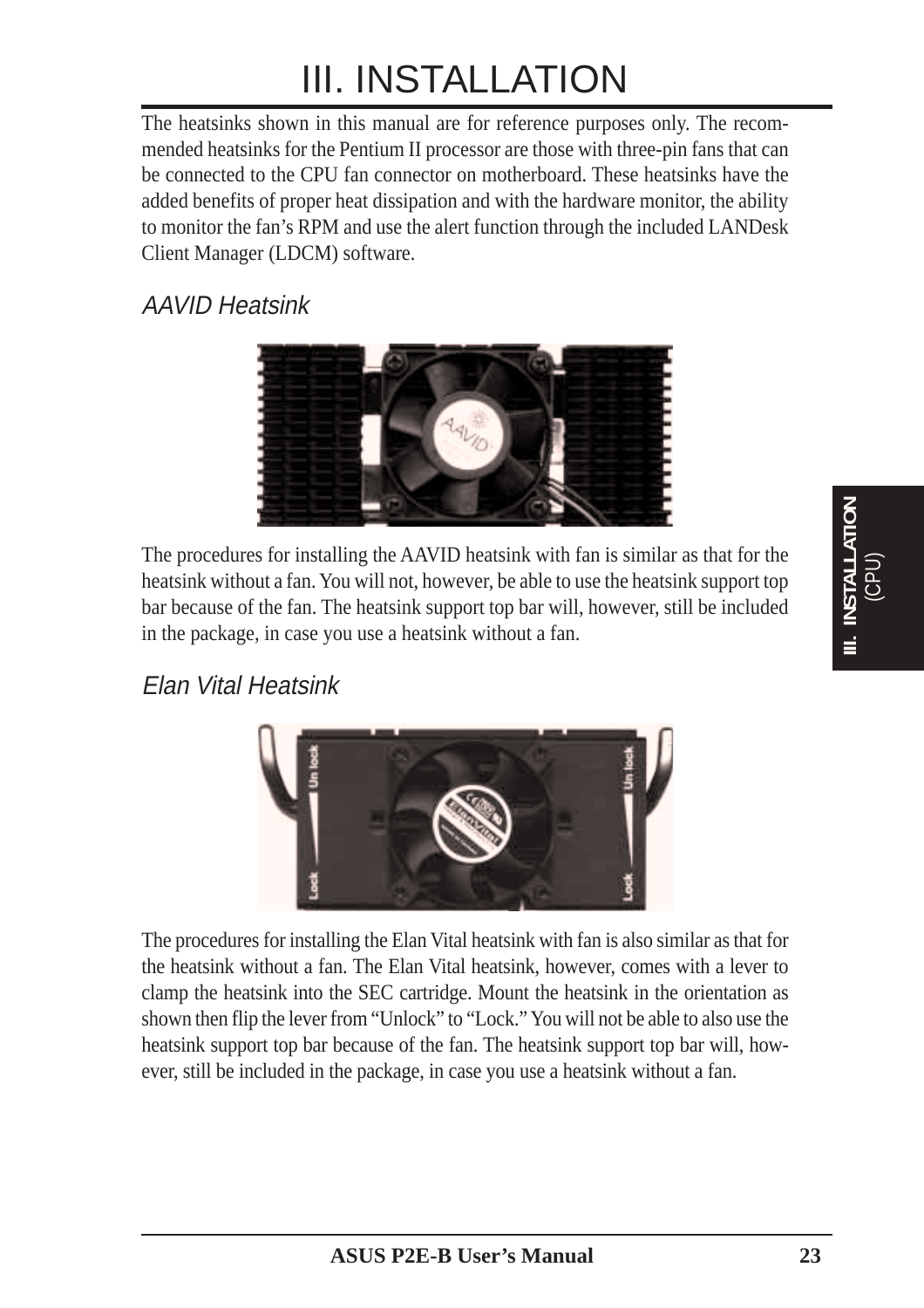# 4. Expansion Cards

**WARNING!** Unplug your power supply when adding or removing expansion cards or other system components. Failure to do so may cause severe damage to both your motherboard and expansion cards.

### Expansion Card Installation Procedure

- 1. Read the documentation for your expansion card and make any necessary hardware or software settings for your expansion card, such as jumpers.
- 2. Remove your computer system's cover and the bracket plate on the slot you intend to use. Keep the bracket for possible future use.
- 3. Carefully align the card's connectors and press firmly.
- 4. Secure the card on the slot with the screw you removed above.
- 5. Replace the computer system's cover.
- 6. Set up the BIOS if necessary (such as *IRQ xx Used By ISA: Yes* in PNP AND PCI SETUP)
- 7. Install the necessary software drivers for your expansion card.

### Assigning IRQs for Expansion Cards

Some expansion cards need to use an IRQ to operate. Generally an IRQ must be exclusively assigned to one use. In a standard design there are 16 IRQs available but most of them are already in use, leaving 6 IRQs free for expansion cards.

Both ISA and PCI expansion cards may require to use IRQs. System IRQs are available to cards installed in the ISA expansion bus first, then any remaining IRQs are available to PCI cards. Currently, there are two types of ISA cards. The original ISA expansion card design, now referred to as legacy ISA cards, requires that you configure the card's jumpers manually and then install it in any available slot on the ISA bus. You may use Microsoft Diagnostics (MSD.EXE) utility located in the Windows directory to see a map of your used and free IRQs. If you use Windows 95, the **Resources** tab under **Device Manager** displays the resource settings being used by a particular device (to gain access, double-click the **System** icon under the **Control Panel** program). Ensure that no two devices share the same IRQs or your computer will experience problems when those two devices are in use at the same time.

The original ISA expansion card design, now referred to as "Legacy" ISA cards, requires that you configure the card's jumpers manually and then install it in any available slot on the ISA bus. You may use Microsoft's Diagnostic (MSD.EXE) utility included in the Windows directory to see a map of your used and free IRQs. For Windows 95 users, the "Control Panel" icon in "My Computer," contains a "System" icon which gives you a "Device Manager" tab. Double clicking on a specific device give you "Resources" tab which shows the Interrupt number and address. Make sure that no two devices use the same IRQs or your computer will experience problems when those two devices are in use at the same time.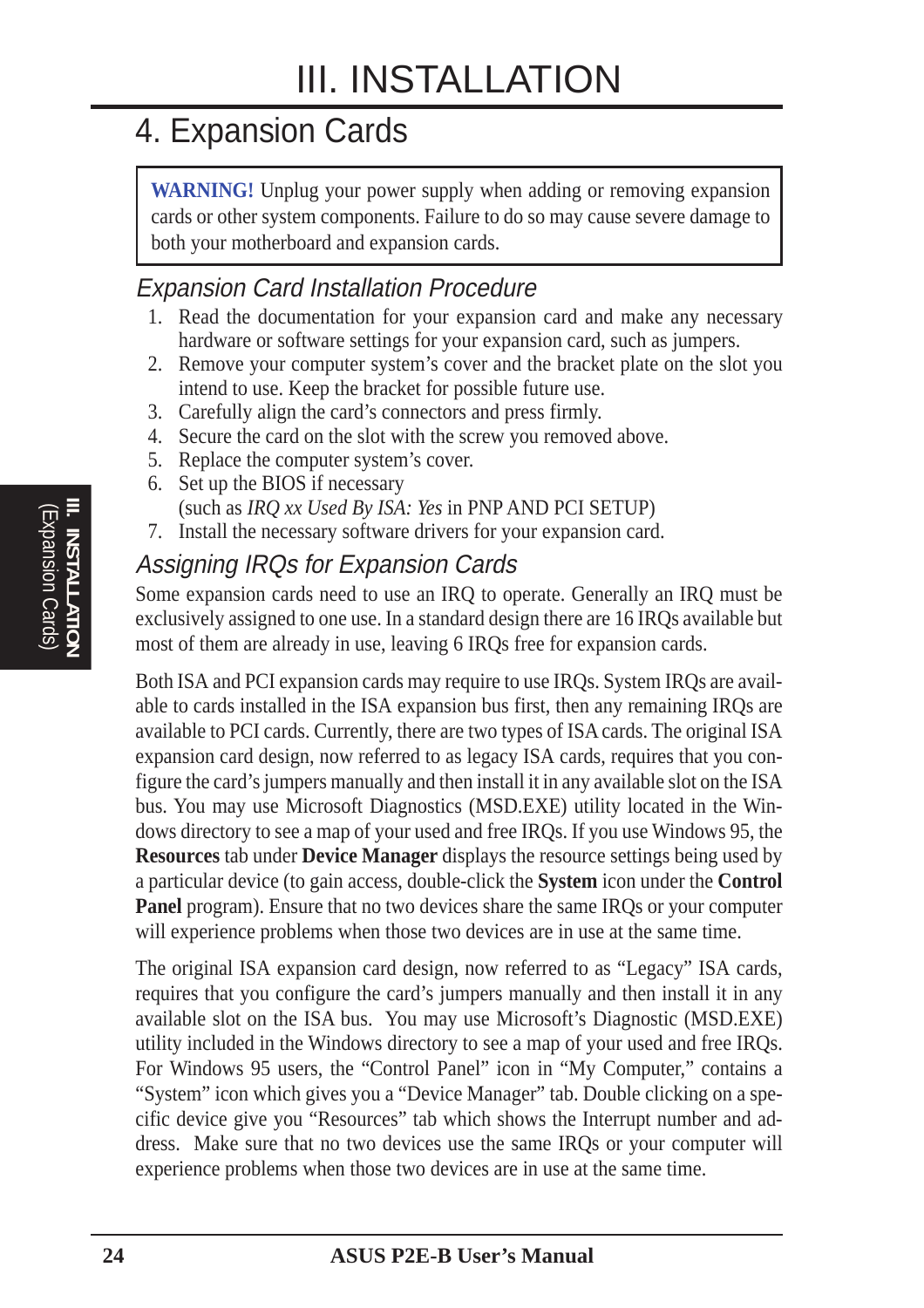To simplify this process this motherboard has complied with the Plug and Play (PNP) specification which was developed to allow automatic system configuration whenever a PNP-compliant card is added to the system. For PNP cards, IRQs are assigned automatically from those available.

If the system has both Legacy and PNP ISA cards installed, IRQs are assigned to PNP cards from those not used by Legacy cards. The PCI and PNP configuration of the BIOS setup utility can be used to indicate which IRQs are being used by Legacy cards. For older Legacy cards that does not work with the BIOS, you can contact your vendor for an ISA Configuration Utility.

An IRQ number is automatically assigned to PCI expansion cards after those used by Legacy and PNP ISA cards. In the PCI bus design, the BIOS automatically assigns an IRQ to a PCI slot that has a card in it that requires an IRQ. To install a PCI card, you need to set something called the INT (interrupt) assignment. Since all the PCI slots on this motherboard use an INTA #, be sure that the jumpers on your PCI cards are set to INT A.

### Assigning DMA Channels for ISA Cards

Some ISA cards, both legacy and PnP, may also need to use a DMA (Direct Memory Access) channel. DMA assignments for this motherboard are handled the same way as the IRQ assignment process described earlier. You can select a DMA channel in the PCI and PnP configuration section of the BIOS Setup utility.

**IMPORTANT:** To avoid conflicts, reserve the necessary IRQs and DMAs for legacy ISA cards (under PNP AND PCI SETUP of the BIOS SOFTWARE, choose *Yes* in *IRQ xx Used By ISA* and *DMA x Used By ISA* for those IRQs and DMAs you want to reserve).

### ISA Cards and Hardware Monitor

The onboard hardware monitor uses the address 290H-297H so legacy ISA cards must not use this address or else conflicts will occur.

#### **Accelerated Graphics Port**

This motherboard provides an accelerated graphics port (AGP) slot to support a new generation of graphics cards with ultra-high memory bandwidth.

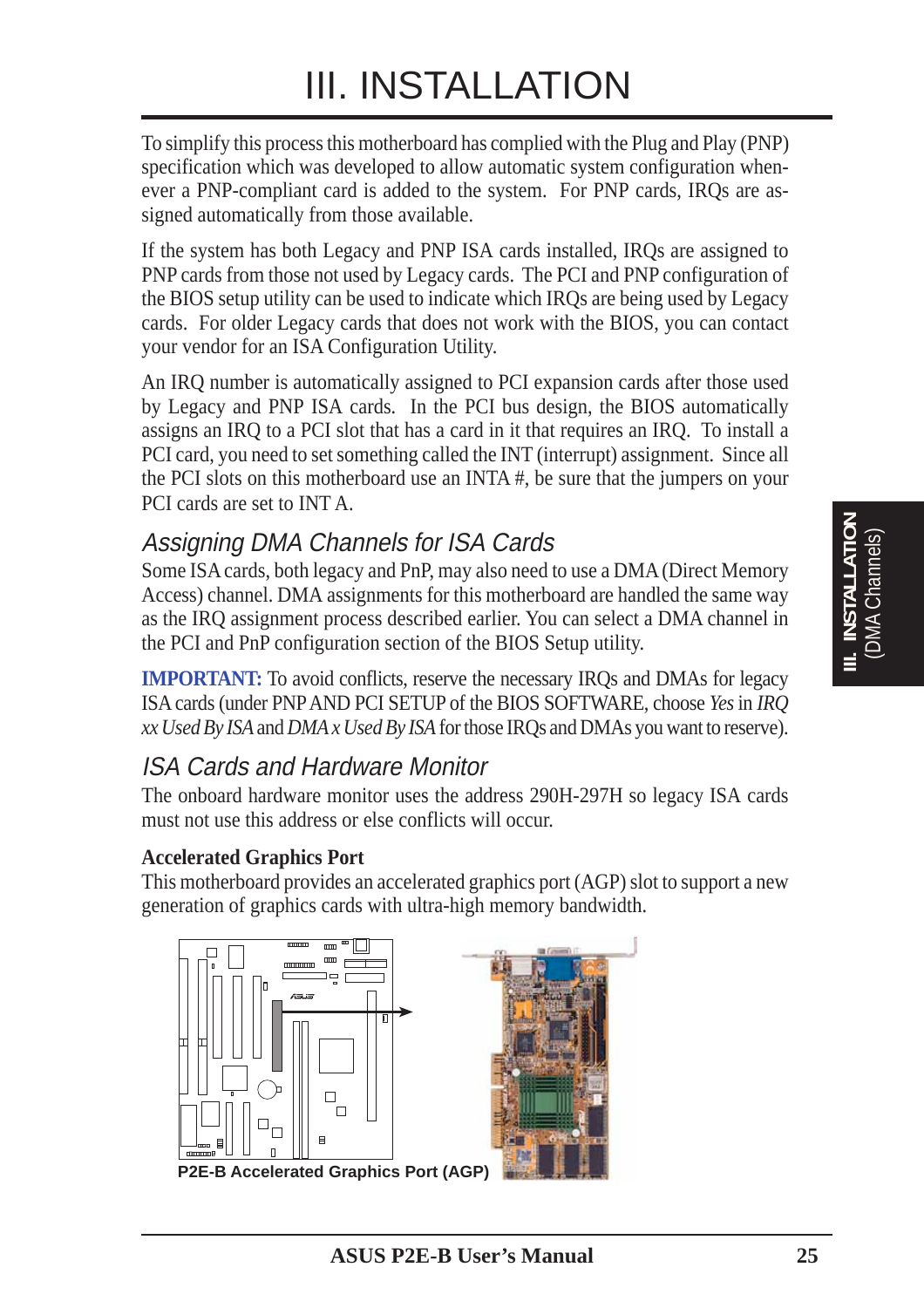# 5. External Connectors

**WARNING!** Some pins are used for connectors or power sources. These are clearly separated from jumpers in "Map of the ASUS Motherboard." Placing jumper caps over these will cause damage to your motherboard.

**IMPORTANT:** Ribbon cables should always be connected with the red stripe on the Pin 1 side of the connector. The four corners of the connectors are labeled on the motherboard. Pin 1 is the side closest to the power connector on hard drives and some floppy drives. IDE ribbon cable must be less than 18in. (46cm), with the second drive connector no more than 6in. (15cm) from the first connector.

#### **1. Keyboard Connector (KB-PS2KB, 5-pin female)**

This connector supports either a standard IBM-compatible, 101/102-key, or 104 key keyboard (Windows 95-compatible). Use a PS/2 keyboard adapter in order to connect a PS/2 keyboard to this AT connector.



#### **2. Floppy drive connector (FLOPPY, 34-1 pins)**

This connector supports the provided floppy drive ribbon cable. After connecting the single end to the board, connect the two plugs on the other end to the floppy drives. **(Pin 5 is removed to prevent inserting in the wrong orientation when using ribbon cables with pin 5 plugged).**

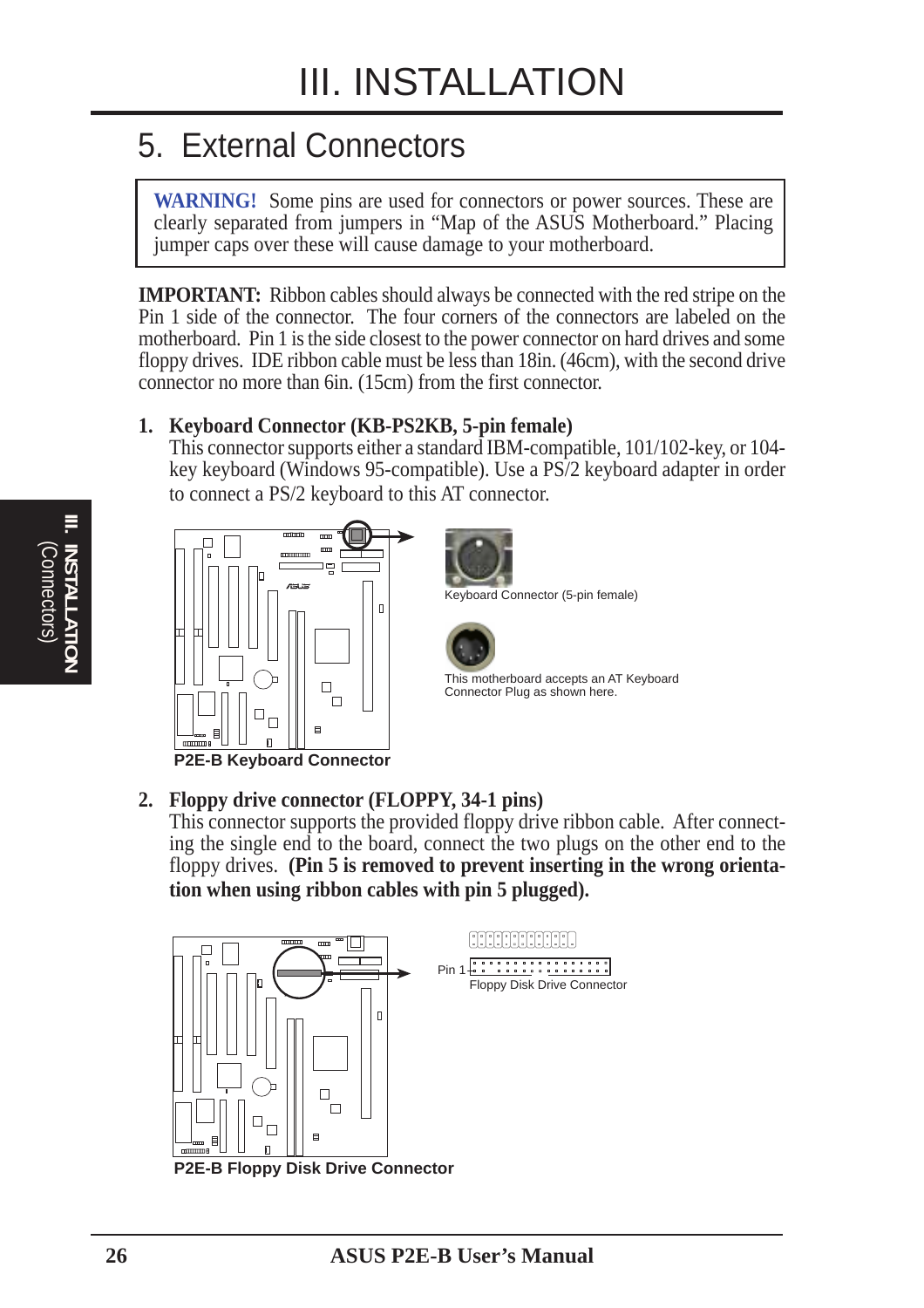#### **3. Parallel Printer Connector (PARALLEL, 26-1 pins)**

This connector supports the included parallel port ribbon cable with mounting bracket. Connect the ribbon cable to this connection and mount the bracket to the case on an open slot. A PS/2 mouse connector is included for the USB/IR/ Mouse onboard connector if the optional USB/MIR connector is not used. You can make available the parallel port and choose the IRQ through the *Onboard Parallel Port* in **Chipset Features** of the BIOS SOFTWARE. **(Pin 26 is removed to prevent inserting in the wrong orientation when using ribbon cables with pin 26 plugged).**

**NOTE**: Serial printers must be connected to the serial port.



**P2E-B Parallel (Printer) Connector**

#### **4. Serial Port Connectors (COM1/COM2, two 10-1 pins)**

These connectors support the provided serial port ribbon cables with mounting bracket. Connect the ribbon cables to these connectors and mount the bracket to the case on an open slot. You can make available the serial port and choose the IRQ through the *Onboard Serial Port* in **Chipset Features** of the BIOS SOFT-WARE. **(Pin 10 is removed to prevent inserting in the wrong orientation when using ribbon cables with pin 10 plugged).**



**P2E-B Serial Port Connectors**

(Connectors) **III. INSTALLATION**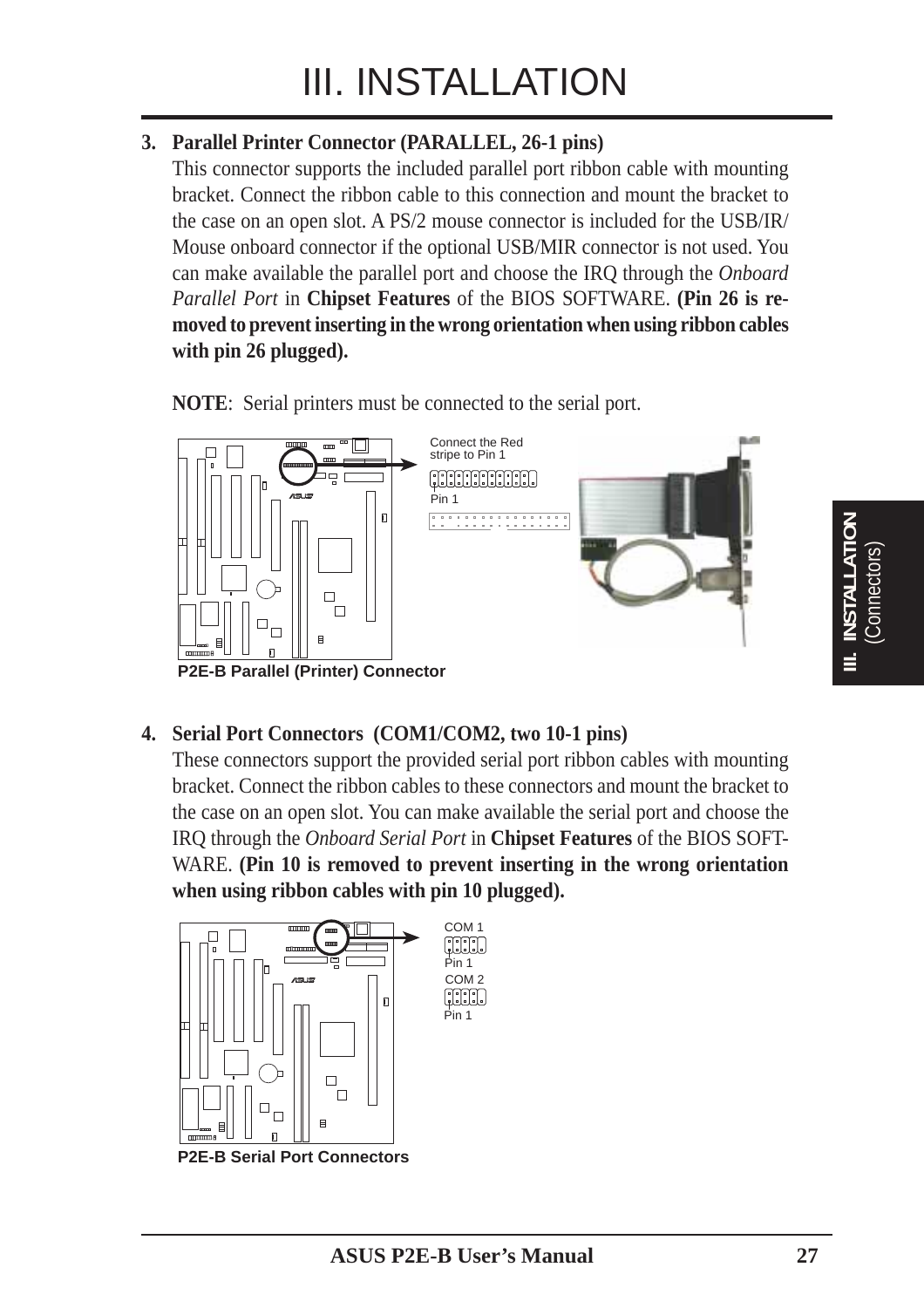#### **5. Primary / Secondary IDE connectors (IDE, two 40-1 pins)**

These connectors support the provided IDE hard disk ribbon cable. After connecting the single end to the board, connect the two plugs at the other end to your hard disk(s). If you install two hard disks, you must set the second drive to Slave mode. Refer to the documentation of your hard disk for the jumper settings. BIOS now supports SCSI device or IDE CD-ROM bootup (see *HDD Sequence SCSI/IDE First* & *Boot Sequence* in the **BIOS Features Setup** of the BIOS SOFTWARE) **(Pin 20 is removed to prevent inserting in the wrong orientation when using ribbon cables with pin 20 plugged).**



**TIP:** You may configure two hard disks to be both Masters using one ribbon cable on the primary IDE connector and another ribbon cable on the secondary IDE connector. You may install one operating system on an IDE drive and another on a SCSI drive and select the boot disk through BIOS Features Setup.

#### **6. IDE activity LED (IDE LED, 2 pins)**

This connector supplies power to the cabinet's IDE activity LED. Read and write activity by devices connected to the Primary or Secondary IDE connectors will cause the LED to light up.

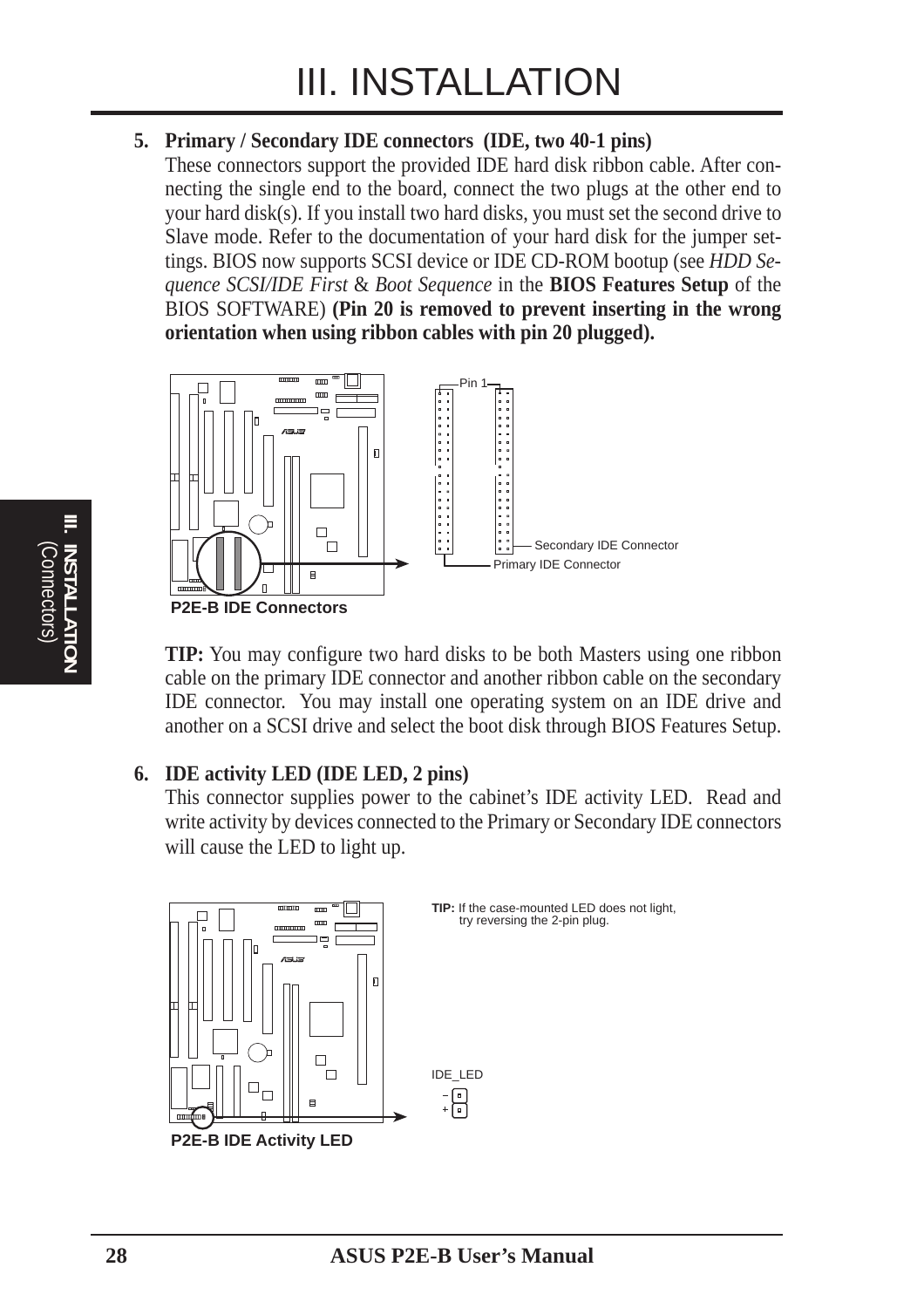#### **7. CPU Cooling Fan Connectors (FAN, 3-pins)**

This connector supports a 3-pin CPU cooling fan of 500mAMP (6WATT) or less with a minimum of 3,500RPM. Depending on the fan manufacturer, the wiring and plug may be different. The red wire should be *Positive*, the black should be *Ground*, and the yellow wire should be *Rotation* signal.

**WARNING!** The CPU and/or motherboard will overheat if there is no airflow across the CPU. Damage may occur to the motherboard and/or the CPU fan if these pins are incorrectly used. **These are not jumpers, do not place jumper caps over these pins.**



**P2E-B 12Volt Cooling Fan Power**

#### **8. Wake on LAN Activity Connector (WOL\_CON, 3-pins)**

This connector allows the system to power up when there is a wakeup package (signal) received from the network through the ASUS PCI-L101 LAN card. Requires the ASUS PCI-L101 and an ATX power supply with at least 720mAmp 5VSB.

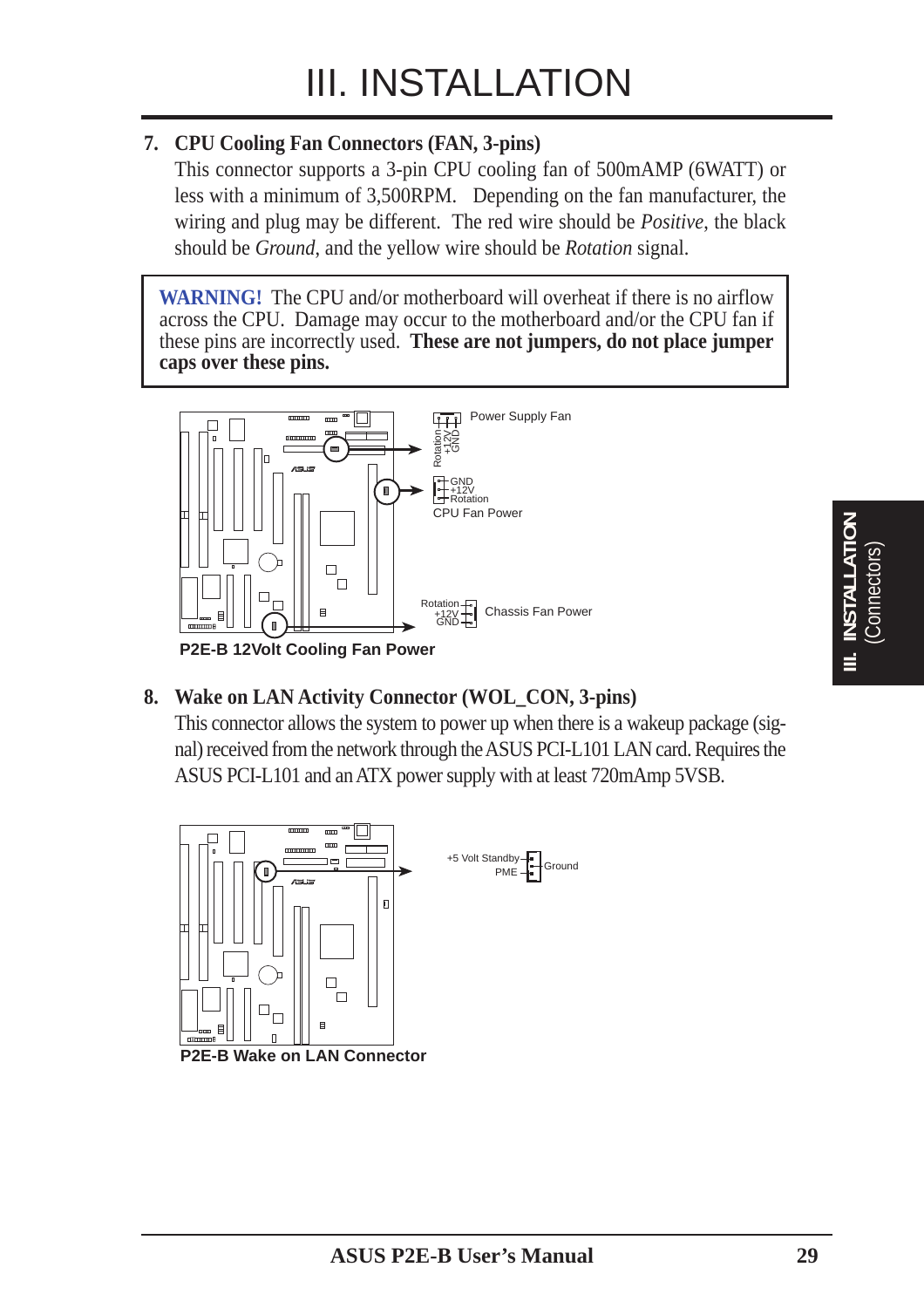#### **9. Message LED Lead (MSG.LED, 2-pins)**

This indicates whether a message has been received from a fax/modem. The LED will remain lit when there is no signal and blink when there is data transfer or messages waiting in the inbox. This function requires ACPI OS support.

#### **10. SMI Suspend Switch Lead (SMI, 2-pins)**

This allows the user to manually place the system into a suspend mode or "Green" mode where system activity will be instantly decreased to save electricity and expand the life of certain components when the system is not in use. This 2-pin connector (see the figure below) connects to the case-mounted suspend switch. If you do not have a switch for the connector, you may use the "Turbo Switch" since it does not have a function. SMI is activated when it detects a *short to open* moment and therefore leaving it shorted will not cause any problems. May require one or two pushes depending on the position of the switch. Wake-up can be controlled by settings in the BIOS but the keyboard will always allow wakeup (the SMI lead cannot wake-up the system). If you want to use this connector, "Suspend Switch" in the **Power Management Setup** of the BIOS SOFTWARE section should be on the default setting of *Enable.*

#### **11. ATX Power Switch/Soft Power Switch Lead (PWR.SW, 2-pins)**

The system power can be controlled by a momentary switch connected to this lead. Pushing the button once will switch the system between ON and SLEEP. Pushing the switch while in the ON mode for more than 4 seconds will turn the system off. The system power LED shows the status of the system's power.

#### **12. Reset Switch Lead (RESET, 2-pins)**

This 2-pin connector connects to the case-mounted reset switch for rebooting your computer without having to turn off your power switch This is a preferred method of rebooting in order to prolong the life of the system's power supply.

#### **13. System Power LED (PWR.LED, 3-pins)**

This 3-pin connector connects the system power LED, which lights when the system is powered on and blinks when it is in sleep mode.

#### **14. Keyboard Lock Switch Lead (KEYLOCK, 2-pins)**

This 2-pin connector connects to the case-mounted key switch to allow keyboard locking.

#### **15. Speaker Connector (SPEAKER, 4-pins)**

This 4-pin connector connects to the case-mounted speaker.



**P2E-B System Panel Connections**

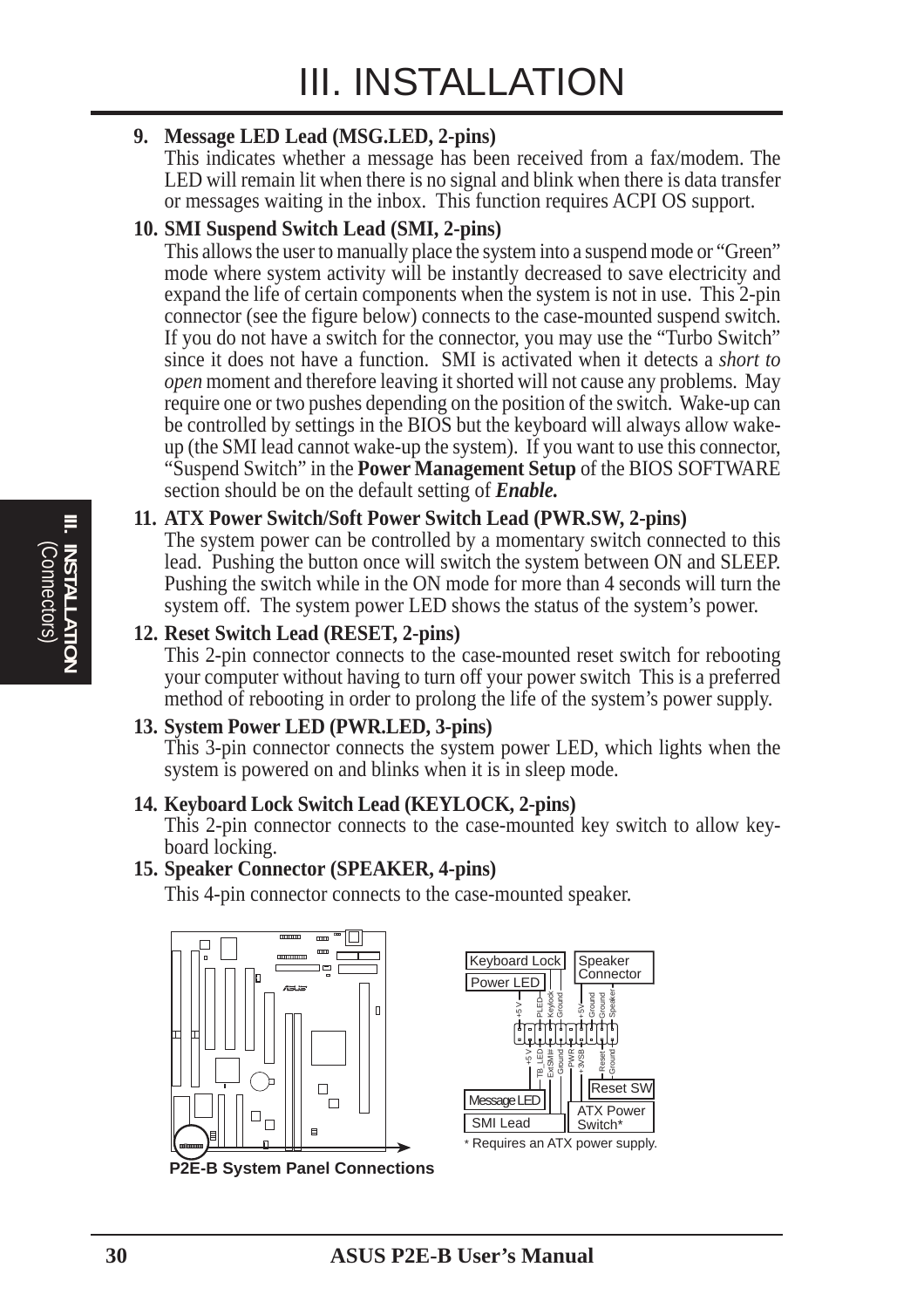#### **16. USB, Infrared, PS/2 Mouse Module Connector (USB/MIR, 18-1 pins)**

If you want to use USB, PS/2 mouse, or infrared (IrDA) devices, you need the optional USB/MIR card. The USB/MIR card connects to the 18-pin block and mounts to an open slot on your computer's chassis. A PS/2 mouse connector is provided for use on the USB/MIR connector if you do not have the optional USB/MIR. The system will direct IRQ12 to the PS/2 mouse if one is detected. If not detected, expansion cards can use IRQ12. See *PS/2 Mouse Control* in **BIOS Features Setup** and *USB Function* in **PnP and PCI Setup** of the BIOS SOFT-WARE. See *Second IrDA...* connector for details on the infrared connector.



**P2E-B PS/2 Mouse, USB, IrDA Module Connector**

#### **17. Second IrDA-Compliant Infrared Connector (IR, 5-pins)**

This connector supports the optional wireless transmitting and receiving infrared module. This module mounts to a small opening on system cases that support this feature. You must also configure the setting through *UART2 Use Infrared* in **Chipset Features Setup** to select whether UART2 is directed for use with COM2 or IrDA. Use the five pins as shown below (Back View) and connect a ribbon cable from the module to the motherboard according to the pin definitions.

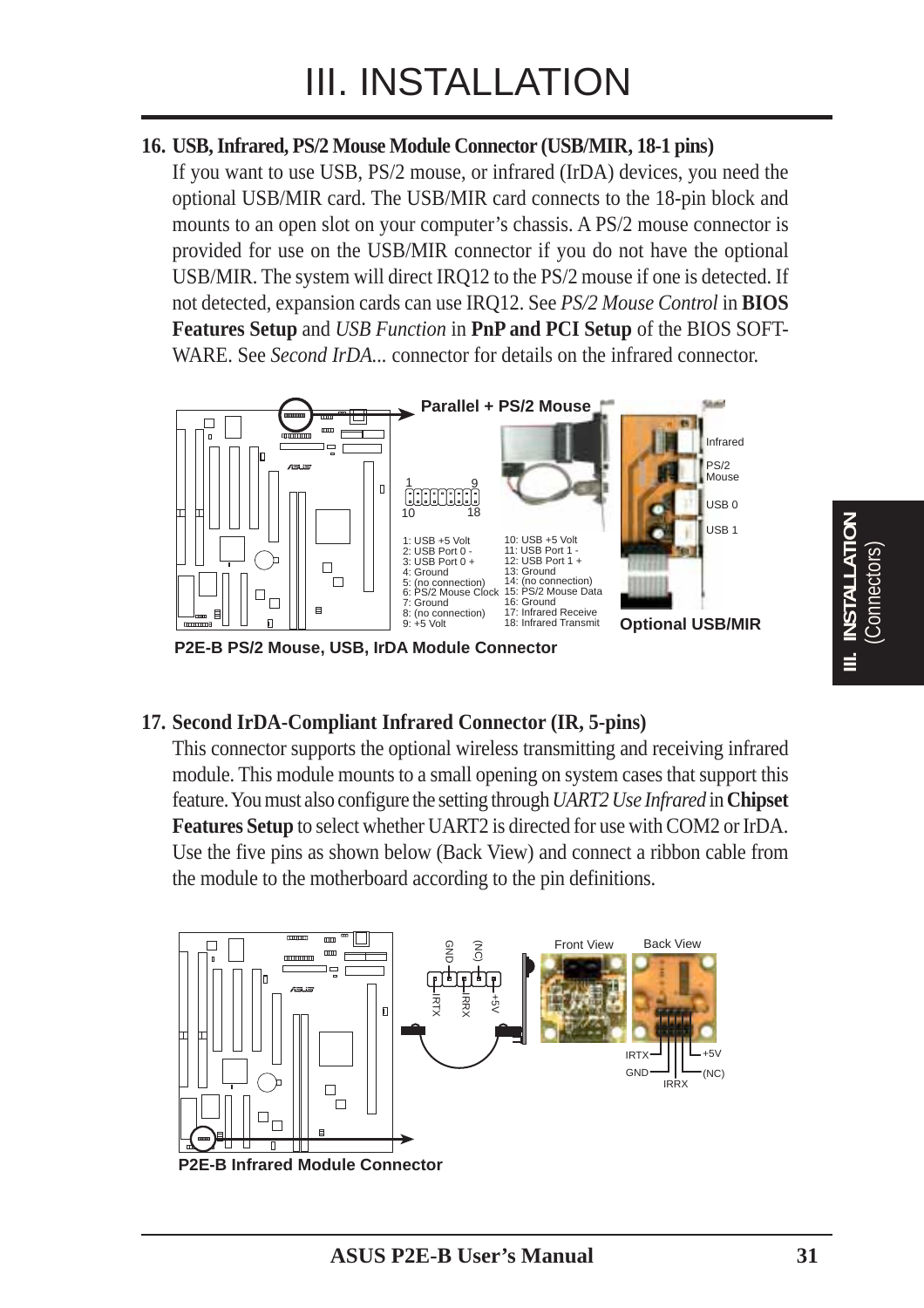#### **18. ATX Power Supply Connector (ATXPWR, 20-pins)**

This connector connects to a ATX power supply. The plug from the power supply will only insert in one orientation because of the different hole sizes. Find the proper orientation and push down \_ërmly making sure that the pins are aligned.

**IMPORTANT:** Make sure that your ATX power supply can supply at least 10mAmp on the 5-volt standby lead (5VSB). You may experience difficulty in powering on your system if your power supply cannot support the load. For Wake on LAN support, your ATX power supply must supply at least 720mAmp.



#### **19. AT Power Supply Connector (POWER, 12-pins)**

This connector connects to a standard 5 Volt power supply. To connect the leads from the power supply, ensure first that the power supply is not plugged. Most power supplies provide two plugs (P8 and P9), each containing six wires, two of which are black. Orient the connectors so that the black wires are together.



Using a slight angle, align the plastic guide pins on the lead to their receptacles on the connector. Once aligned, press the lead onto the connector until the lead locks into place.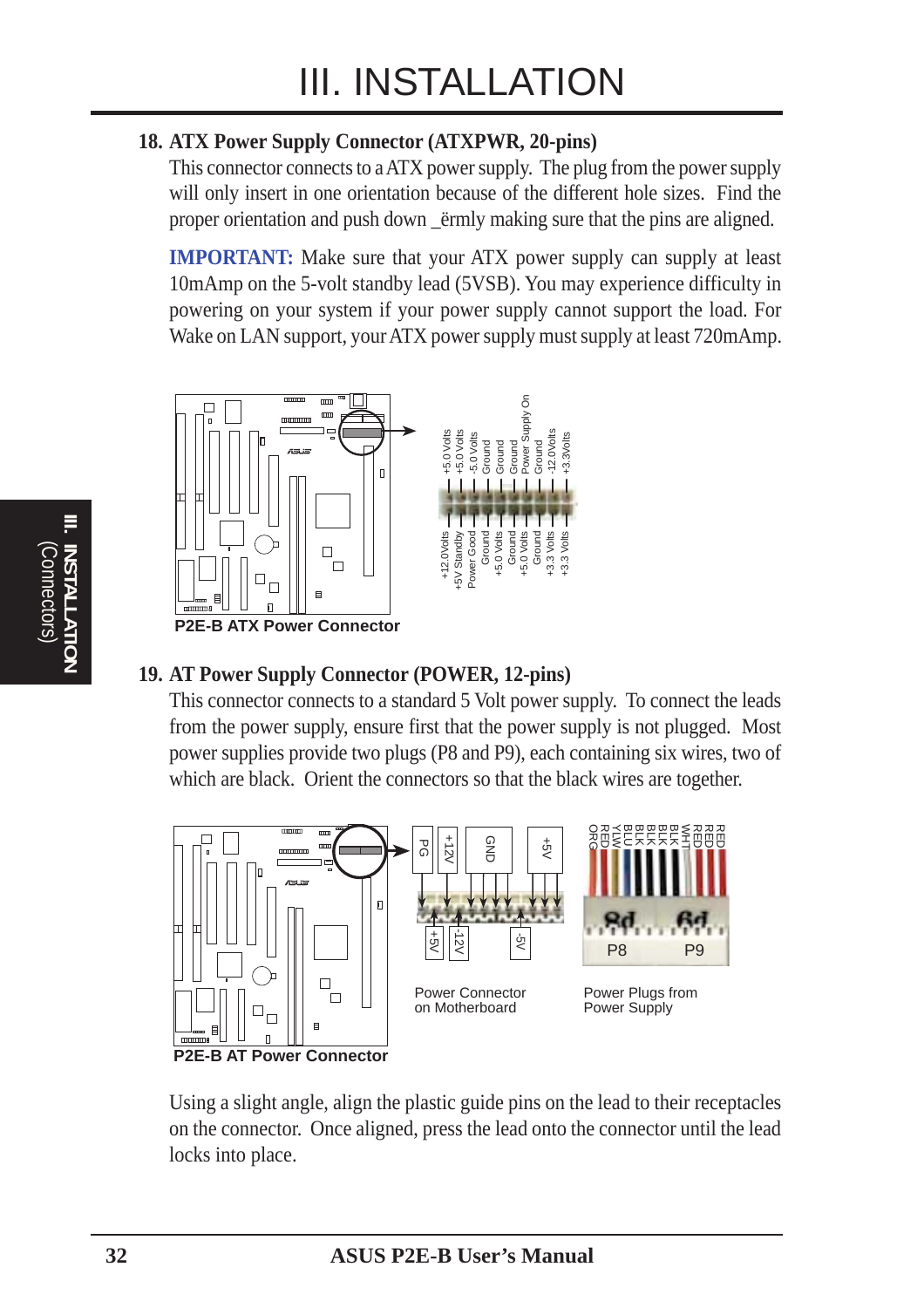### Power Connection Procedures

- 1. After all connections are made, close the system case cover.
- 2. Be sure that all switches are off (in some systems, marked with  $\bigcirc$ ).
- 3. Connect the power supply cord into the power supply located on the back of your system case according to your system user's manual.
- 4. Connect the power cord into a power outlet that is equipped with a surge protector.
- 5. You may then turn on your devices in the following order:
	- a. Your monitor
	- b. External SCSI devices (starting with the last device on the chain)
	- c. Your system power. For ATX power supplies, you need to switch on the power supply as well as press the ATX power switch on the front of the case.
- 6. The power LED on the front panel of the system case will light. For ATX power supplies, the system LED will light when the ATX power switch is pressed. The monitor LED may light up after the system's if it complies with "green" standards or if it has a power standby feature. The system will then run power-on tests. While the tests are running, additional messages will appear on the screen. If you do not see anything within 30 seconds from the time you turn on the power, the system may have failed a power-on test. Recheck your jumper settings and connections or call your retailer for assistance.
- 7. During power-on, hold down <Delete> to enter BIOS setup. Follow the instructions in the next section, BIOS SOFTWARE.
- **\* Powering Off your computer:** You must first exit or shut down your operating system before switching off the power switch. For ATX power supplies, you can press the ATX power switch after exiting or shutting down your operating system. If you use Windows 95, click the **Start** button, click **Shut Down**, and then click **Shut down the computer?**. The system will give three quick beeps after about 30 seconds and then power off after Windows shuts down.

**NOTE:** The message "You can now safely turn off your computer" will not appear when shutting down with ATX power supplies.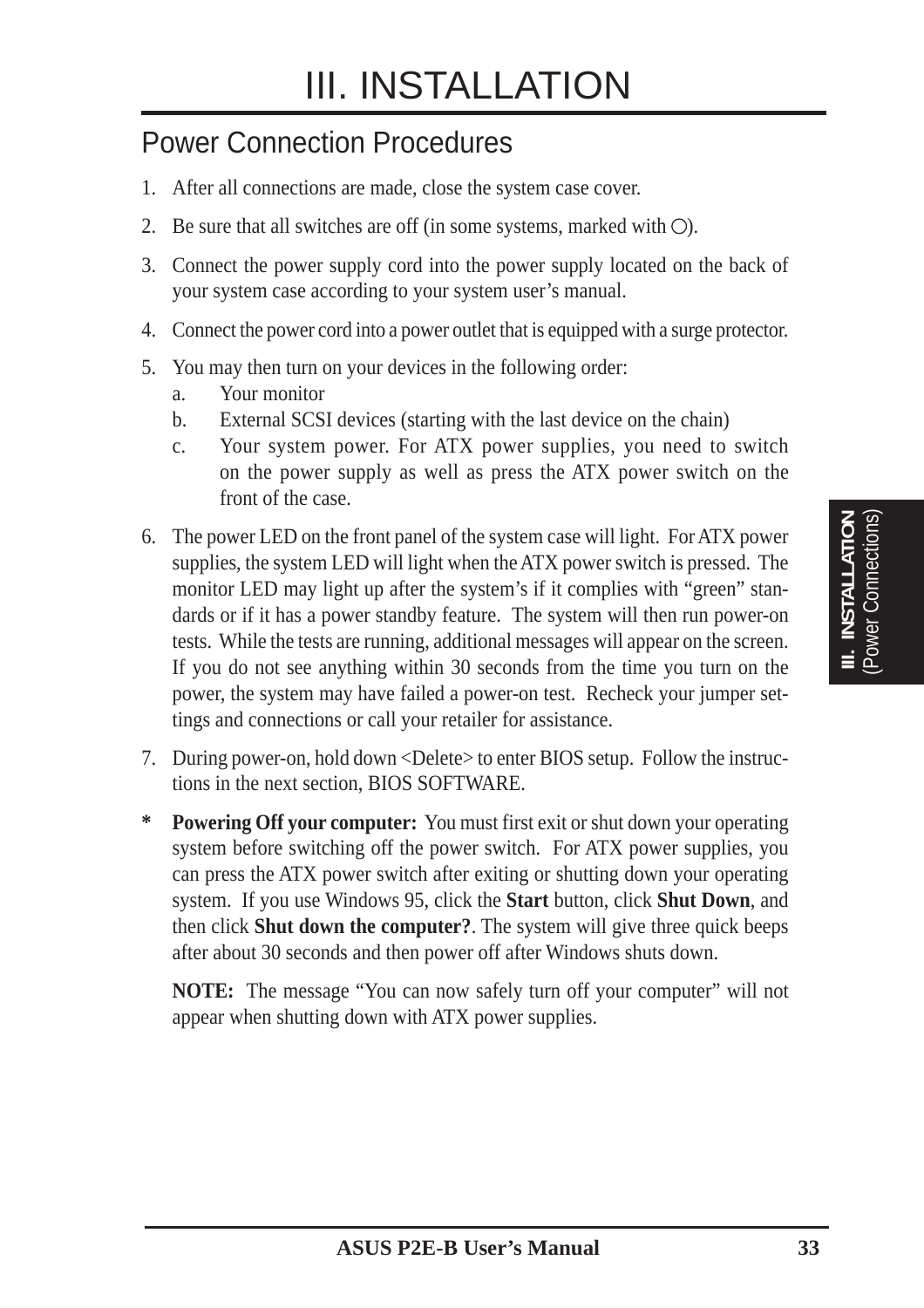# Support Software

**AFLASH.EXE:** This is the Flash Memory Writer utility that updates the BIOS by uploading a new BIOS file to the programmable flash ROM chip on the motherboard. To determine the BIOS version of your motherboard, check the last four numbers of the code displayed on the upper left-hand corner of your screen during bootup. Larger numbers represent a newer BIOS file. This file works only in DOS mode.

**NOTE:** The following screen displays are provided as examples only and may not reflect the screen contents displayed on your system.

## Flash Memory Writer Utility



**IMPORTANT!** If "unknown" is displayed after **Flash Memory:,** the memory chip is either not programmable or is not supported by the ACPI BIOS and therefore, cannot be programmed by the Flash Memory Writer utility.

#### Main Menu

#### **1. Save Current BIOS To File**

This option allows you to save a copy of the original motherboard BIOS in case you need to reinstall it. It is recommended that you save **AFLASH.EXE** and the BIOS file to a bootable floppy disk.



To save your current BIOS, type **[1]** at the **Main Menu** and then press <Enter>. The **Save Current BIOS To File** screen appears. Type a filename and the path, for example, **A:\440XX-1** and then press <Enter>.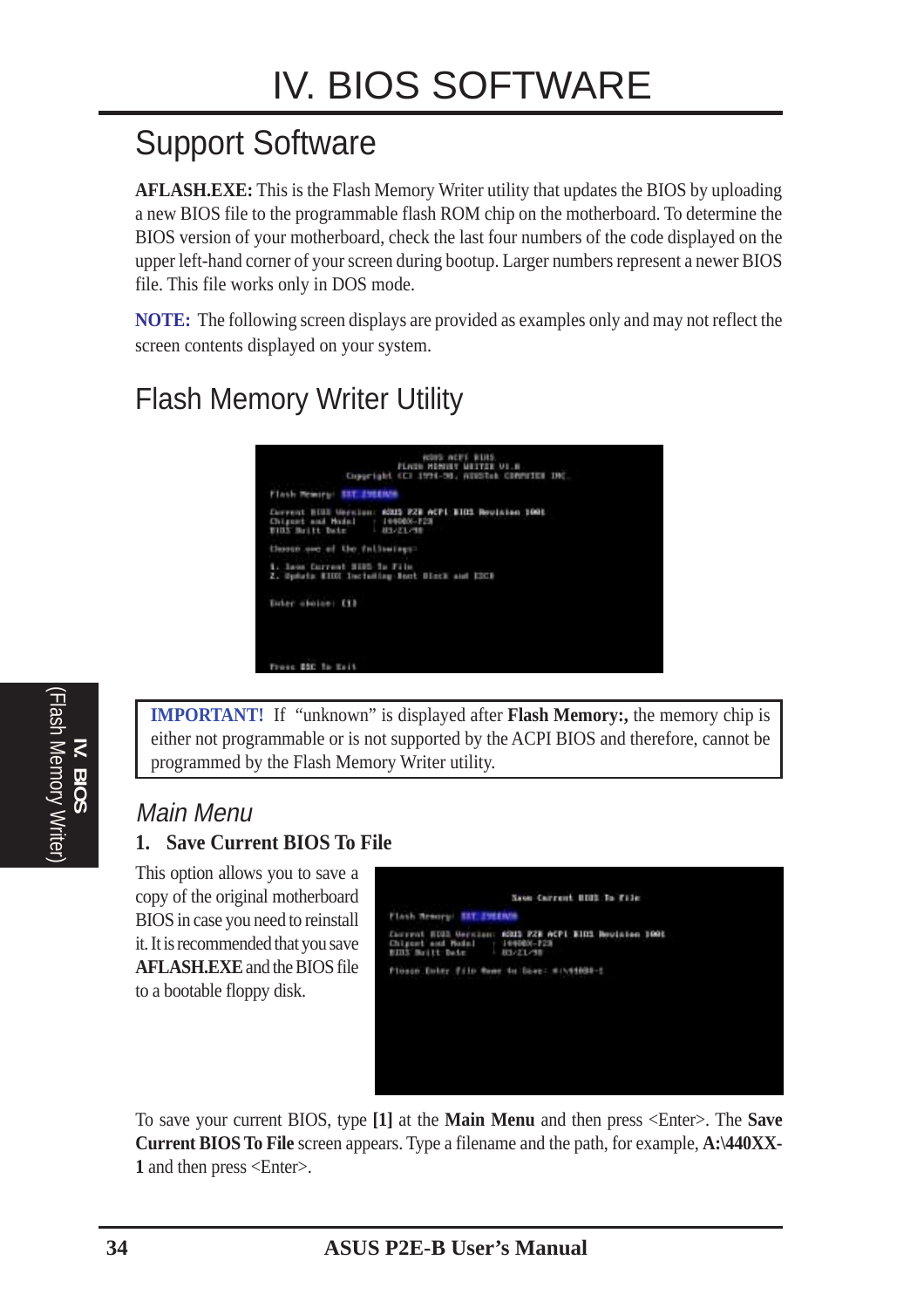#### **2. Update BIOS Including Boot Block and ESCD**

This option updates the boot block, the baseboard BIOS, and the ACPI extended system configuration data (ESCD) parameter block from a new BIOS file. See the next page for procedures on downloading an updated BIOS file.

To update your current BIOS, type **[2]** at the **Main Menu** and then press <Enter>. The **Update BIOS Including Boot Block and ESCD** screen appears. Type the filename of your new BIOS and the path, for example, **A:\XX2I1002.AWD**, and then press <Enter>.

When prompted to confirm the BIOS update, press **Y** to start the update.

The utility starts to program the new BIOS information into the flash ROM. When the programming is finished, *Flashed Successfully* will be displayed.

Follow the onscreen instructions to continue.

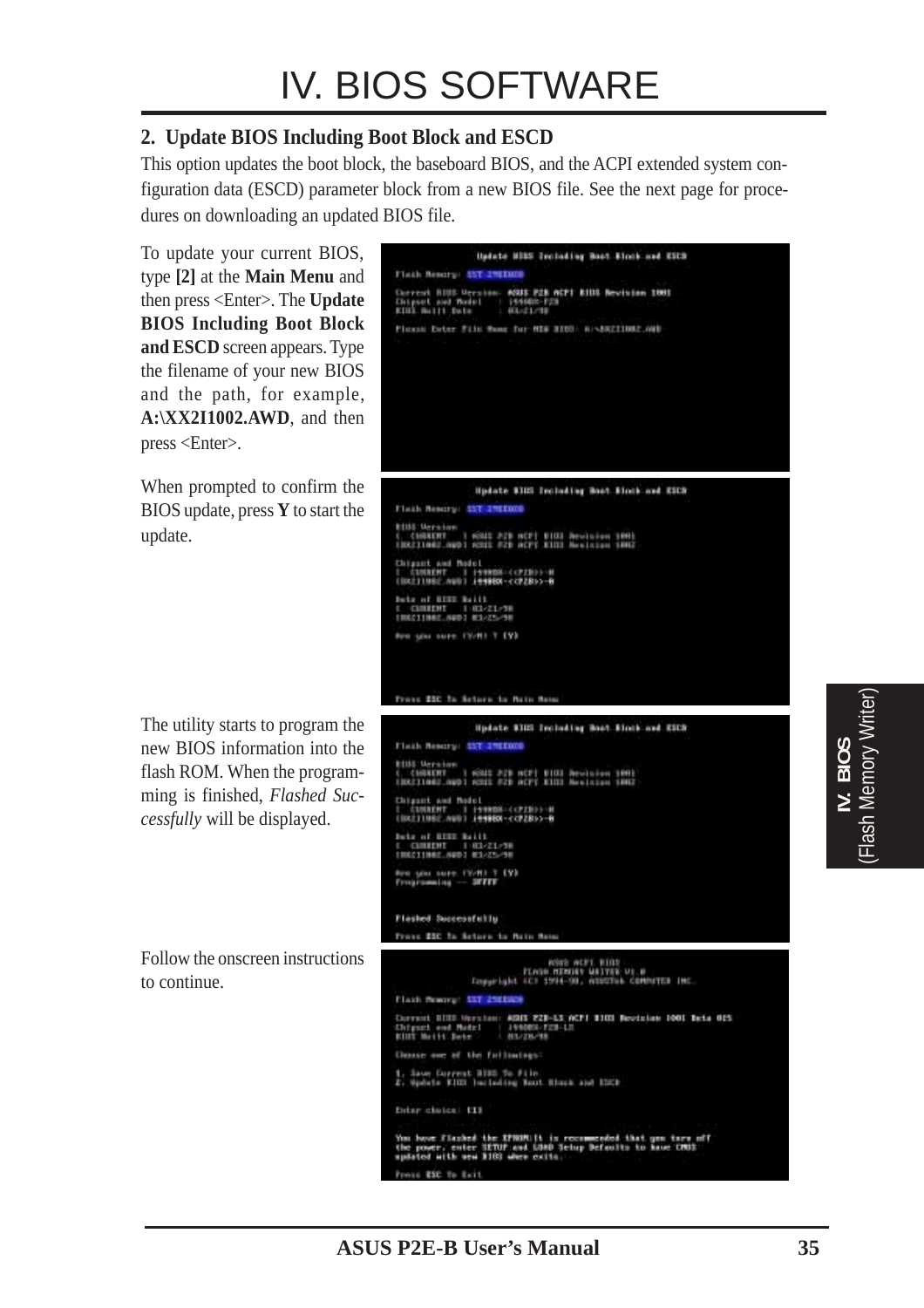## Managing and Updating Your Motherboard's BIOS

#### **Upon First Use of the Computer System**

- 1. Create a bootable system floppy disk by typing [FORMAT A:/S] from the DOS prompt without creating "AUTOEXEC.BAT" and "CONFIG.SYS" files.
- 2. Copy AFLASH.EXE to the just created boot disk.
- 3. Run AFLASH.EXE from this new disk and select option **1. Save Current BIOS to File**. See **1. Save Current BIOS To File** on the previous page for more details and the rest of the steps.

#### **Updating BIOS Procedures (only when necessary)**

- 1. Download an updated ASUS BIOS file from the Internet (WWW or FTP) or a BBS (Bulletin Board Service) (see ASUS CONTACT INFORMATION on page 3 for details) and save to the disk you created earlier.
- 2. Boot from the disk you created earlier.
- 3. At the "A:\" prompt, type **AFLASH** and then press <Enter>.
- 4. At the **Main Menu**, type **2** and then press <Enter>. See **2. Update BIOS Including Boot Block and ESCD** on the previous page for more details and the rest of the steps.

**WARNING!** If you encounter problems while updating the new BIOS, DO NOT turn off your system since this might prevent your system from booting up. Just repeat the process, and if the problem still persists, update the original BIOS file you saved to disk above. If the Flash Memory Writer utility was not able to successfully update a complete BIOS file, your system may not be able to boot up. If this happens, your system will need service.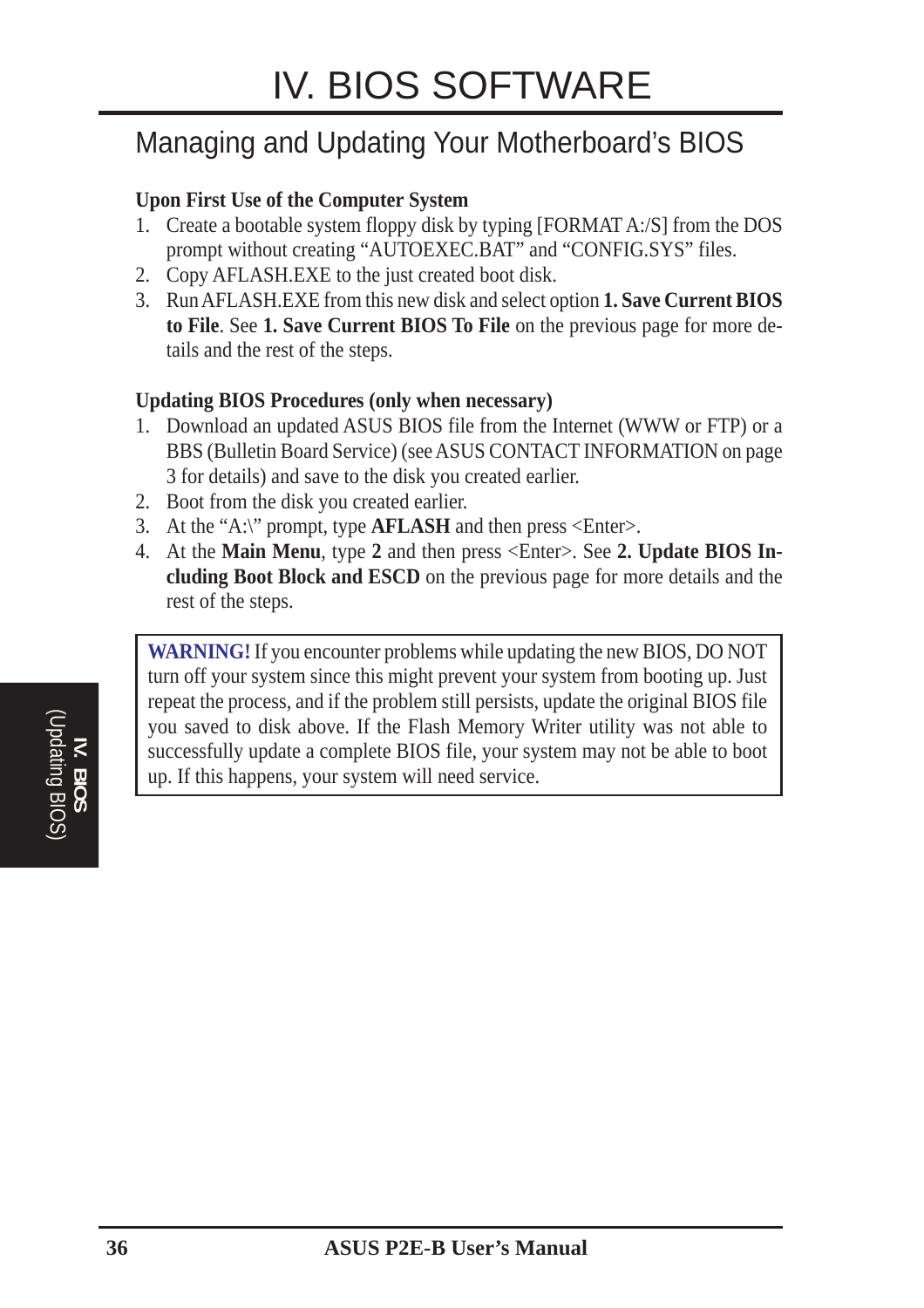# 6. BIOS Setup

The motherboard supports two programmable Flash ROM chips: 5 Volt and 12 Volt. Either of these memory chips can be updated when BIOS upgrades are released. Use the Flash Memory Writer utility to download the new BIOS file into the ROM chip as described in detail in this section.

All computer motherboards provide a Setup utility program for specifying the system configuration and settings. If your motherboard came in a computer system, the proper configuration entries may have already been made. If so, invoke the Setup utility, as described later, and take note of the configuration settings for future reference; in particular, the hard disk specifications.

If you are installing the motherboard, reconfiguring your system or you receive a Run Setup message, you will need to enter new setup information. This section describes how to configure your system using this utility.

The BIOS ROM of the system stores the Setup utility. When you turn on the computer, the system provides you with the opportunity to run this program. This appears during the Power-On Self Test (POST). Press <Delete> to call up the Setup utility. If you are a little bit late pressing the mentioned key(s), POST will continue with its test routines, thus preventing you from calling up Setup. If you still need to call Setup, reset the system by pressing  $\langle \text{Ctrl} \rangle + \langle \text{Alt} \rangle + \langle \text{Delete} \rangle$ , or by pressing the Reset button on the system case. You can also restart by turning the system off and then back on again. But do so only if the first two methods fail.

When you invoke Setup, the CMOS SETUP UTILITY main program screen will appear with the following options:

|                                     | <b>ANNAD SOFTWARE, INC.</b>                                |
|-------------------------------------|------------------------------------------------------------|
| STANDARD DNUS SETUP                 | SUPERVISOR PRSSNURD                                        |
| <b>BIDS FERTIFES SETUP</b>          | USEN PRSSNOOD                                              |
| <b>CHIPSET FERTURES SETUP</b>       | THE HOD AUTO DETECTION                                     |
| <b>FOMER MINAGEMENT SETUP</b>       | SAVE & EXIT SETUP                                          |
| FNP AND PCT SETUP                   | EXIT NITHOUT SAVING                                        |
| <b>LOND B10S SEFRA 15</b>           |                                                            |
| LOAD SETUP DEFAULTS                 |                                                            |
| sc : Dait<br>10 : Save 8 Exit Setup | <b>Select Item</b><br>$(ShiftIF2 =$<br><b>Change Color</b> |

**NOTE:** The following BIOS screens and descriptions were intended for the BIOS version at the time of product release. Your BIOS version may be slightly different.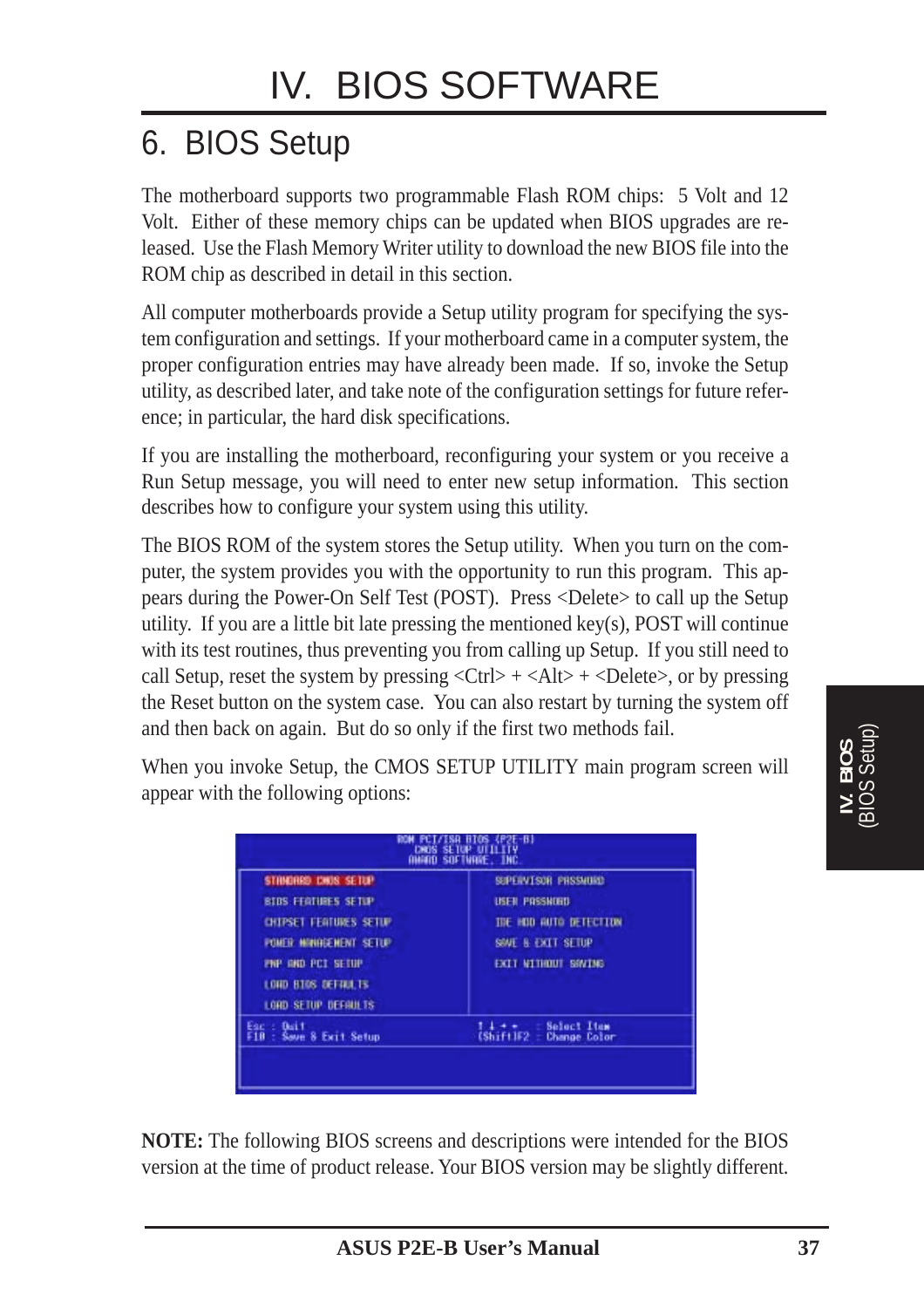### Load Defaults

The "Load BIOS Defaults" option loads the minimum settings for troubleshooting. "**Load Setup Defaults**", on the other hand, is for loading optimized defaults for regular use. Choosing defaults at this level, will modify all applicable settings.

A section at the bottom of the above screen displays the control keys for this screen. Take note of these keys and their respective uses. Another section just below the control keys section displays information on the currently highlighted item in the list.

## Standard CMOS Setup

This "Standard CMOS Setup" option allows you to record some basic system hardware configuration and set the system clock and error handling. If the motherboard is already installed in a working system, you will not need to select this option anymore. However, if the configuration stored in the CMOS memory on the board gets lost or damaged, or if you change your system hardware configuration, you will need to respecify the configuration values. The configuration values usually get lost or corrupted when the power of the onboard CMOS battery weakens.

| Date (mm:dd:vv) : Mon. Mar 38 1998<br>Time [hh:mm:22] : 18   16   29                              |                                                   |    |      |     |                                         |                     |           |      |
|---------------------------------------------------------------------------------------------------|---------------------------------------------------|----|------|-----|-----------------------------------------|---------------------|-----------|------|
| <b>HARD DISKS</b>                                                                                 | <b>TWFE</b>                                       | 訂准 |      |     | CYLS HEAD PRECOMP LANDZ SECTOR          |                     |           | HODE |
| <b>Primary Master</b><br>Frimary Slave<br>Secondary Master<br>Secondary Slave                     | None<br><b>None</b><br><b>Nome</b><br><b>Nome</b> | å  | ,,,, | --- | 计算符合                                    | п<br>开作价            | Ĥ         |      |
| Drive H .: Name<br>Drive B : None<br>Floppy 3 Node Support : Disabled<br><b>EGA/VGA</b><br>Video. |                                                   |    |      |     | <b>Extended Newcry</b><br>Other Memory: | <b>Base Memory:</b> | 张<br>512K |      |

The preceding screen provides you with a list of options. At the bottom of this screen are the control keys for this screen. Take note of these keys and their respective uses.

User-configurable fields appear in a different color. If you need information on the selected field, press <F1>. The help menu will then appear to provide you with the information you need. The memory display at the lower right-hand side of the screen is read-only and automatically adjusts accordingly.

## Details of Standard CMOS Setup:

#### **Date**

To set the date, highlight the "Date" field and then press either <Page Up>/<Page Down> or  $\langle + \rangle$   $\langle - \rangle$  to set the current date. Follow the month, day and year format. Valid values for month, day and year are: **Month: (1** to **12), Day: (1** to **31), Year: (**up to **2079)**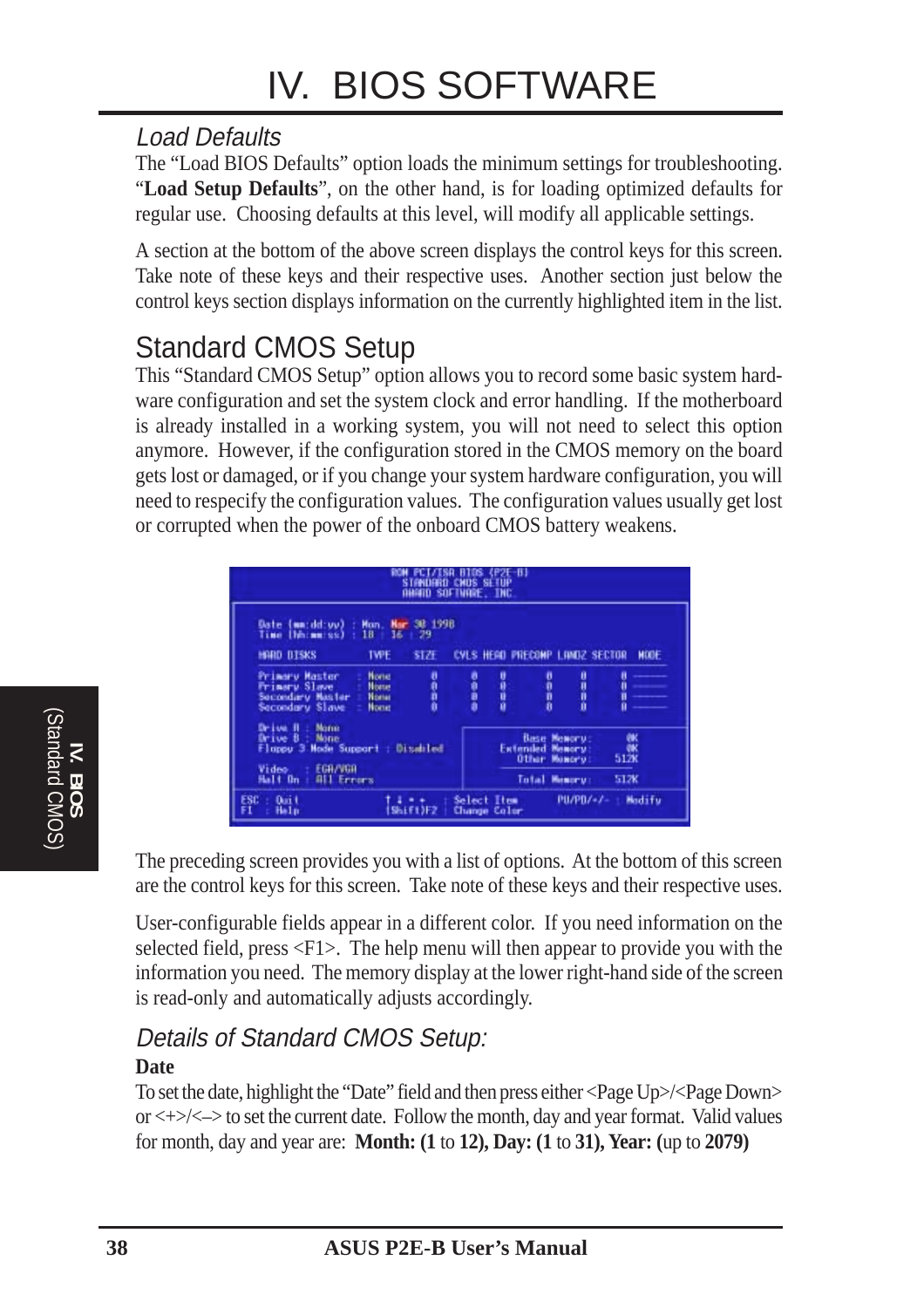#### **Time**

To set the time, highlight the "Time" field and then press either <Page Up>/<Page Down> or  $\langle + \rangle$  to set the current time. Follow the hour, minute and second format. Valid values for hour, minute and second are: **(Hour: (00 to 23), Minute: (00 to 59), Second: (00 to 59)**. Press <Enter> twice if you do not want to modify the current time.

**NOTE:** You can bypass the date and time prompts by creating an AUTOEXEC.BAT file. For information on how to create this file, please refer to the MS-DOS manual.

#### **Hard Disks**

This field records the specifications for all non-SCSI hard disk drives installed in your system. The onboard PCI IDE connectors provide Primary and Secondary channels for connecting up to four IDE hard disks or other IDE devices. Each channel can support up to two hard disks; the first of which is the "master" and the second is the "slave".

Specifications for SCSI hard disks need not to be entered here since they operate using device drivers and are not supported by any the BIOS. If you install either the optional PCI-SC200 or PCI-SC860 SCSI controller card into the motherboard, see section VI for instructions. If you install other vendor's SCSI controller card, refer to their respective documentations on how to install the required SCSI drivers.

#### **For IDE hard disk drive setup, you can:**

- Use the *Auto* setting for detection during bootup.
- Use the IDE HDD AUTO DETECTION in the main menu to automatically enter the drive specifications.
- Enter the specifications yourself manually by using the "User" option.

The entries for specifying the hard disk type include **CYLS** (number of cylinders), **HEAD** (number of read/write heads), **PRECOMP** (write precompensation), **LANDZ** (landing zone), **SECTOR** (number of sectors) and **MODE**. The **SIZE** field automatically adjusts according to the configuration you specify. The documentation that comes with your hard disk should provide you with the information regarding the drive specifications.

The **MODE** entry is for IDE hard disks only, and can be ignored for MFM and ESDI drives. This entry provides three options: *Normal, Large, LBA*, or *Auto* (see below). Set **MODE** to the *Normal* for IDE hard disk drives smaller than 528MB; set it to *LBA* for drives over 528MB that support Logical Block Addressing (LBA) to allow larger IDE hard disks; set it to *Large* for drives over 528MB that do not support LBA. *Large* type of drive can only be used with MS-DOS and is very uncommon. Most IDE drives over 528MB support the *LBA* mode.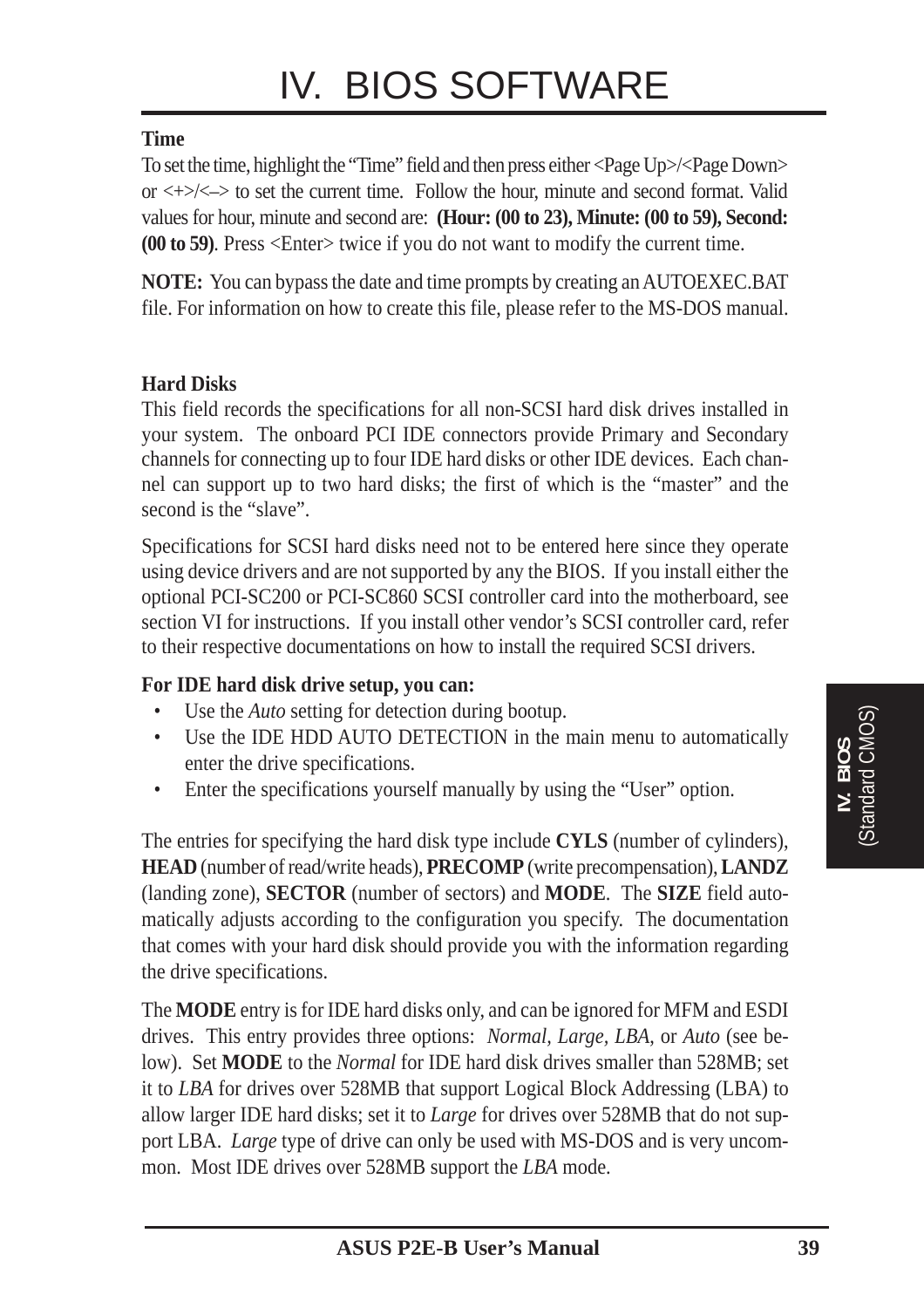# IV. BIOS SOFTWARE

#### **Auto detection of hard disks on bootup**

For each field: Primary Master, Primary Slave, Secondary Master, and Secondary Slave, you can select *Auto* under the TYPE and MODE fields. This will enable auto detection of your IDE hard disk during bootup. This will allow you to change your hard disks (with the power off) and then power on without having to reconfigure your hard disk type. If you use older hard disks that do not support this feature, then you must configure the hard disk in the standard method as described earlier by the "User" option.

**NOTE:** After the IDE hard disk drive information has been entered into BIOS, new IDE hard disk drives must be partitioned (such as with FDISK) and then formatted before data can be read from and write on. Primary IDE hard disk drives must have its partition set to *active* (also possible with FDISK).

**NOTE:** SETUP Defaults are noted in parenthesis next to each function heading.

#### **Drive A / Drive B (None)**

These fields record the types of floppy disk drives installed in your system. The available options for drives A and B are: *360KB, 5.25 in.; 1.2MB, 5.25 in.; 720KB, 3.5 in.; 1.44MB, 3.5 in.; 2.88MB, 3.5 in.; None*

To enter the configuration value for a particular drive, highlight its corresponding field and then select the drive type using the left- or right-arrow keys.

#### **Floppy 3 Mode Support (Disabled)**

This is the Japanese standard floppy drive. The standard stores 1.2MB in a 3.5inch diskette. This is normally disabled but you may choose from either: *Drive A, Drive B, Both, and Disabled*

#### **Video (EGA/VGA)**

Set this field to the type of video display card installed in your system. The options are *EGA/VGA*, *CGA 49*, *CGA 80*, and *Mono* (for Hercules or MDA)*.*

If you are using a VGA or any higher resolution card, choose *EGA/VGA*.

#### **Halt On (All Errors)**

This field determines which types of errors will cause the system to halt. Choose from *All Errors*; *No Errors*; *All*,*But Keyboard, All*,*But Diskette*; and *All,But Disk/Key.*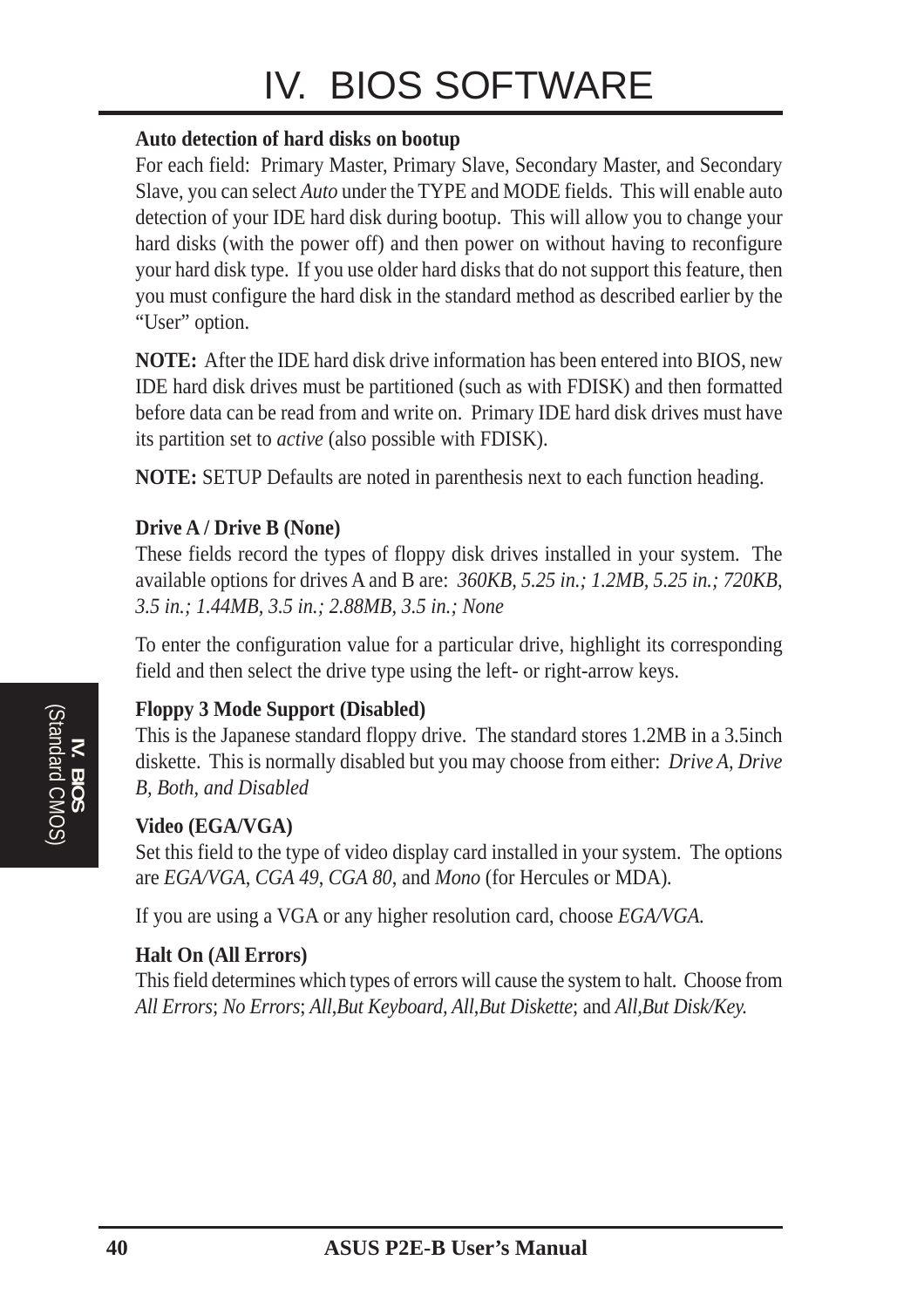## BIOS Features Setup

This "BIOS Features Setup" option consists of configuration entries that allow you to improve your system performance, or let you set up some system features according to your preference. Some entries are required by the motherboard's design to remain in their default settings.

| <b>FCL/15A BIOS (F2E-B)</b><br>ним<br><b>BIOS FEATURES SETUP</b><br>ANDRO SOFTWARE, INC.                                                                                                                                                                                                                                                                                                                                                                                                  |                                                                                                                                                                                                                                                                                                                                                                                                                                                                                                                                                             |
|-------------------------------------------------------------------------------------------------------------------------------------------------------------------------------------------------------------------------------------------------------------------------------------------------------------------------------------------------------------------------------------------------------------------------------------------------------------------------------------------|-------------------------------------------------------------------------------------------------------------------------------------------------------------------------------------------------------------------------------------------------------------------------------------------------------------------------------------------------------------------------------------------------------------------------------------------------------------------------------------------------------------------------------------------------------------|
| <b>CPU Internal Core Speed</b><br>120Mhz<br><b>Boat Virus Detection</b><br>Enshlad<br>CPU Lovel 1 Cache<br>Enab Lind<br>CPU Level 2 Cache<br>Enabled<br>CPU Level 2 Cathe ECC Check<br><b>Disabled</b><br><b>B105 Update</b><br>Enab1ed<br><b>Ouick Power On Self Test</b><br>Enabled<br>HDD Sequence SCSI/IDE First<br>ΠE<br>n.c<br><b>Boot Sequence</b><br><b>Disabled</b><br><b>Boot Up Floopy Seek</b><br>Floppy Disk Access Control<br>n ru<br>HDD NEX<br>IDE HDD Block Mode Sectors | Video<br><b>ROM BITIS</b><br>Shadow<br><b>English</b><br><b>CS880</b><br><b>CBFFF</b><br>Shadow<br><b>Disabled</b><br>00900<br><b>CFFFF</b><br><b>Disabled</b><br>Shadow<br>۰<br>02008<br><b>DSFFF</b><br><b>Disabled</b><br>Shadow<br>٠<br><b>DABBB</b><br><b>DTFFF</b><br>Disabled<br>$\sim$<br>Shadow<br>DBFFF<br>78008<br>Disabled<br>Shadow<br>÷<br>DCARR<br><b>NEFFE</b><br><b>Disabled</b><br>Shadon<br><b>Boot Up NumLock Status</b><br>0n<br>lypematic Rate Setting<br>Dissbled<br>vpomatic Rate (Chars/Sec);<br>6<br>250<br>Voematic Delaw (Msec) |
| Security Option<br>Sustem<br>PS/2 Mouse Function Control<br>Butn<br>PCI/WGA Palette Snoop<br><b>llisabled</b><br>05/2 Unboard Newary > 66M<br><b>Disabled</b>                                                                                                                                                                                                                                                                                                                             | <b>Duit</b><br>Salaci Ilem<br>TIME ST<br>FSC<br>Heto:<br>PU/PU/+/-<br>Modify<br>FI<br>ŧ5<br><b>Old Values</b><br>[Shift]F2<br>Color<br>F6<br><b>Load BIDS:</b><br>Defaul is<br>Load Setup Definalis                                                                                                                                                                                                                                                                                                                                                         |

A section at the lower right of the screen displays the control keys you can use. Take note of these keys and their respective uses. If you need information on a particular entry, highlight it and then press  $\langle F1 \rangle$ . A pop-up help menu will appear to provide you with the information you need. <F5> loads the last set values, <F6> and <F7> loads the BIOS default values and Setup default values, respectively.

**NOTE:** SETUP Defaults are noted in parenthesis next to each function heading.

### Details of BIOS Features Setup

#### **CPU Internal Core Speed**

This function is reserved for future use and is currently disabled.

#### **Boot Virus Detection (Enabled)**

This field allows you to set boot virus detection, ensuring a virus-free boot sector. This new antivirus solution is unlike native BIOS tools, which offer limited virus protection typically by write-protecting the partition table, because it guards against boot virus threats earlier in the boot cycle, that is, before they have a chance to load into your system, ensuring your computer boots to a clean operating system. The system halts and displays a warning message when it detects a virus. If this occurs, you can either allow the operation to continue or use a bootable virus-free floppy disk to restart and investigate your system. Because of conflicts with new operating systems, for example, during installation of new softwares, you may have to set this to *Disabled* to prevent write errors.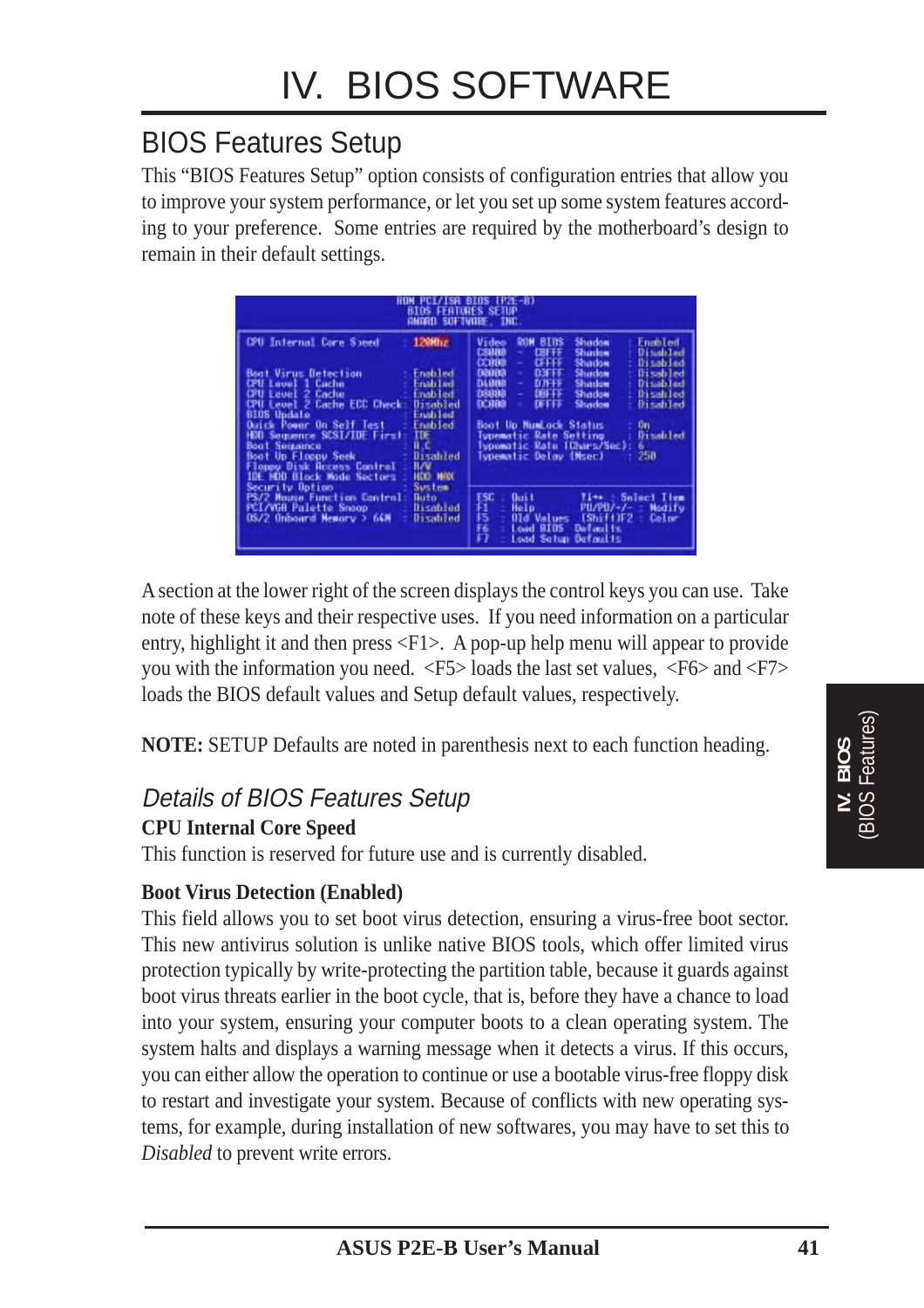#### **CPU Level 1 Cache / CPU Level 2 Cache (Enabled)**

These fields allow you to choose from the default of *Enabled* or choose *Disabled* to turn on or off the CPU's Level 1 and Level 2 built-in cache.

#### **CPU Level 2 Cache ECC Check (Disabled)**

*Enabled* allows the system to run an ECC check on the Level 2 cache. This is *Disabled* because this feature slows performance.

#### **BIOS Update (Enabled)**

This functions as an update loader integrated into the BIOS to supply the processor with the required data. The BIOS will load the update on all processors during system bootup in the default position of *Enabled*.

#### **Quick Power On Self Test (Enabled)**

This field speeds up the Power-On Self Test (POST) routine by skipping retesting a second, third, and forth time. Setup default setting for this field is *Enabled*. A complete test of the system is done on each test.

#### **HDD Sequence SCSI/IDE First (IDE)**

When using both SCSI and IDE hard disk drives, IDE is always the boot disk using drive letter C (default setting of *IDE*). This new feature allows a SCSI hard disk drive to be the boot disk when set to *SCSI*. This allows multiple operating systems to be used on both IDE and SCSI drives or the primary operating system to boot using a SCSI hard disk drive.

#### **Boot Sequence (A,C)**

This field determines where the system looks first for an operating system. Options are *C,A*; *A,CDROM,C*; *CDROM,C,A*; *D,A*; *E,A*; *F,A*; *C only*; *LS/ZIP, C*; and *A,C*. The setup default setting is to check first the floppy diskette and then the hard disk drive.

#### **Boot Up Floppy Seek (Disabled)**

When enabled, the BIOS will seek drive A once.

#### **Floppy Disk Access Control (R/W)**

This allows protection of files from the computer system to be copied to floppy disks by allowing the setting of *Read Only* to only allow reads from the floppy disk drive but not writes. The setup default *R/W* allows both reads and writes.

#### **IDE HDD Block Mode Sectors (HDD MAX)**

This field enhances hard disk performance by making multi-sector transfers instead of one sector per transfer. Most IDE drives, except older versions, can utilize this feature. Selections are *HDD MAX*, *Disabled*, *2*, *4*, *8*, *16*, and *32*.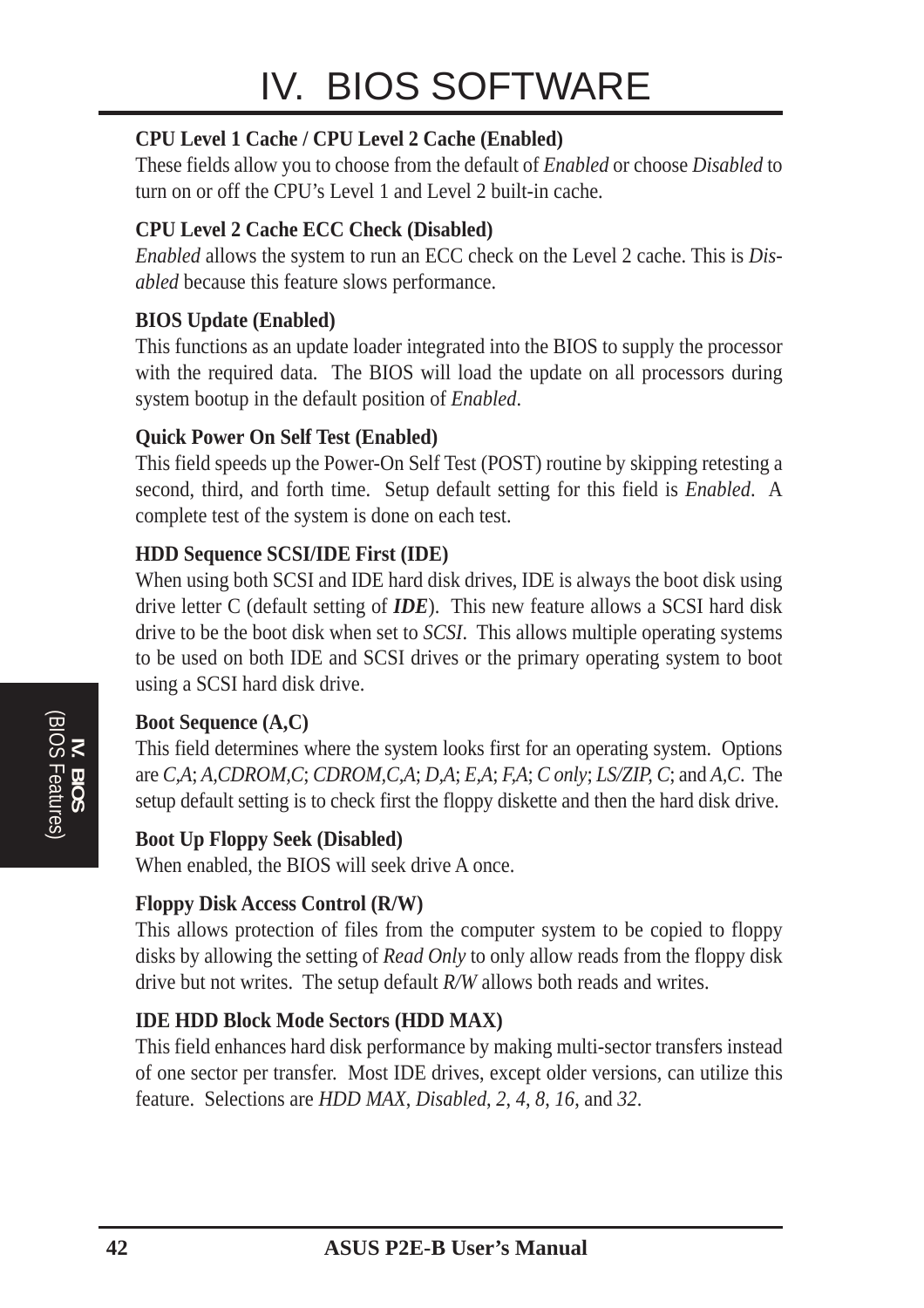#### **Security Option (System)**

When you specify a *Supervisor Password* and/or *User Password* (explained later in this section), the Security Option field determines when the system prompts for the password. The default setting is *System*, where the system prompts for the User Password every time you start your system. The other option is *Setup*, where the system goes through its startup routine unless the Setup utility is called, when the system prompts for the Supervisor Password.

#### **PS/2 Mouse Function Control (Auto)**

The default of *Auto* allows the system to detect a PS/2 mouse on bootup. If detected, IRQ12 will be used for the PS/2 mouse. IRQ12 will be reserved for expansion cards if a PS/2 mouse is not detected. *Enabled* will always reserve IRQ12, whether on bootup a PS/2 mouse is detected or not.

#### **PCI/VGA Palette Snoop (Disabled)**

Some display cards that are nonstandard VGA such as graphics accelerators or MPEG Video Cards may not show colors properly. The setting *Enabled* should correct this problem. Otherwise leave this on the setup default setting of *Disabled*.

#### **OS/2 Onboard Memory > 64M (Disabled)**

When using OS/2 operating systems with installed DRAM of greater than 64MB, you need to set this option to *Enabled* otherwise leave this on *Disabled*.

......................................................................................................................................

#### **Video ROM BIOS Shadow (Enabled)**

This field allows you to change the video BIOS location from ROM to RAM. Relocating to RAM enhances system performance, as information access is faster than the ROM.

#### **C8000-CBFFF to DC000-DFFFF (Disabled)**

These fields are used for shadowing other expansion card ROMs. If you install other expansion cards with ROMs on them, you will need to know which addresses the ROMs use to shadow them specifically. Shadowing a ROM reduces the memory available between 640K and 1024K by the amount used for this purpose.

#### **Boot Up NumLock Status (On)**

This field enables users to activate the Number Lock function upon system boot.

#### **Typematic Rate Setting (Disabled)**

When enabled, you can set the two typematic controls listed next. Setup default setting is *Disabled*.

#### **Typematic Rate (Chars/Sec) (6)**

This field controls the speed at which the system registers repeated keystrokes. Options range from 6 to 30 characters per second. Setup default setting is *6;* other settings are *8*, *10*, *12*, *15*, *20*, *24*, and *30*.

#### **Typematic Delay (Msec) (250)**

This field sets the time interval for displaying the first and second characters. Four delay rate options are available: *250*, *500*, *750*, and *1000*.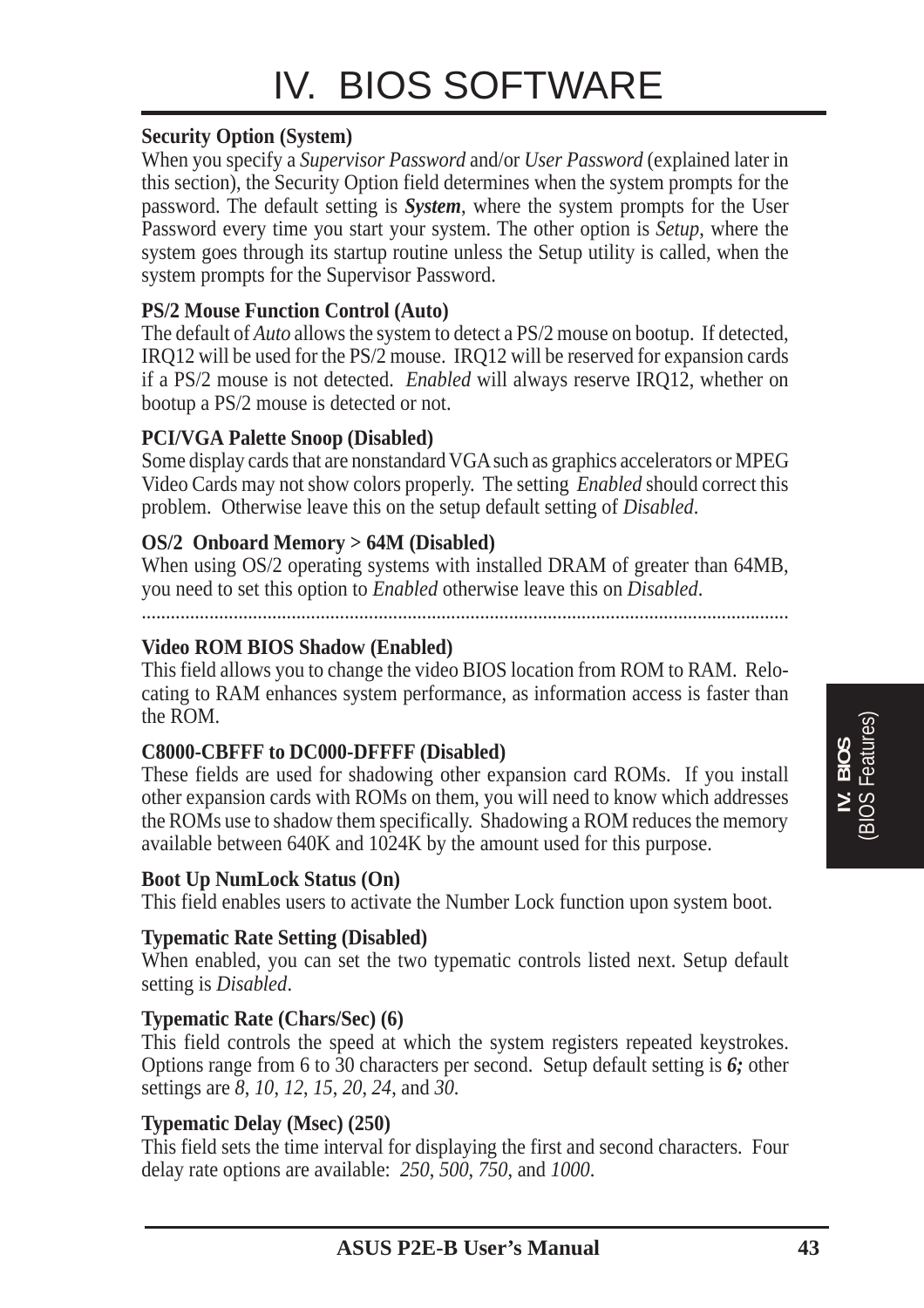### Chipset Features Setup

This "Chipset Features Setup" option controls the configuration of the board's chipset. Control keys for this screen are the same as for the previous screen.

| 7180<br>-8105<br>CHIPSET FEBTURES SETUP<br>ANNATO SOFTWARE, INC.                                                                                                                                                                                                                                                                                                                              |                                                                                                                                                                                                   |                                                                                                                                                                                                                                                                                                                                                                                                                               |                                                                                                                                                                                           |
|-----------------------------------------------------------------------------------------------------------------------------------------------------------------------------------------------------------------------------------------------------------------------------------------------------------------------------------------------------------------------------------------------|---------------------------------------------------------------------------------------------------------------------------------------------------------------------------------------------------|-------------------------------------------------------------------------------------------------------------------------------------------------------------------------------------------------------------------------------------------------------------------------------------------------------------------------------------------------------------------------------------------------------------------------------|-------------------------------------------------------------------------------------------------------------------------------------------------------------------------------------------|
| EDO Huto Configuration<br>EDO Read Burst Timing<br>EDO Nrita Burst Timing<br>EDO RAS Precharge Time<br>EDD RAS to CAS Delay<br>SURFM Configuration<br>SURFM RRS to CRS Delay<br>SDRAW RAS Precharge Time :<br><b>Mi Wait State</b><br>SORFM Banks Close Policy<br>16-bit I/D Recovery Time<br>8-bit 1/0 Recovery line<br>Graphics Roerture Size<br>Video Memory Cache Mode<br>PCI 2.1 Support | <b>Disabled</b><br>$-333$<br>$-333$<br>持<br>12mm SDSON<br><b>Buto</b><br><b>Rute:</b><br><b>Bute</b><br><b>Arbitration</b><br><b>A RUSCLK</b><br><b>8 BISCLK</b><br>4MB<br>ur.<br><b>Bisabled</b> | <b>Onboard FDC Controller</b><br><b>Onboard FDC Swap R &amp; B</b><br><b>Onboard Serial Port I</b><br><b>Opboard Serial Port 2</b><br><b>Onhoard Parallel Port</b><br><b>Parallel Port Mode</b><br><b>ECP UMA Select</b><br>URRT2 Use Infrared<br>Oriboard PCI IDE Enable<br><b>IDE Ultra DMH Mode</b><br>IDEB Master PIG/DNA Mode<br>IDEU Slave - PIO/DOR Nede<br><b>IDE1 Master PIG/DMA Mode</b><br>TDE1 Slave PT0/DNR Node | Disabled<br>No Swap<br><b>SEBUTERA</b><br><b>JEBRATESA</b><br>Disabled<br><b>Normal</b><br>Disabled<br>Dischled<br>Bo Th<br>Disable<br><b>Butn</b><br>Buto.<br><b>Ruto</b><br><b>Buth</b> |
| Memory Bole At 15M-16M                                                                                                                                                                                                                                                                                                                                                                        | Disabled                                                                                                                                                                                          | ESC<br>Dui 1<br>PU/PD/+/- +<br>묞<br>Help.<br>[Shift]F2<br><b>Old Values</b><br>56<br>Load BIOS Defaults<br>Lead Setup Defaults                                                                                                                                                                                                                                                                                                | <b>TI++ : Select Item</b><br><b>Nodify</b><br>Color                                                                                                                                       |

**NOTE:** SETUP Defaults are noted in parenthesis next to each function heading.

#### Details of Chipset Features Setup **EDO Auto Configuration (60ns DRAM)**

The default setting of *60ns DRAM* sets the optimal timings for items 2 through 5 for 60ns DRAM modules. If you are using 70ns DRAM modules, you must change this item to *70ns DRAM*. See section III for DRAM installation information.

#### **SDRAM Configuration (12ns SDRAM)**

If your DIMM modules are all 10ns SDRAM, you may set this to 10ns SDRAM.

#### **SDRAM RAS to CAS Delay (Auto)**

Leave on default setting.

#### **SDRAM RAS Precharge Time (Auto)**

Leave on default setting.

#### **MA Wait State (Auto)**

Leave on default setting.

**SDRAM Banks Close Policy (Arbitration)**

Leave on default setting.

#### **16-bit I/O Recovery Time (1 BUSCLK)**

Timing for 16-bit ISA cards. Leave on default setting.

#### **8-bit I/O Recovery Time (1 BUSCLK)**

Timing for 8-bit ISA cards. Leave on default setting.

#### **Graphics Aperture Size (64MB)**

Memory-mapped, graphics data structures can reside in a Graphics Aperture. Leave on default setting.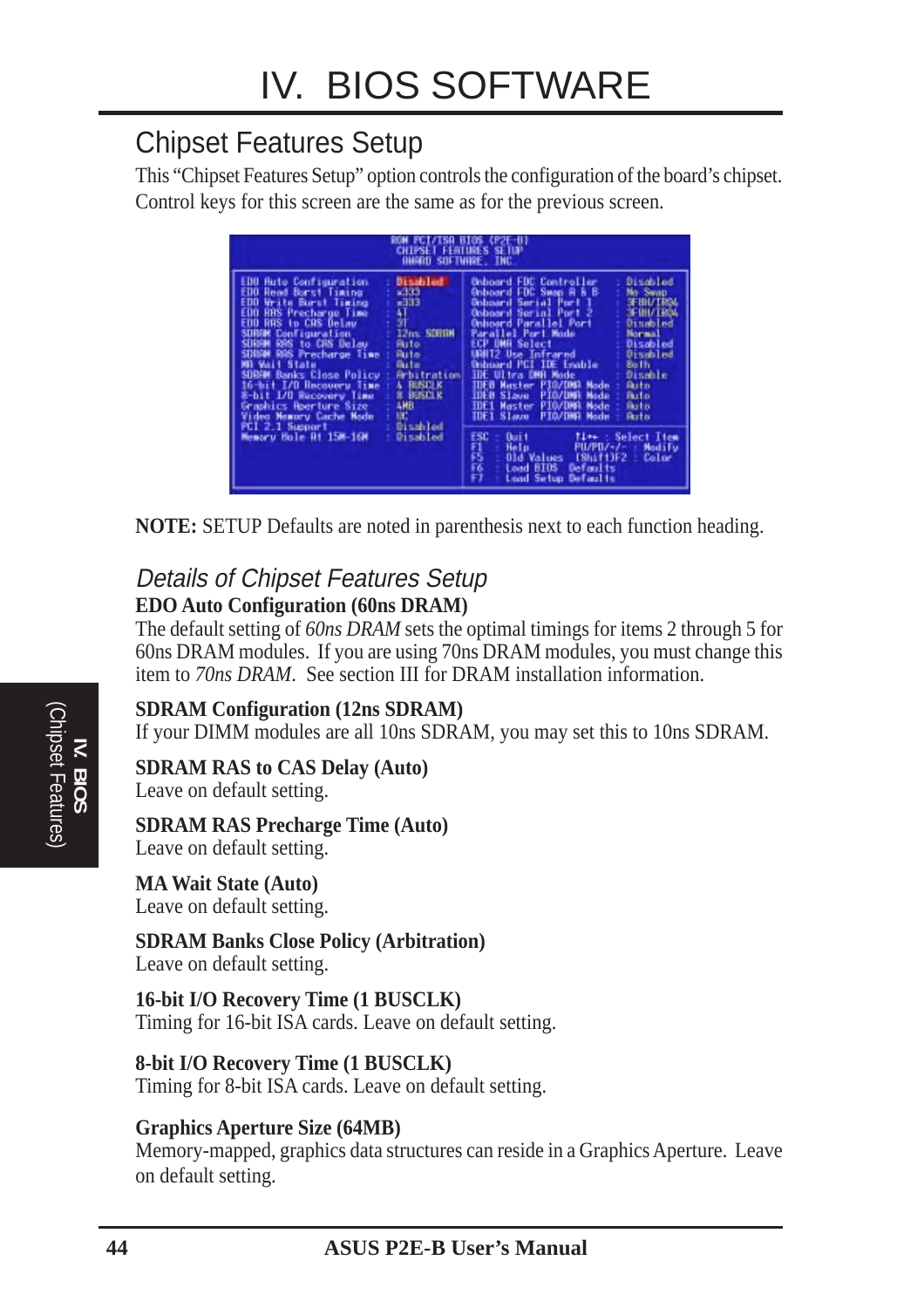# IV. BIOS SOFTWARE

#### **Video Memory Cache Mode (UC)**

*USWC* (uncacheable, speculative write combining) is a new cache technology for the video memory of the processor. It can greatly improve the display speed by caching the display data. You must leave this on the default setting of *UC* (uncacheable) if your display card cannot support this feature or else your system may not boot.

#### **PCI 2.1 Support (Enabled)**

This function allows you to *Enable* or *Disable* PCI 2.1 features. Leave on *Enabled* setting for PCI 2.1 compliancy.

#### **Memory Hole At 15M–16M (Disabled)**

Enabling this feature reserves 15MB to 16MB memory address space to ISA expansion cards that specifically require this setting. This makes the memory from 15MB and up unavailable to the system. Expansion cards can only access memory up to 16MB. The default is *Disabled*.

#### ....................................................................................................................................

#### **Onboard FDC Controller (Enabled)**

When *Enabled*, this field allows you to connect your floppy disk drives to the onboard floppy disk drive connector instead of a separate controller card. If you want to use a different controller card to connect the floppy disk drives, set this field to *Disabled*.

#### **Onboard FDC Swap A & B (No Swap)**

This field allows you to reverse the hardware drive letter assignments of your floppy disk drives. Two options are available: *No Swap* and *Swap AB*. If you want to switch drive letter assignments through the onboard chipset, set this field to *Swap AB*.

#### **Onboard Serial Port 1 (3F8H/IRQ4)**

Settings are *3F8H/IRQ4*, *2F8H/IRQ3, 3E8H/IRQ4, 2E8H/IRQ10,* and *Disabled* for the onboard serial connector.

#### **Onboard Serial Port 2 (2F8H/IRQ3)**

Settings are *3F8H/IRQ4, 2F8H/IRQ3*, *3E8H/IRQ4, 2E8H/IRQ10,* and *Disabled* for the onboard serial connector.

#### **Onboard Parallel Port (378H/IRQ7)**

This field sets the address of the onboard parallel port connector. You can select either: *3BCH / IRQ 7, 378H / IRQ 7, 278H / IRQ 5, Disabled.* If you install an I/O card with a parallel port, ensure that there is no conflict in the address assignments. The PC can support up to three parallel ports as long as there are no conflicts for each port.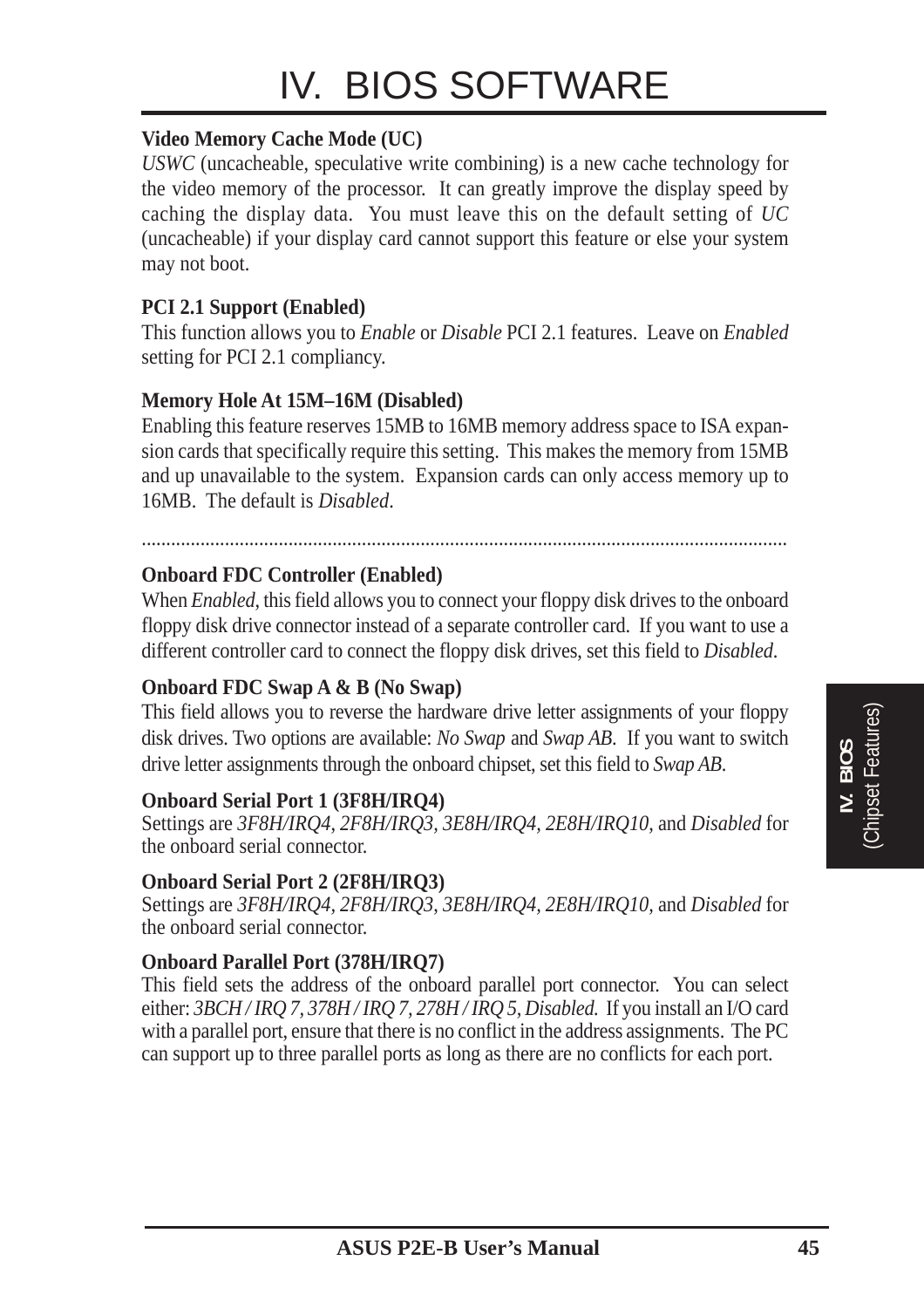# IV. BIOS SOFTWARE

#### **Parallel Port Mode (ECP+EPP)**

This field allows you to set the operation mode of the parallel port. The setting *Normal*, allows normal-speed operation but in one direction only; *EPP* allows bidirectional parallel port operation at maximum speed; *ECP* allows the parallel port to operate in bidirectional mode and at a speed faster than the maximum data transfer rate; *ECP+EPP* allows normal speed operation in a two-way mode.

#### **ECP DMA Select (3)**

This selection is available only if you select *ECP* or *ECP+EPP* in the **Parallel Port Mode**. Select either DMA Channel *1, 3*, or *Disable*.

#### **UART2 Use Infrared (Disabled)**

When enabled, this field activates the onboard infrared feature and sets the second serial UART to support the infrared module connector on the motherboard. If your system already has a second serial port connected to the onboard COM2 connector, it will no longer work if you enable the infrared feature. By default, this field is set to *Disabled*, which leaves the second serial port UART to support the COM2 serial port connector. See **IrDA-compliant infrared module connector** under section III**.**

#### **Onboard PCI IDE Enable (Both)**

You can select to enable the *primary* IDE channel, *secondary* IDE channel, *both*, or *disable* both channels (for systems with only SCSI drives).

#### **IDE Ultra DMA Mode (Auto)**

Leave this on *Auto* or set to *Disable* to turn off IDE Ultra DMA Mode.

#### **IDE 0 Master/Slave PIO/DMA Mode, IDE 1 Master/Slave PIO/DMA Mode (Auto)**

Each channel  $(0 \& 1)$  has both a master and a slave making four IDE devices possible. Because each IDE device may have a different PIO Mode timing of *0, 1, 2, 3, or 4*, it is necessary for these to be independent. DMA Mode timing allows 0, 1, or 2. The default setting of *Auto* will allow auto-detection to ensure optimal performance.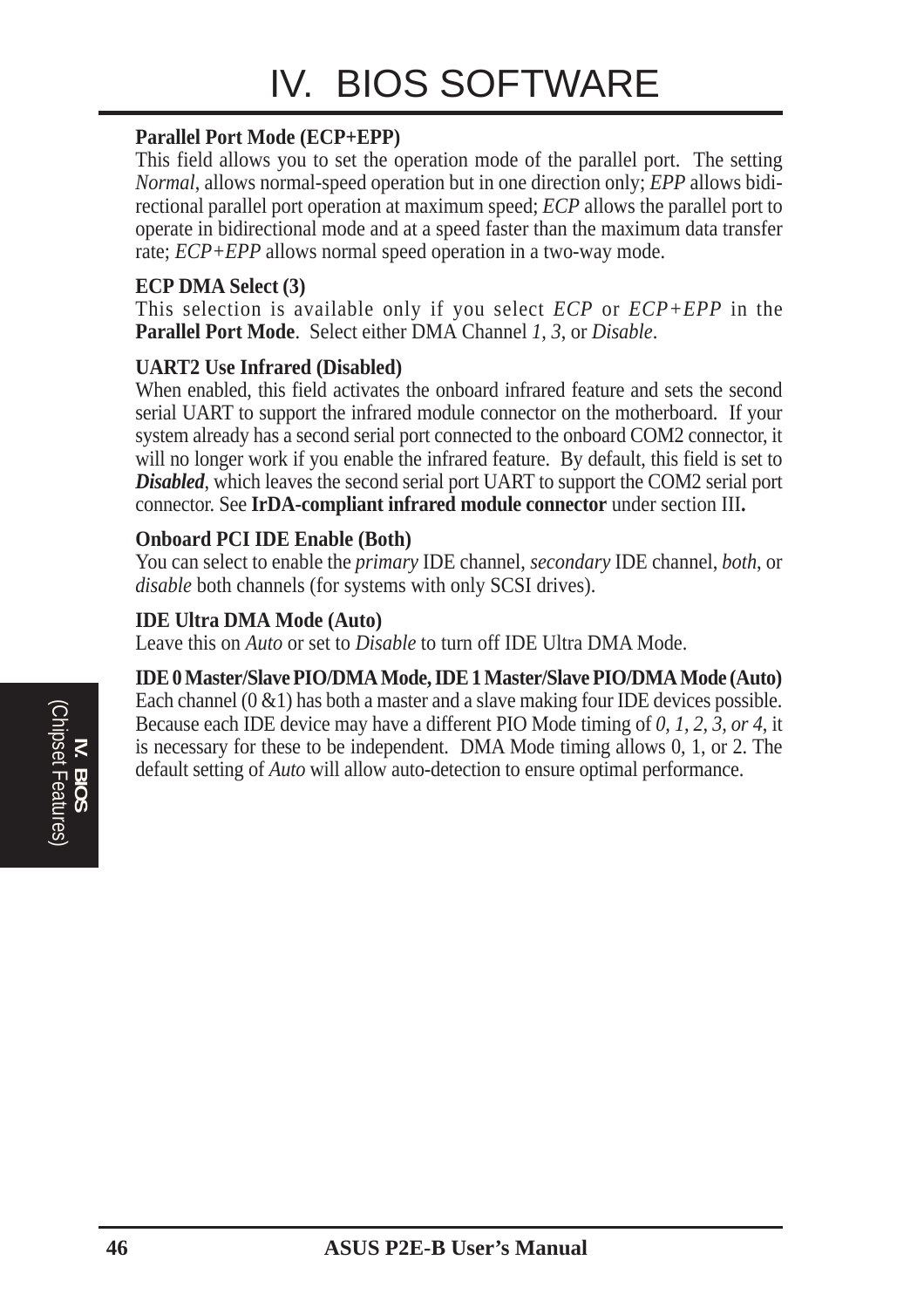### Power Management Setup

This "Power Management Setup" option allows you to reduce power consumption. This feature turns off the video display and shuts down the hard disk after a period of inactivity.

|                                                                                                                                                                                                                                                                                                                                                                                                                                                | <b>OMAID SOFTWARE, INC.</b>                                                                                                                                                                                                                                                                                                                                                                                                                                                                                                                                                                                                                      |
|------------------------------------------------------------------------------------------------------------------------------------------------------------------------------------------------------------------------------------------------------------------------------------------------------------------------------------------------------------------------------------------------------------------------------------------------|--------------------------------------------------------------------------------------------------------------------------------------------------------------------------------------------------------------------------------------------------------------------------------------------------------------------------------------------------------------------------------------------------------------------------------------------------------------------------------------------------------------------------------------------------------------------------------------------------------------------------------------------------|
| User Define<br>Power Management<br>Video Off Option<br><b>Always On</b><br><b>Yideo Off Mathed</b><br><b>Black Screen</b><br>as FH TINOES.<br><b>HDD Power Down</b><br><b>Uisable</b><br>Disable<br>Suspend Node<br>** Power the Cantrol<br><br>Soft Uff<br>PNR Button € 4 Secs<br><b>PNR Up On Modem Act</b><br>Disshled<br><b>AC PNR Loss Restart</b><br>Disabled<br><b>Vake On LAN</b><br>Dissbled<br><b>Rutomatic Power Up</b><br>Disabled | ** Ean Monitor **<br>Chassis Fan Speed ::<br>Isnore<br><b>CPU Fan Speed</b><br>Ignate<br>Power Fan Speed<br>Impre<br>** Thermal Monstor **<br><b>CPU Temperature</b><br>Ionnes<br><b>MU Temperature</b><br><b>Innore</b><br>** Voltage Monstor **<br><b>VCORE Voltage</b><br>Ignary<br>+3.3V Voltage<br>Impre<br>-50<br>Voltage<br>Ignare<br>$+12V$<br>Veltage<br>lonora<br>$-12V$<br>Voltage<br>Isnare<br>-50<br>Vol Lugn<br>Ignure<br>ESC<br>†1++ : Select Item<br><b>But 1</b><br>日内区<br>Help.<br>PU/PO/+/- +<br><b>Nodify</b><br>[Shift]F2<br><b>Old Values</b><br>Color<br><b>Befaults</b><br>Load BIBS<br>FI<br><b>Load Setup Defaults</b> |

**NOTE:** SETUP Defaults are noted in parenthesis next to each function heading.

### Details of Power Management Setup

#### **Power Management (User Define)**

This field acts as the master control for the power management modes. *Max Saving* puts the system into power saving mode after a brief period of system inactivity; *Min Saving* is almost the same as *Max Saving* except that this time the system inactivity period is longer; *Disable* disables the power saving features; *User Define* allows you to set power saving options according to your preference.

**IMPORTANT:** Advanced Power Management (APM) should be installed to keep the system time updated when the computer enters suspend mode activated by the BIOS Power Management. For DOS environments, you need to add the statement, DEVICE=C:\DOS\POWER.EXE, in you CONFIG.SYS. For Windows 3.x and Windows 95, you need to install Windows with the APM feature. A battery and power cord icon labeled "Power" will appear in the "Control Panel." Choose "Advanced" in the Power Management Field.

#### **Video Off Option (Always On)**

This field determines when to activate the video off feature for monitor power management. The settings are *All Modes -> Off*; *Always On*; *Suspend -> Off*; and *Susp,Stby -> Off .*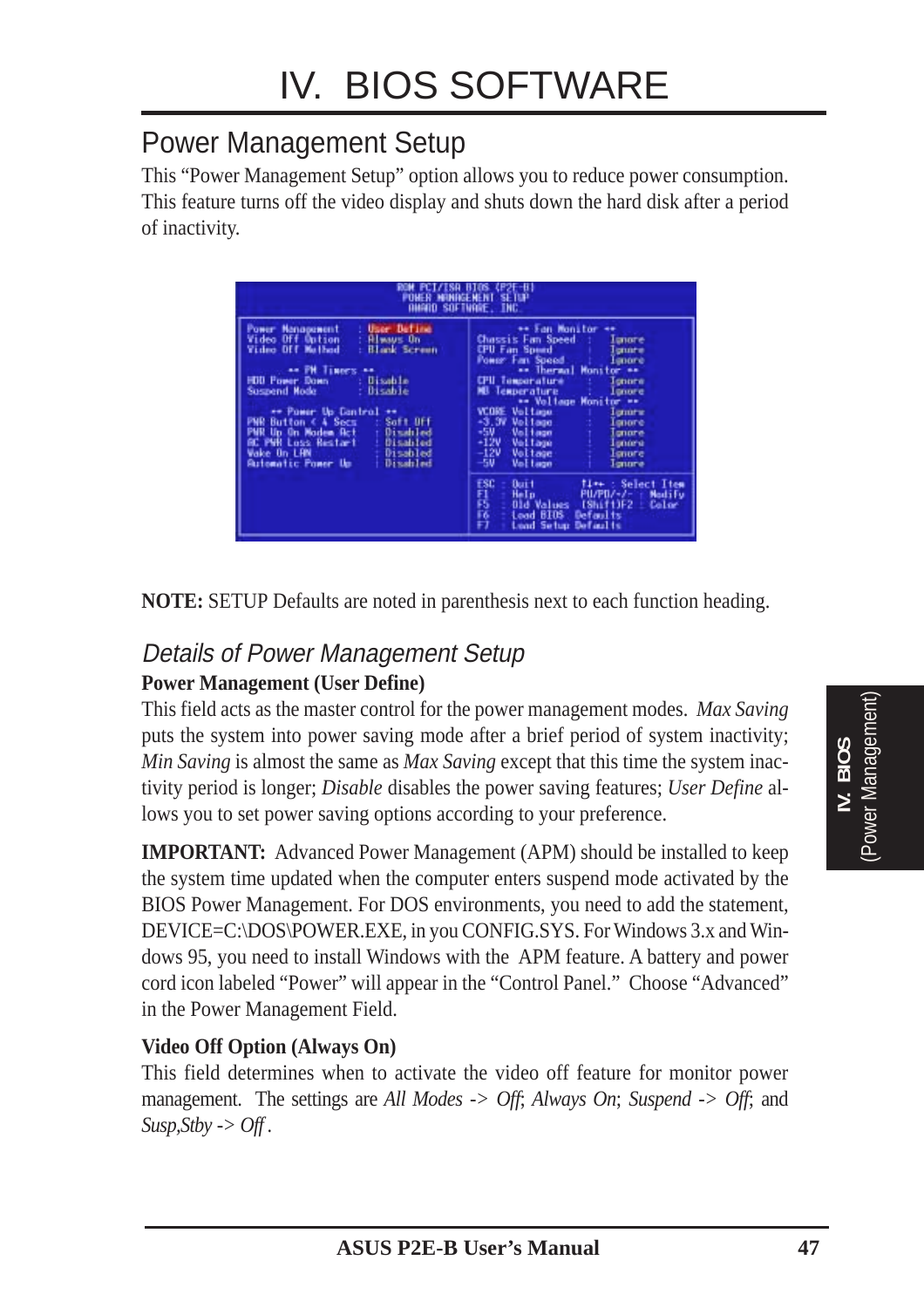# IV. BIOS SOFTWARE

#### **Video Off Method (Blank Screen)**

This field defines the video off features. The following options are available: *DPMS OFF*, *DPMS Reduce ON*, *Blank Screen*, *V/H SYNC+Blank, DPMS Standby,* and *DPMS Suspend*. The DPMS (Display Power Management System) features allow the BIOS to control the video display card if it supports the DPMS feature. *Blank Screen* only blanks the screen (use this for monitors without power management or "green" features. If set up in your system, your screen saver will not display with *Blank Screen* selected). *V/H SYNC+Blank* blanks the screen and turns off vertical and horizontal scanning.

#### *PM Timers*

This section controls the time-out settings for the Power Management scheme. The fields included in this section are "HDD Power Down", which places the hard disk into its lowest power consumption mode, and the Doze, Standby and Suspend system inactivation modes.

The system automatically "wakes up" from any power saving mode when there is system activity such as when a key is pressed from the keyboard, or when there is activity detected from the enabled IRQ channels.

#### **HDD Power Down (Disable)**

Shuts down any IDE hard disk drives in the system after a period of inactivity. This time period is user-configurable to *1–15 Min* or *Disable*. This feature does not affect SCSI hard drives.

#### **Suspend Mode (Disable)**

Sets the period of time after which each of these modes activate: *1 Min*, *2 Min*, *4 Min*, *8 Min*, *10 Min*, *20 Min*, *30 Min*, *1 Hour, 2 Hour*, and *4 Hour*.

.......................................................................................................................................

#### *Power Up Control*

This section determines the ways the system can be controlled when it is started or restarted, when modem activity is detected, or when power to the computer is interrupted and reapplied. The Soft-Off mode refers to powering off the system through a momentary button switch (ATX switch) or through the software as opposed to disconnecting the AC power by way of a rocker switch or other means.

#### **PWR Button < 4 Secs (Soft Off)**

When set to *Soft Off*, the ATX switch can be used as a normal system power-off button when pressed for less than 4 seconds. *Suspend* allows the button to have a dual function where pressing less than 4 seconds will place the system in sleep mode. *No Function* disables the ATX switch function when the button is pressed under 4 seconds. Regardless of the setting, holding the ATX switch for more than 4 seconds will power off the system.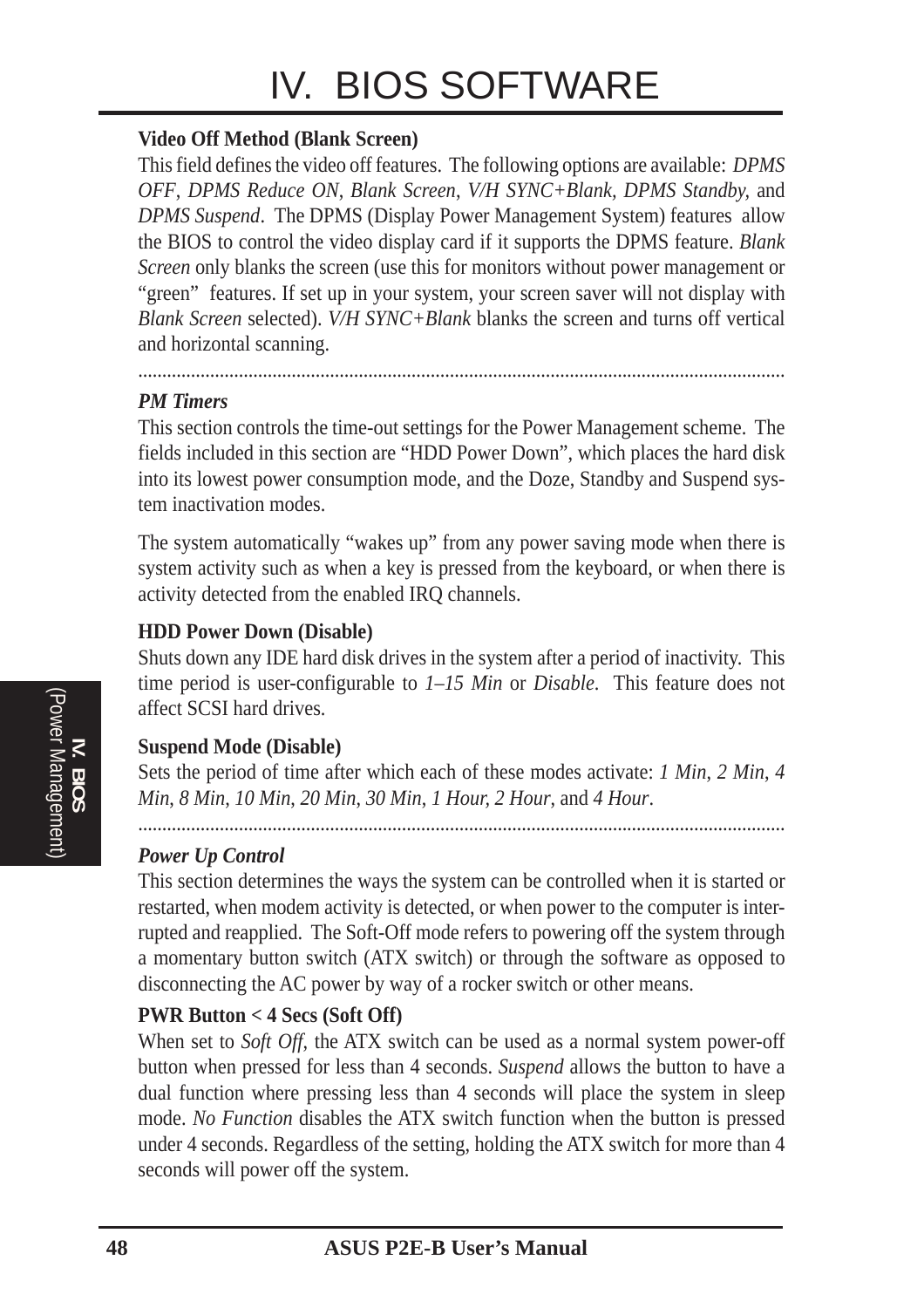#### **PWR Up On Modem Act (Enabled)**

This allows either settings of *Enabled* or *Disabled* for powering up the computer (turns the ATX power supply on) when the modem receives a call while the computer is off. NOTE: The computer cannot receive or transmit data until the computer and applications are fully running, thus connection cannot be made on the first try. Turning an external modem off and then back on while the computer is off causes an initialization string that will also cause the system to power on.

#### **AC PWR Loss Restart (Disabled)**

This allows you to set whether you want your system to boot up after the power has been interrupted. *Disabled* leaves your system off after reapplying power and *Enabled* boots up your system after reapplying power.

#### **Wake on LAN (Enable)**

*Enable* allows the ASUS PCI-L101 fast Ethernet card to wake up the system using the proper software. *Disable* turns off this feature.

#### **Automatic Power Up (Disabled)**

This allows you to have an unattended or automatic power up of your system. You may configure your system to power up at a certain time of the day by selecting *Everyday*, which will allow you to set the time or at a certain time and day by selecting *By Date.*

.....................................................................................................................................

#### *Fan Monitor (xxxxRPM)*

The onboard hardware monitor is able to detect the Chassis Fan Speed, CPU Fan Speed, and the Power Supply Fan Speed in Rotations Per Minute (RPM). The Power Supply Fan Speed is set to *Ignore* because many systems do not have this type of connection. These values refresh upon any key entries in the BIOS setup screen. Set to *Ignore* if one of these are not used so that error messages will not be given.

#### *Thermal Monitor (xxxC/xxxF)*

The onboard hardware monitor is able to detect the CPU and MB (motherboard) temperatures. These values refresh upon key entries. Set to *Ignore* only if necessary.

.....................................................................................................................................

.....................................................................................................................................

#### *Voltage Monitor (xx.xV)*

The onboard hardware monitor is able to detect the voltages put out by the voltage regulators. These values refresh upon key entries. Set to *Ignore* only if necessary.

**NOTE:** If any of the monitored items are out of range, an error message will appear: "Hardware Monitor found an error, enter POWER MANAGEMENT SETUP for details". You will then be prompted to "Press **F1** to continue, **DEL** to enter SETUP".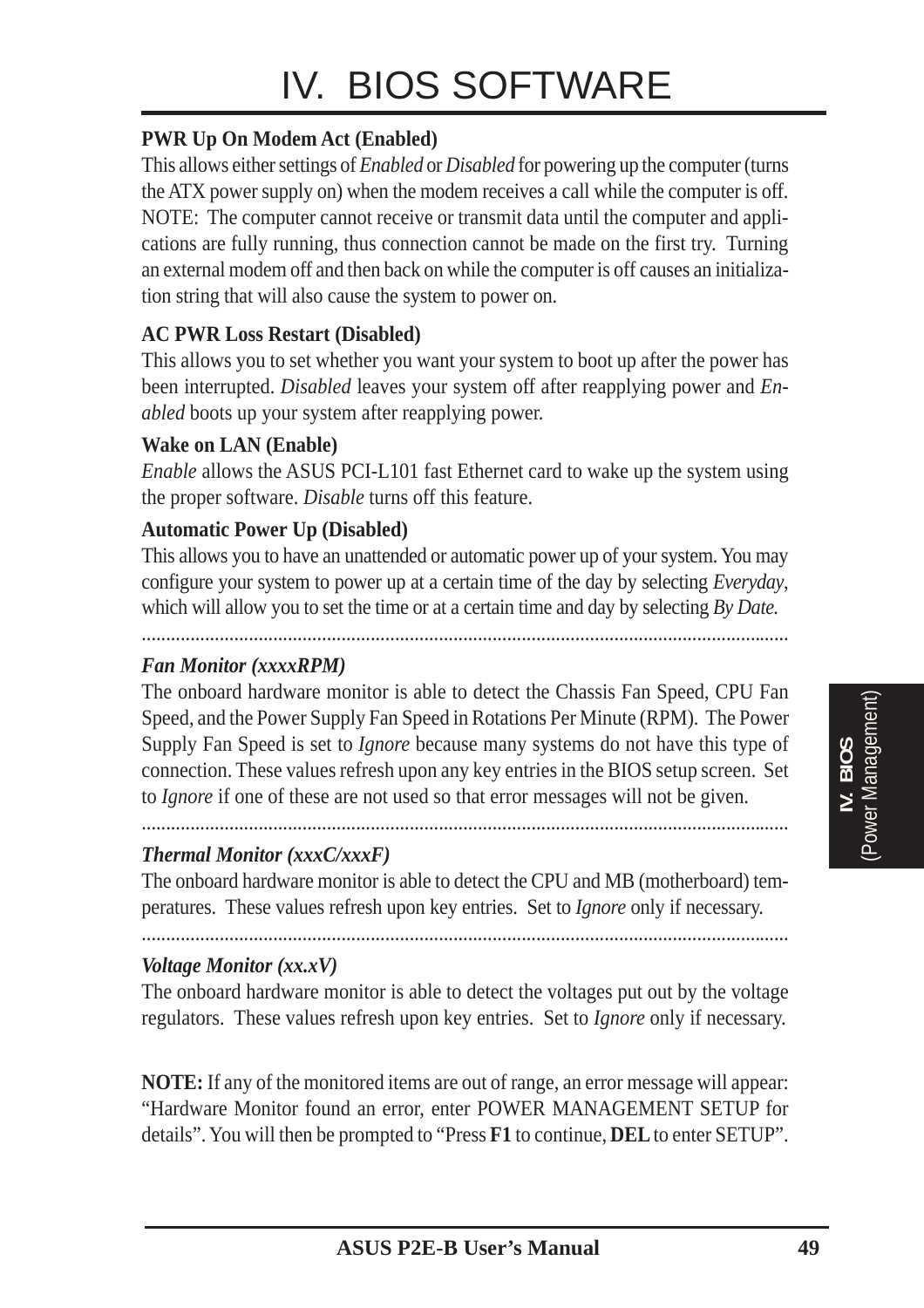### PNP and PCI Setup

This "PNP and PCI Setup" option configures the PCI bus slots. All PCI bus slots on the system use INTA#, thus all installed PCI cards must be set to this value.

|                                                                                                                                                                                                                                                                                                                                              | AMMID SOFTWARE, INC.                                                                                                                                                                |
|----------------------------------------------------------------------------------------------------------------------------------------------------------------------------------------------------------------------------------------------------------------------------------------------------------------------------------------------|-------------------------------------------------------------------------------------------------------------------------------------------------------------------------------------|
| <b>PNP OS Installed</b><br>No.<br>Slot 1 (RIGHT) IRQ<br>Ruto<br>\$1at 2 IHU<br><b>Butm</b><br>\$lot 3 IRO<br><b>Huto</b>                                                                                                                                                                                                                     | 1 Used By ISB<br>No/TCU<br>OHH<br><b>DATH</b><br>3 Used By ISB :<br>No/TCU<br><b>DMIT</b><br>5 Used By ISS<br>No./IEU                                                               |
| <b>PCI Latency Timer</b><br>0 PCI Clock                                                                                                                                                                                                                                                                                                      | ISR MEN Block BRSE :<br>No/TCU                                                                                                                                                      |
| 調調器<br>No/TCU<br>3 Used By ISR<br>6 Used By 150<br><b>Bo/TED</b><br>5 Used By ISB<br>No. TCU<br>7 Used By ISB<br>No./TCU<br>9 Used By ISR<br><b>Bo/TEU</b><br>IHO:<br>10 Used By ISR<br>ho/TCU<br>11 Used By 198<br>IHO<br>No/TCU<br>IHD.<br>12 Used By 198<br>No/TCU<br>IRO 14 Used By ISB<br><b>No/TCU</b><br>ho/TEU<br>IRO 15 Used By ISA | + Disabled<br>USB THO                                                                                                                                                               |
|                                                                                                                                                                                                                                                                                                                                              | ESC<br>Dui 1<br><b>Select Item</b><br>11++ 0<br>Help<br>PU/PD/+/-<br><b>Nodify</b><br>[Shift]F2<br>Color<br><b>Old Values</b><br>jά<br>Load BIOS<br>Defaults<br>Lead Setup Defaults |

**NOTE:** SETUP Defaults are noted in parenthesis next to each function heading.

#### Details of PNP and PCI Setup **PNP OS Installed (No)**

This field allows you to use a Plug-and-Play (PnP) operating system to configure the PCI bus slots instead of using the BIOS. Thus interrupts may be reassigned by the OS when *Yes* is selected. When a non-PnP OS is installed or to prevent reassigning of interrupt settings, select the default setting of *No*.

#### **Slot 1 (RIGHT) IRQ** to **Slot 3 IRQ (Auto)**

These fields set how IRQ use is determined for each PCI slot. The default setting for each field is *Auto*, which uses auto-routing to determine IRQ use. The other options are manual settings of *NA, 5, 7, 9, 10, 11, 12, 14* or *15* for each slot.

#### **PCI Latency Timer (32 PCI Clock)**

The default setting of *32 PCI Clock* enables maximum PCI performance for this motherboard.

#### **IRQ xx Used By ISA (No/ICU)**

These fields indicate whether or not the displayed IRQ for each field is being used by a legacy (non-PnP) ISA card. Two options are available: *No/ICU* and *Yes*. The first option, the default value, indicates either that the displayed IRQ is not used or an ISA Configuration Utility (ICU) is being used to determine if an ISA card is using that IRQ. If you install a legacy ISA card that requires a unique IRQ, and you are not using an ICU, you must set the field for that IRQ to *Yes*. For example: If you install a legacy ISA card that requires IRQ 10, then set **IRQ10 Used By ISA** to *Yes*.

......................................................................................................................................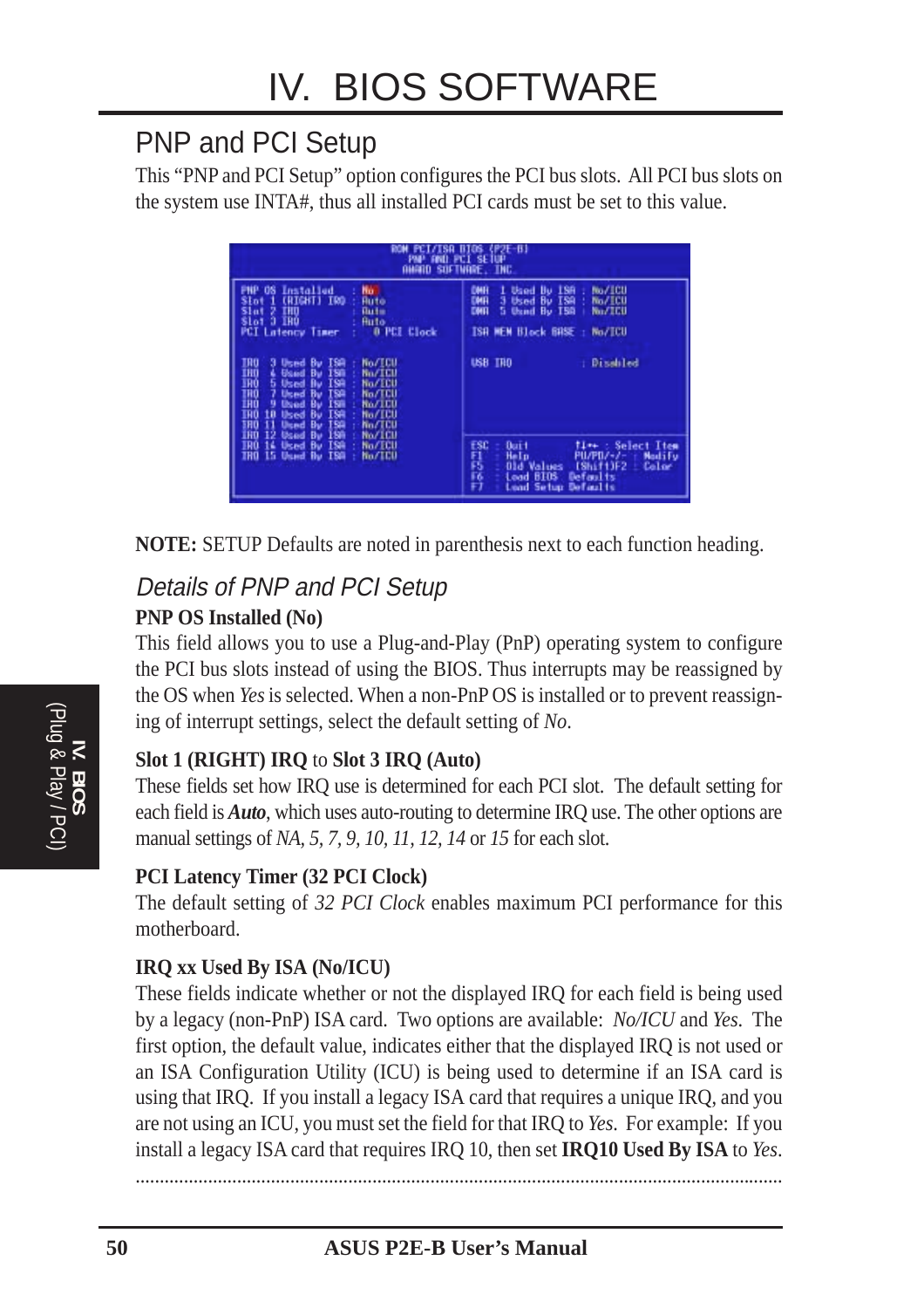#### **DMA x Used By ISA (No/ICU)**

These fields indicate whether or not the displayed DMA channel for each field is being used by a legacy (non-PnP) ISA card. Available options include: *No/ICU* and *Yes*. The first option, the default setting, indicates either that the displayed DMA channel is not used or an ICU is being used to determine if an ISA card is using that channel. If you install a legacy ISA card that requires a unique DMA channel, and you are not using an ICU, you must set the field for that channel to *Yes*.

#### **ISA MEM Block BASE (No/ICU)**

This field allows you to set the base address and block size of a legacy ISA card that uses any memory segment within the C800H and DFFFH address range. If you have such a card, and you are not using an ICU to specify its address range, select a base address from the six available options; the **ISA MEM Block SIZE** field will then appear for selecting the block size. If you have more than one legacy ISA card in your system that requires to use this address range, you can increase the block size to either 8K, 16K, 36K, or 64K. If you are using an ICU to accomplish this task, leave **ISA MEM Block BASE** to its default setting of *No/ICU*.

#### **USB IRQ (Enabled)**

*Enabled* reserves an IRQ# for the USB to work, *Disabled* does not allow the USB to have an IRQ# and therefore prevents the USB from functioning. If you do not use USB devices, you may *Disable* this feature to save an extra IRQ# for expansion cards.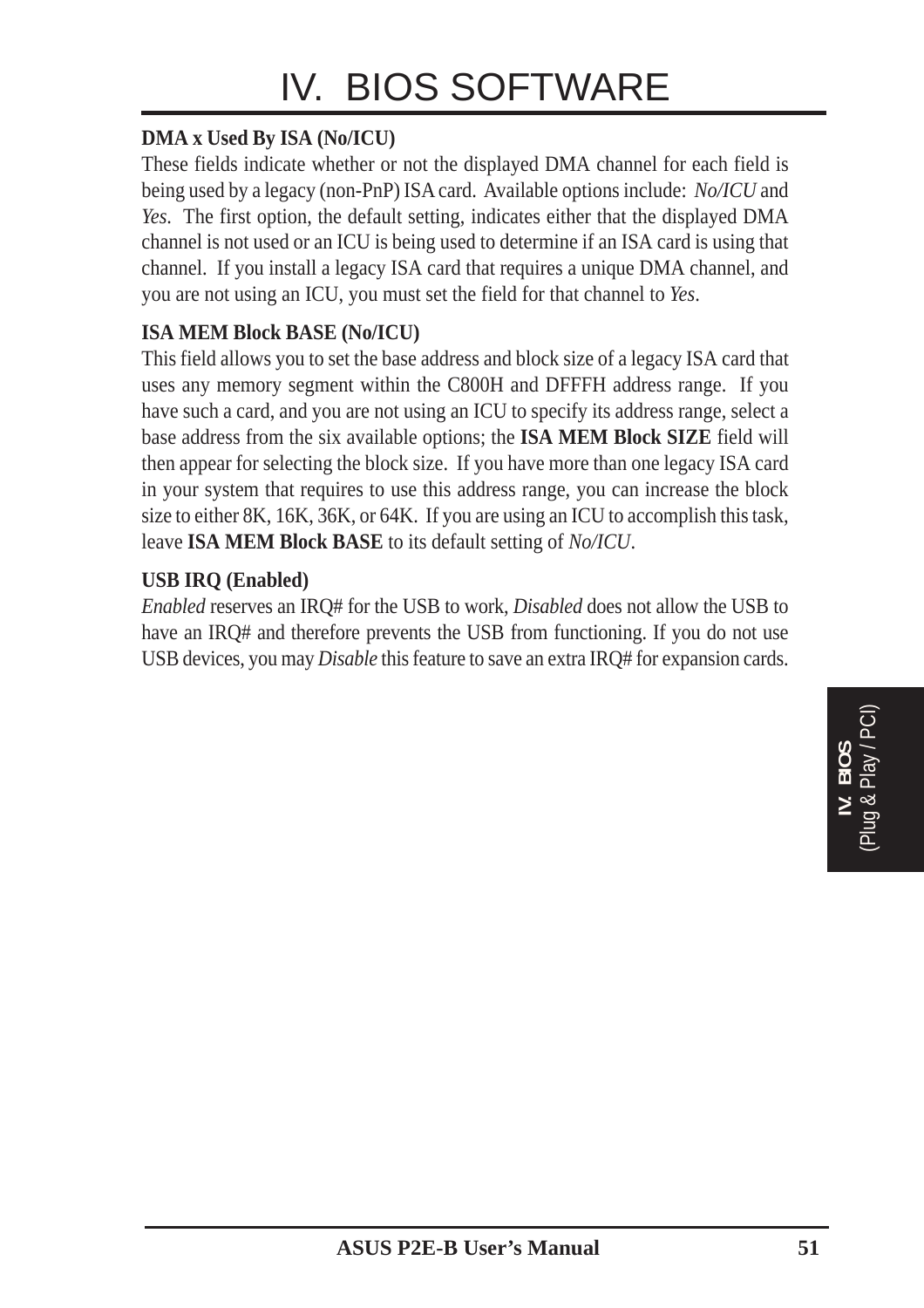## Load BIOS Defaults

This "Load BIOS Defaults" option allows you to load the troubleshooting default values permanently stored in the BIOS ROM. These default settings are non-optimal and disable all high performance features. To load these default settings, highlight "Load BIOS Defaults" on the main screen and then press <Enter>. The system displays a confirmation message on the screen. Press  $\langle Y \rangle$  and then  $\langle$ Enter $\rangle$  to confirm. Press  $\langle N \rangle$  and then  $\langle$ Enter $\rangle$  to abort. This feature does not affect the fields on the Standard CMOS Setup screen.

### Load Setup Defaults

This "Load Setup Defaults" option allows you to load the default values to the system configuration fields. These default values are the optimized configuration settings for the system. To load these default values, highlight "Load Setup Defaults" on the main screen and then press <Enter>. The system displays a confirmation message on the screen. Press  $\langle Y \rangle$  and then  $\langle$ Enter $\rangle$  to confirm. Press  $\langle N \rangle$  and then <Enter> to abort. This feature does not affect the fields on the Standard CMOS Setup screen.

| STHMUHRD DWIS SETUP                                                                   | SUPERVISOR PRSSNIKE                                          |
|---------------------------------------------------------------------------------------|--------------------------------------------------------------|
| <b>BIDS FEATURES SETUP</b><br>CHIPSET FEDTURES SETUP<br><b>POMER MINHEEMENT SETUP</b> | USEN PRESNOST<br>THE HOD AUTO DETECTION<br>SAVE & EXIT SETUP |
| FNP AND PCT SETUP<br>LOND B10S SEFRA 1                                                | <b>SIVING</b><br>Load SETUP Defaults (V/N)? @                |
| LOAD SETUP DEFAILTS                                                                   |                                                              |
| Esc : Duit<br>F10 : Save 8 Exit Setup                                                 | <b>Select Item</b><br>$Shift1F2$<br><b>Change Color</b>      |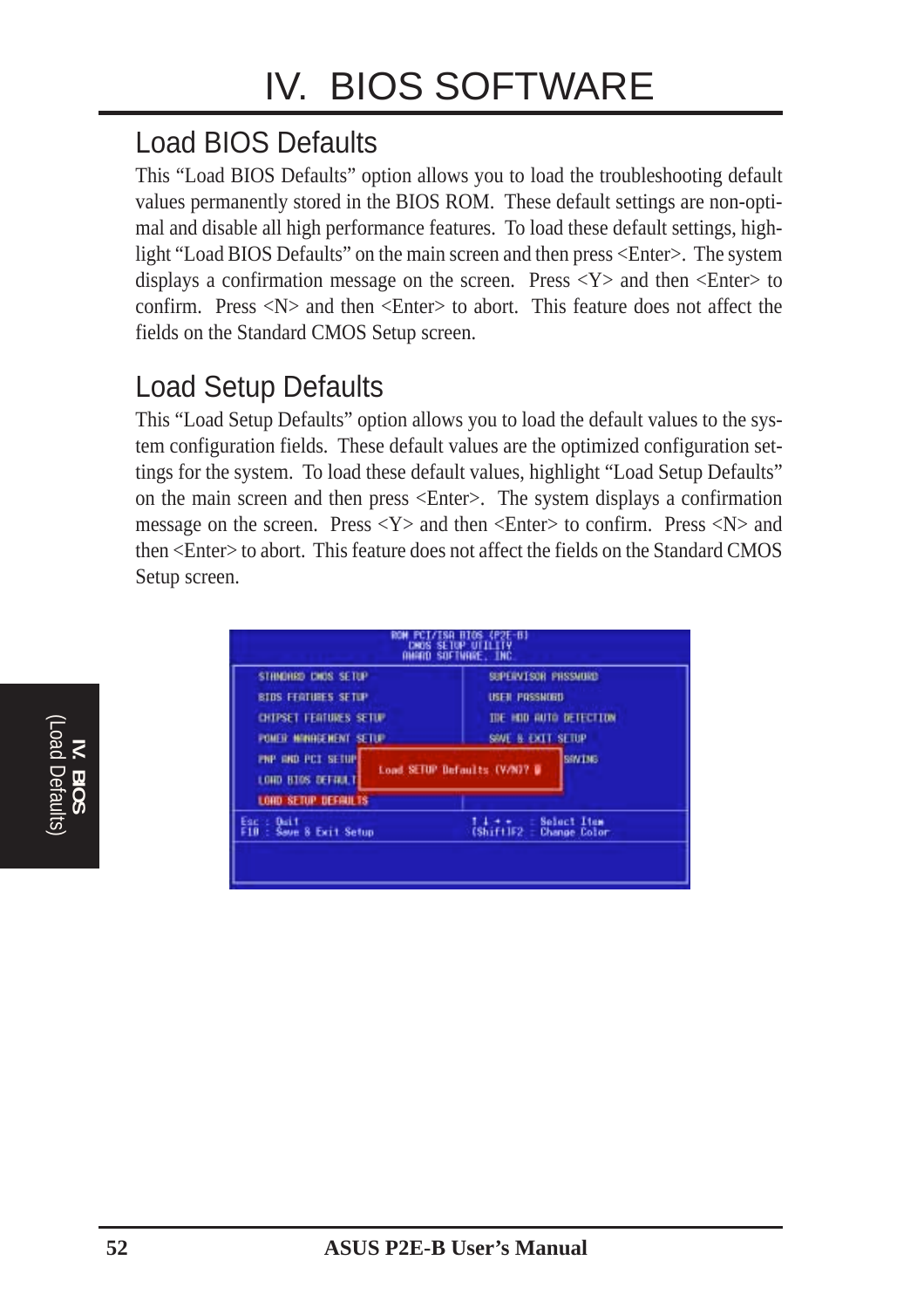### Supervisor Password and User Password

These two options set the system passwords. "Supervisor Password" sets a password that will be used to protect the system and the Setup utility; "User Password" sets a password that will be used exclusively on the system. By default, the system comes without any passwords. To specify a password, highlight the type you want and then press <Enter>. A password prompt appears on the screen. Taking note that the password is case sensitive, and can be up to 8 alphanumeric characters long, type in your password and then press <Enter>. The system confirms your password by asking you to type it again. After setting a password, the screen automatically reverts to the main screen.



To implement password protection, specify in the "Security Option" field of the BIOS Features Setup screen when the system will prompt for the password. If you want to disable either password, press <Enter> instead of entering a new password when the "Enter Password" prompt appears. A message confirms the password has been disabled.

**NOTE:** If you forget the password, see CMOS RAM in section III for procedures on clearing the CMOS.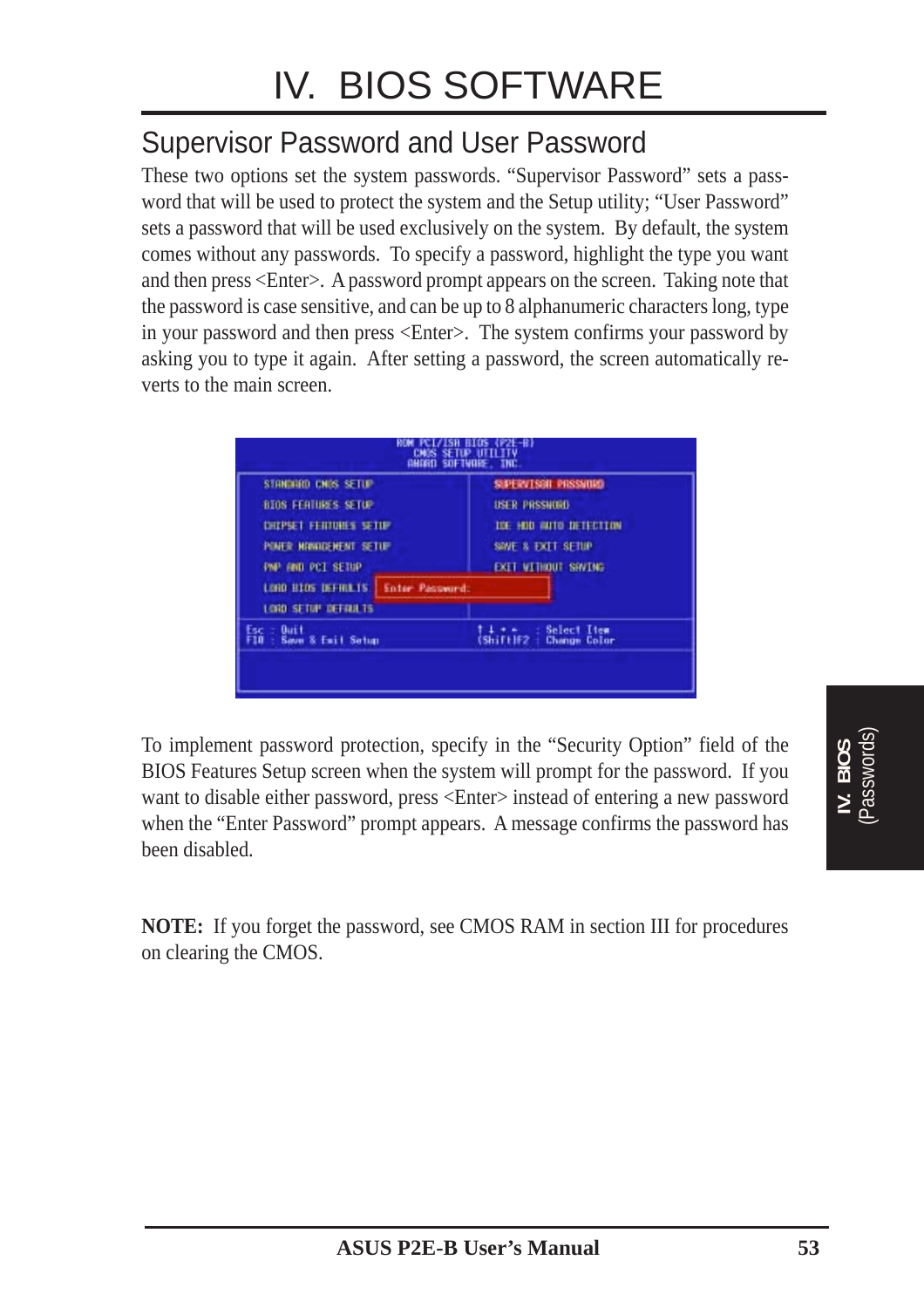### IDE HDD Auto Detection

This "IDE HDD Auto Detection" option detects the parameters of an IDE hard disk drive, and automatically enters them into the Standard CMOS Setup screen.



Up to four IDE drives can be detected, with parameters for each listed inside the box. To accept the optimal entries, press  $\langle Y \rangle$  or else select from the numbers displayed under the OPTIONS field (2, 1, 3 in this case); to skip to the next drive, press <N>. If you accept the values, the parameters will appear listed beside the drive letter on the screen. The process then proceeds to the next drive letter. Pressing  $\langle N \rangle$  to skip rather than to accept a set of parameters causes the program to enter zeros after that drive letter.

Remember that if you are using another IDE controller that does not feature Enhanced IDE support for four devices, you can only install two IDE hard disk drives. Your IDE controller must support the Enhanced IDE features in order to use Drive E and Drive F. The onboard PCI IDE controller supports Enhanced IDE, with two connectors for connecting up to four IDE devices. If you want to use another controller that supports four drives, you must disable the onboard IDE controller in the Chipset Features Setup screen.

When auto-detection is completed, the program automatically enters all entries you accepted on the field for that drive in the Standard CMOS Setup screen. Skipped entries are ignored and are not entered in the screen.

If you are auto-detecting a hard disk that supports the LBA mode, three lines will appear in the parameter box. Choose the line that lists LBA for an LBA drive. Do not select Large or Normal.

The auto-detection feature can only detect one set of parameters for a particular IDE hard drive. Some IDE drives can use more than one set. This is not a problem if the drive is new and empty.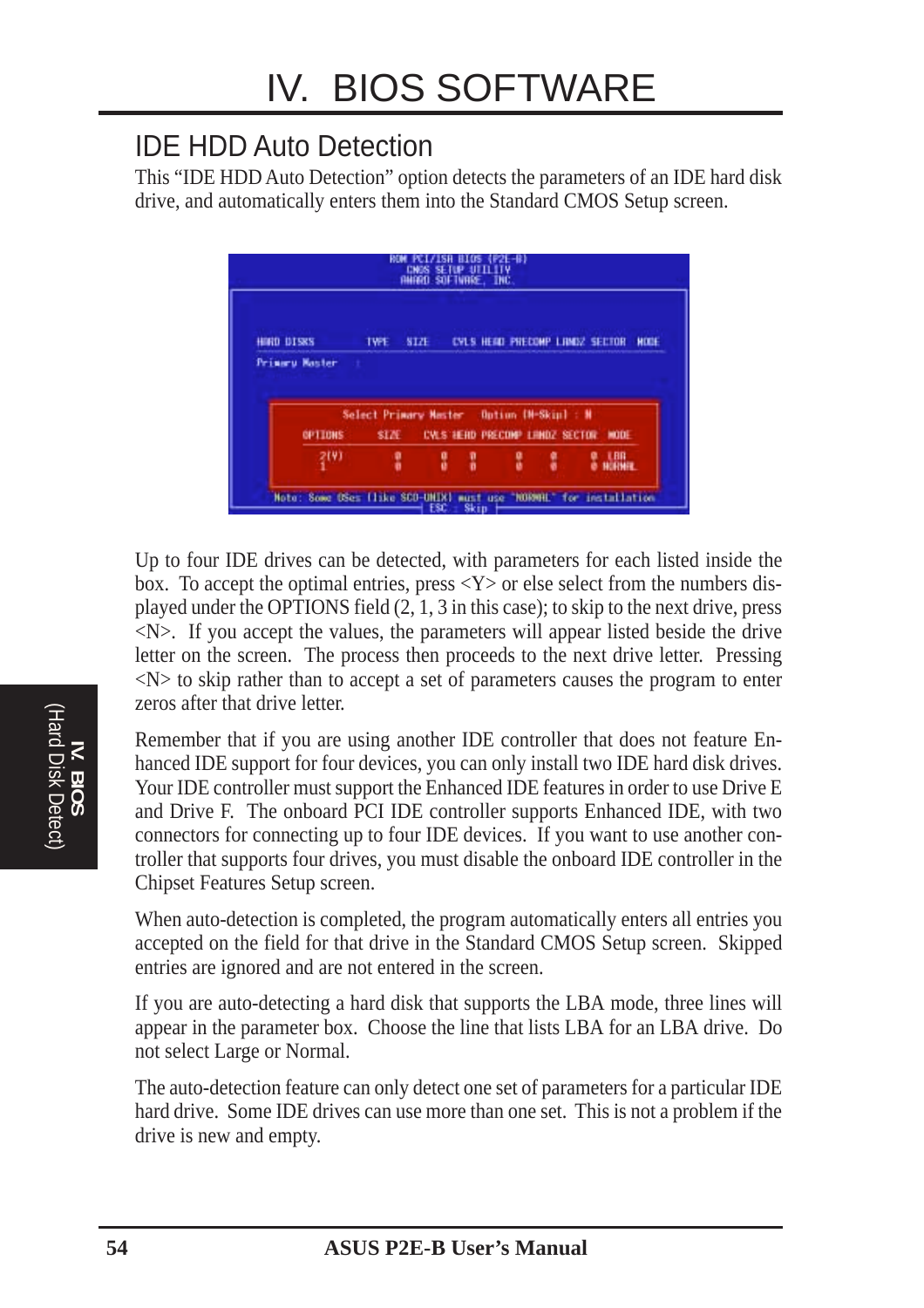# IV. BIOS SOFTWARE

**IMPORTANT:** If your hard disk was already formatted on an older previous system, incorrect parameters may be detected. You will need to enter the correct parameters manually or use low-level format if you do not need the data stored on the hard disk.

If the parameters listed differ from the ones used when the disk was formatted, the disk will not be readable. If the auto-detected parameters do not match the ones that should be used for your disk, do not accept them. Press <N> to reject the presented settings and enter the correct ones manually from the Standard CMOS Setup screen.

### Save & Exit Setup

Select this option to save into the CMOS memory all modifications you specified during the current session. To save the configuration changes, highlight the "Save & Exit Setup" option on the main screen, type "Y", and then press  $\leq$  Enter $\geq$ .



## Exit Without Saving

Select this option to exit the Setup utility without saving the modifications you specify during the current session. To exit without saving, highlight the "Exit Without Saving" option on the main screen and then press <Enter>.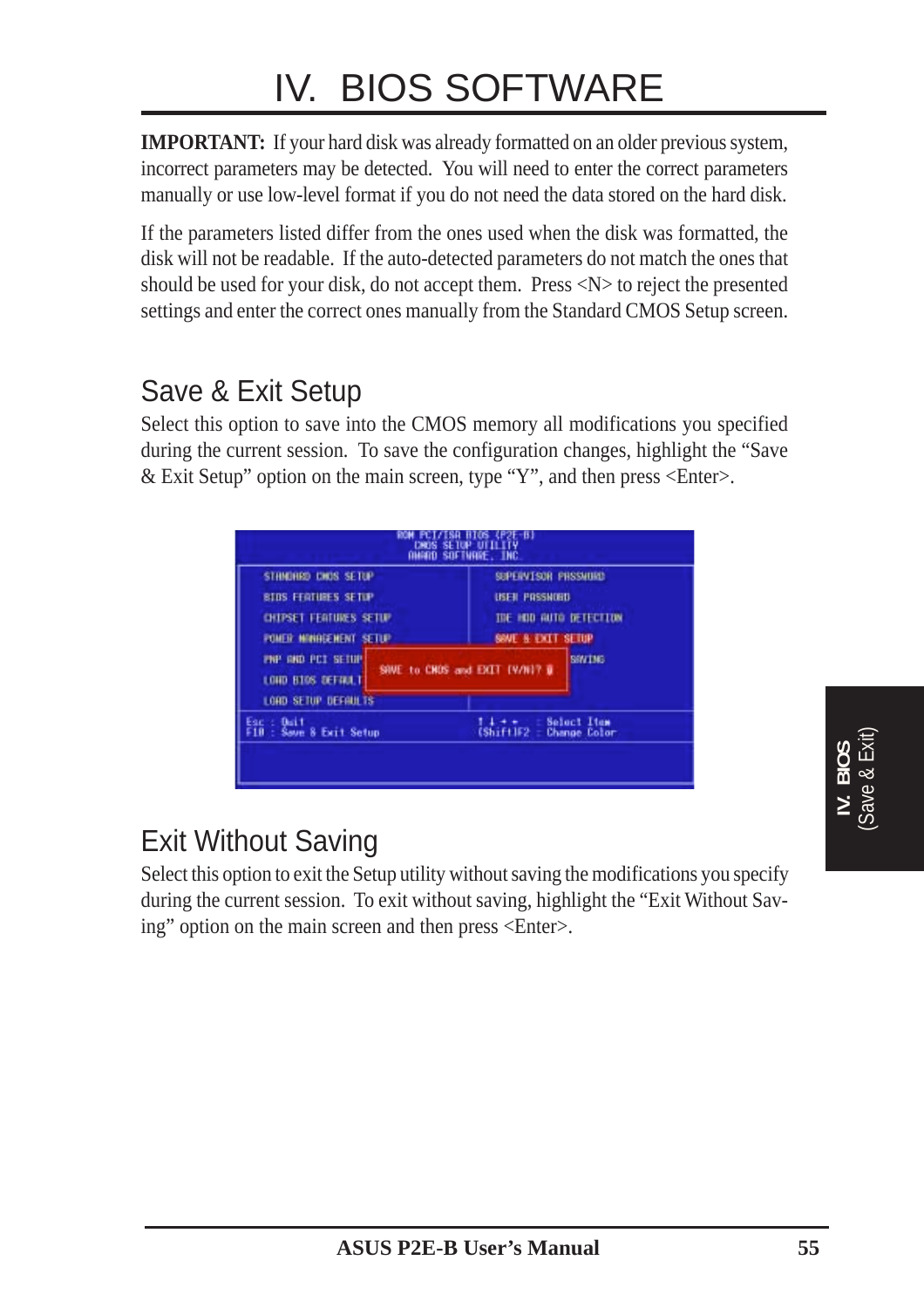# ASUS Smart Motherboard Support CD

(Included only with motherboards with onboard LM78 hardware monitoring)

**Inserting the support CD brings up a selection menu described as follows:** (**NOTE:** CD version and contents are constantly modified without notice.)

- **ASUS PC Probe Utility:** Installs a simple software to monitor your computer's fan, temperature, and voltages. (**NOTE:** Will not run with LDCM installed)
- **LDCM Local Setup:** Installs software to monitor the local system. The LANDesk Client Manager must be installed in order to use the hardware manager features.
- **LDCM Administrator Setup:** Installs software to monitor PC systems on the network within the same bridge address with the Local software installed. The administrator should install both Local and Administrator Software.
- **Adobe Acrobat Reader:** Installs the Adobe Acrobat Reader software necessary to view the LDCM manual in the LDCM directory.
- **BusMaster:** Installs the Intel BusMaster IDE drivers.
- **Patch for PIIX4 chipset:** Installs the necessary drivers for PCI card and PCI bridge for Windows 95/95a (OSR1) and 95b (OSR2) for ASUS motherboards.
- **Browse this CD:** Allows you to see the contents of the ASUS support CD.
- **Technical Support Form:** View the Technical Support Form with Notepad.
- **LDCM Introduction (MPEG):** View a video on the LDCM features.
- **Read Me:** View additional notes with Notepad.
- **Exit:** Exit the selection menu .

**Additonal CD Contents:** DMI Configuration Utility in the **DMI** directory and Flash BIOS writer in the **AFLASH** directory.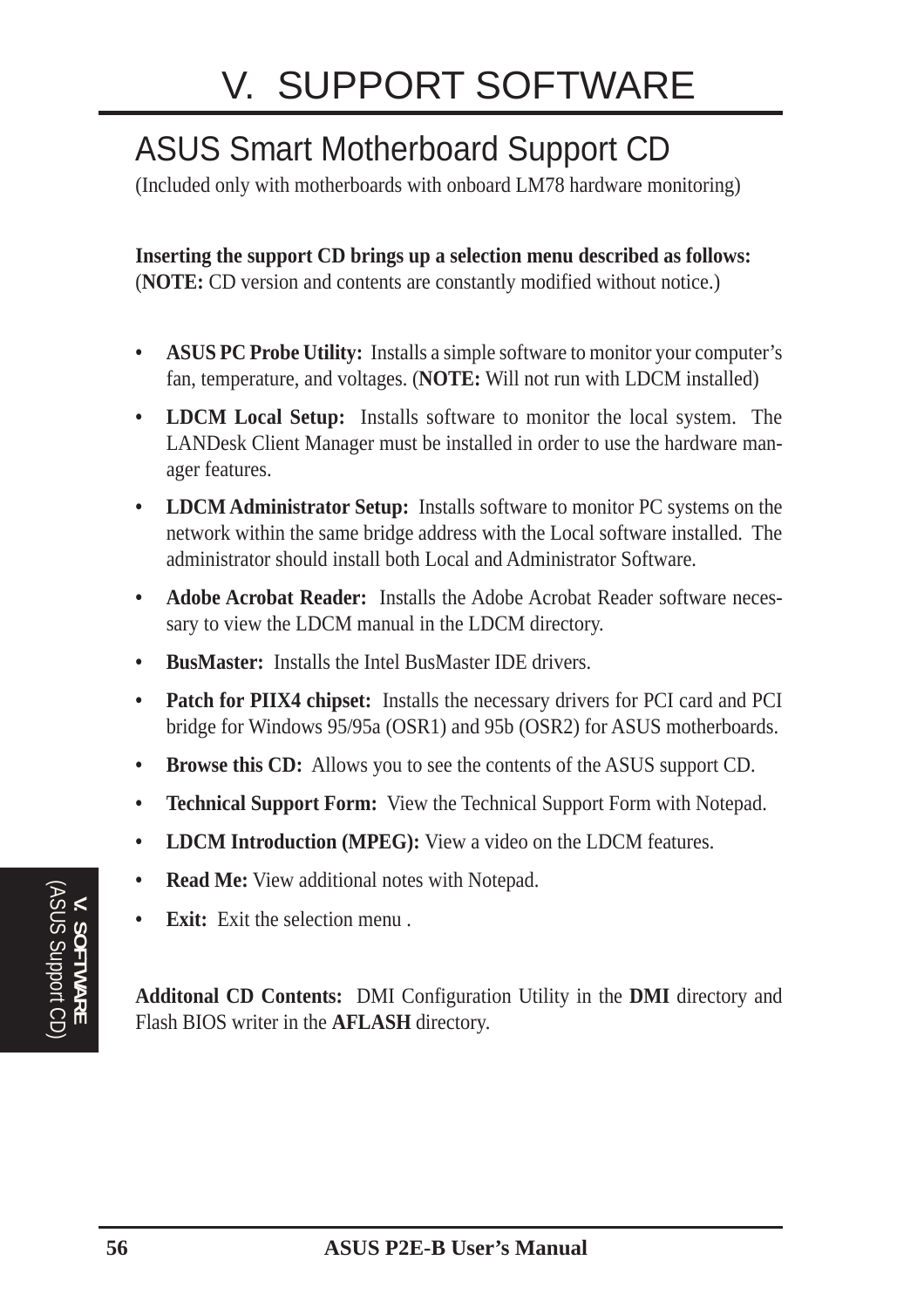# V. SUPPORT SOFTWARE

# Desktop Management Interface (DMI)

### Introducing the ASUS DMI Configuration Utility

This motherboard supports DMI within the BIOS level and provides a DMI Configuration Utility to maintain the Management Information Format Database (MIFD). DMI is able to auto-detect and record information pertinent to a computer's system such as the CPU type, CPU speed, and internal/external frequencies, and memory size. The onboard BIOS will detect as many system information as possible and store those collected information in a 4KB block in the motherboard's Flash EPROM and allow the DMI to retrieve data from this database. Unlike other BIOS software, the BIOS on this motherboard uses the same technology implemented for Plug and Play to allow dynamic real-time updating of DMI information versus creating a new BIOS image file and requiring the user to update the whole BIOS. This DMI Configuration Utility also allows the system integrator or end user to add additional information into the MIFD such as serial numbers, housing configurations, and vendor information. Those information not detected by the motherboard BIOS and has to be manually entered through the DMI Configuration Utility and updated into the MIFD. This DMI Configuration Utility provides the same reliability as PnP updating and will prevent the refreshing failures associated with updating the entire BIOS.

#### System Requirements

The DMI Configuration Utility (DMICFG.EXE) must be used in real mode in order for the program to run, the base memory must be at least 180K. Memory managers like HIMEM.SYS (required by windows) must not be installed. You can boot up from a system diskette without AUTOEXEC.BAT and CONFIG.SYS files, "REM" HIMEM.SYS in the CONFIG.SYS, or press <F5> during bootup to bypass your AUTOEXEC.BAT and CONFIG.SYS files.

> **V. SOFTWARE** (DMI Utility)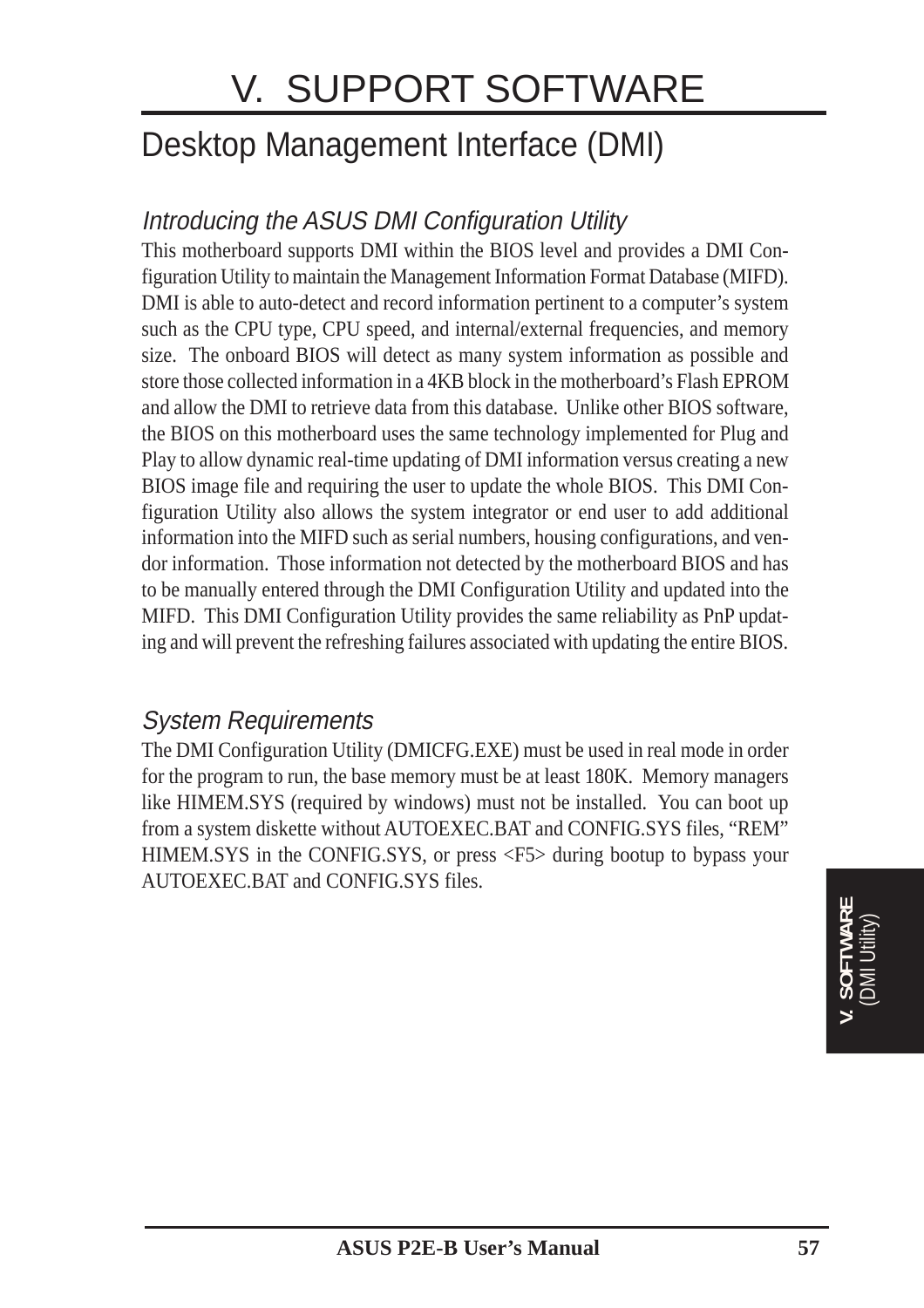### Using the ASUS DMI Configuration Utility

| <b>Sunday</b><br><b>Home Brown</b><br><b><i>SALEY LITTLE BANKING</i></b><br><b>President</b><br><b>Company Constitute Charge</b><br>bearing the bearing<br><b>George Students</b><br><b>Nonservi Minkels</b><br>kaura Midziul<br><b>Charlie C</b><br><b>CAMER</b><br><b>Service Continued State</b><br><b>Fact Electronic State</b><br><b>Secrit Commercial Con-</b><br>tac1 Samuel full<br><b>Service Construction</b><br><b>Get Lawrence Trac</b><br><b>Red Eastman's Text</b><br><b>Bally Mill</b> | *** B105 Bulo Betoot ***<br><b>Dave: J. BEDG Bulleting</b><br>Handle, J. 1811<br>Vender Name - Regri Software, Inc.<br>HIBS Varsion : M&IND-4204-8<br>H105 starting fidency Segment - 1999<br>Blus Build Date : 07/07/91<br>BIDS Characteristics : Press IIHIIII for detail<br>Size of HIDS ROK #121K |
|-------------------------------------------------------------------------------------------------------------------------------------------------------------------------------------------------------------------------------------------------------------------------------------------------------------------------------------------------------------------------------------------------------------------------------------------------------------------------------------------------------|-------------------------------------------------------------------------------------------------------------------------------------------------------------------------------------------------------------------------------------------------------------------------------------------------------|
|-------------------------------------------------------------------------------------------------------------------------------------------------------------------------------------------------------------------------------------------------------------------------------------------------------------------------------------------------------------------------------------------------------------------------------------------------------------------------------------------------------|-------------------------------------------------------------------------------------------------------------------------------------------------------------------------------------------------------------------------------------------------------------------------------------------------------|

Use the  $\leftarrow \rightarrow$  (left-right) cursors to move the top menu items and the  $\uparrow \downarrow$  (up-down) cursor to move between the left hand menu items. The bottom of the screen will show the available keys for each screen. Press enter at the menu item to enter the right hand screen for editing. "Edit component" appears on top. The reversed color field is the current cursor position and the blue text are available for editing. The orange text shows auto-detected information and are not available for editing. The blue text "Press [ENTER] for detail" contains a second pop-up menu is available, use the + - (plus-minus) keys to change the settings. Enter to exit *and save*, ESC to exit *and not save*.

If the user has made changes, ESC will prompt you to answer Y or N. Enter Y to go back to the left-hand screen *and save*, enter N to go back to left-hand screen and *not save*. If editing has not been made, ESC will send you back to the left hand menu without any messages.

#### **Options**

- You can save the MIFD (normally only saved to flash ROM) to a file by entering the drive and path here. If you want to cancel save, you may press ESC and a message "Bad File Name" appears here to show it was not saved.
- You can load the disk file to memory by entering a drive and path and file name here.
- You can load the BIOS defaults from a MIFD file and can clear all user modified and added data. You must reboot your computer in order for the defaults to be saved back into the Flash BIOS.

#### **Notes**

- A heading, \*\*\* BIOS Auto Detect \*\*\*, appears on the right for each menu item on the left side that has been auto detected by the system BIOS.
- A heading, \*\*\* User Modified \*\*\*, will appear on the right for menu items that have been modified by the user.

**Joer Modified**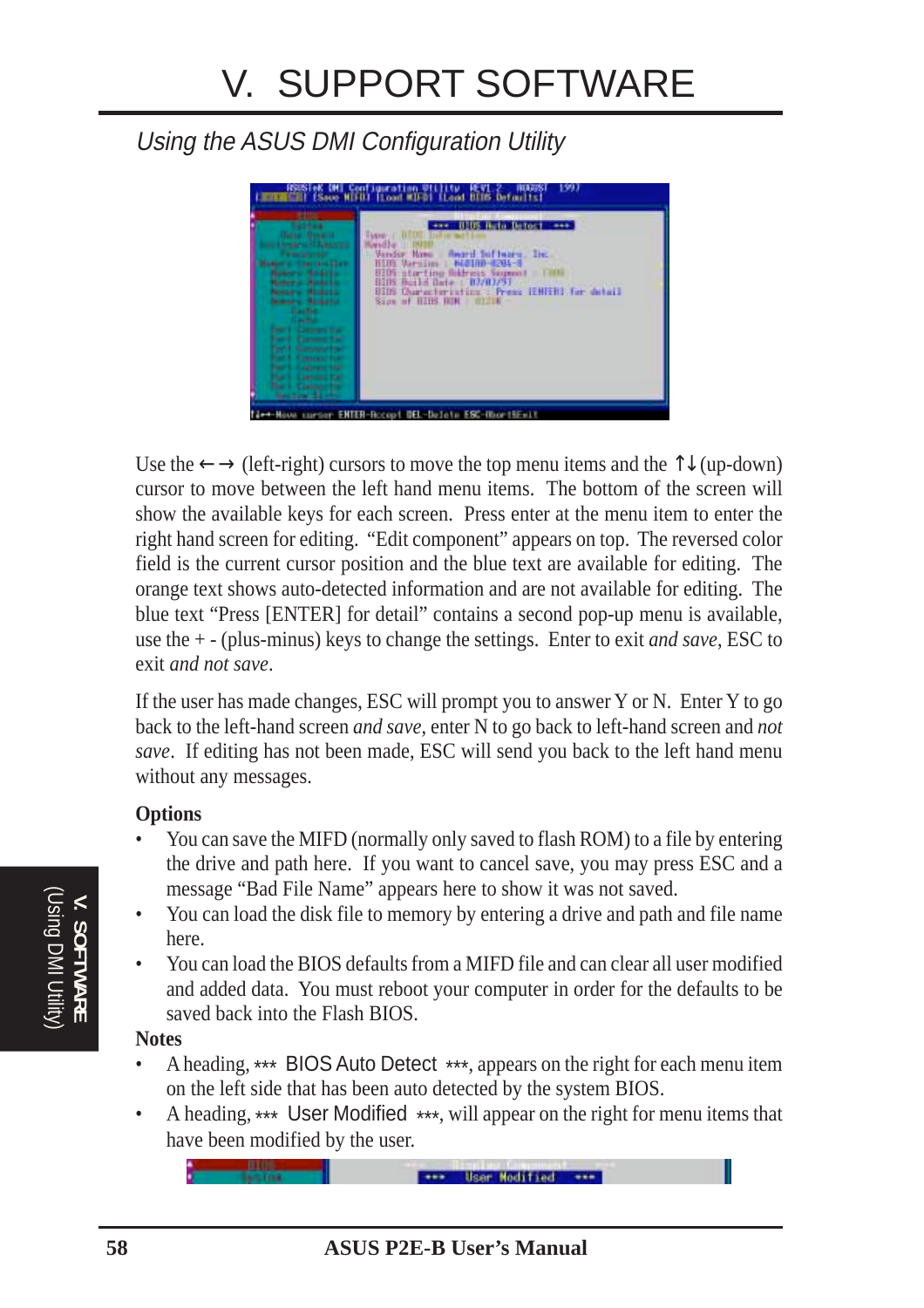# ASUS PCI-L101 Fast Ethernet Card



If you are using the ASUS PCI-L101 on an ASUS motherboard, leave the jumper on its defaut setting of "ASUS." If you are using another brand of motherboard, set the jumper to "Other." Connect the Wake on LAN (WOL) output signal to the motherboard's WOL\_CON in order to utilize the wake on LAN feature of the motherboard. Connect the LAN activity output signal (LAN\_LED) to the system cabinet's front panel LAN\_LED in order to display the LAN data activity.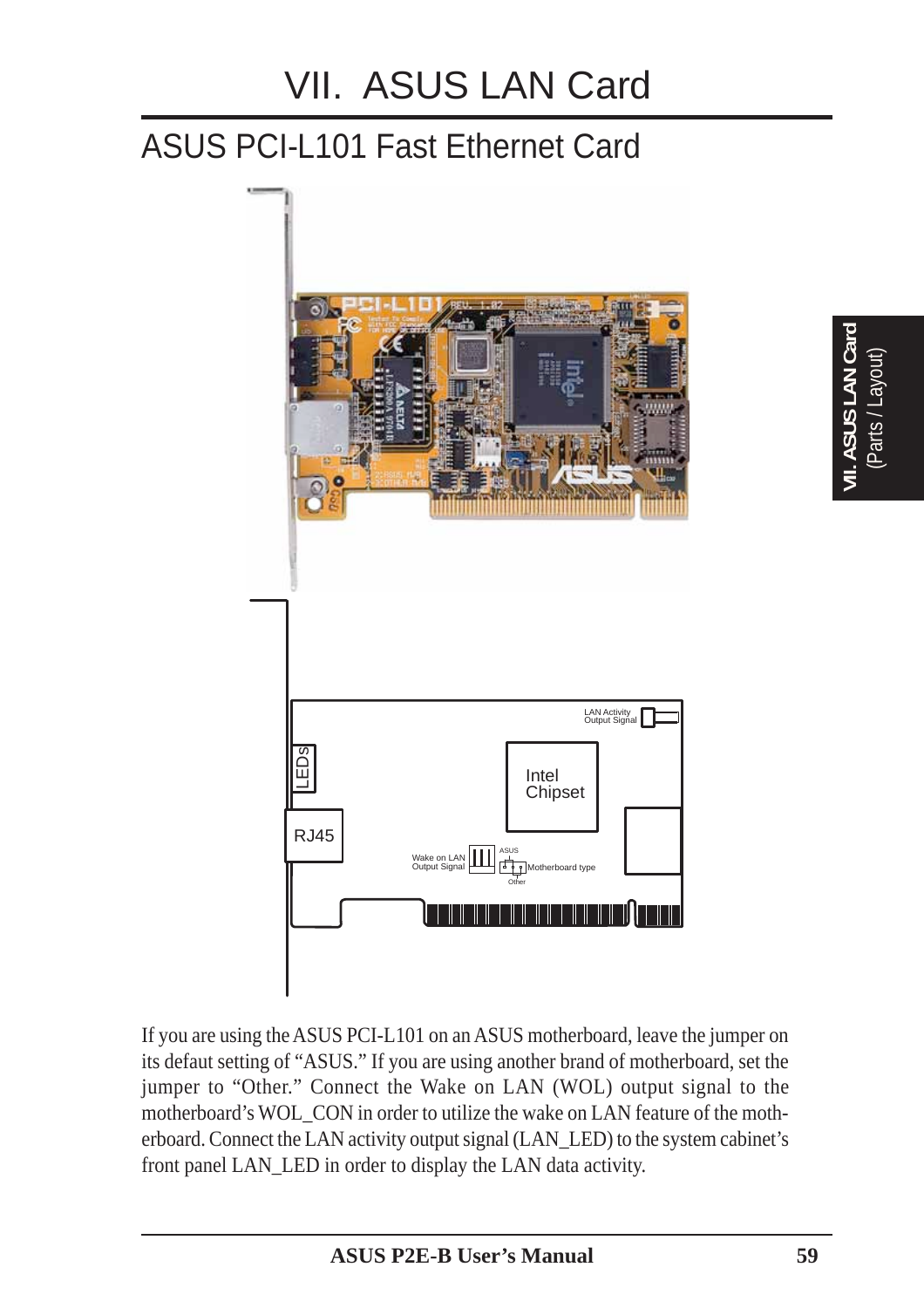## Features

- Intel 82558 Ethernet LAN Controller (Fully integrated 10BASE-T/100BASE-TX)
- Wake-On-LAN Remote Control Function Supported
- PCI Bus Master Complies to PCI Local Bus Rev. 2.1 specifications
- Consists of MAC & PHY (10/100Mbps) interfaces
- Complies to IEEE 802.3 10BASE-T and IEEE 802.3u 100BASE-TX interfaces
- Fully supports 10BASE-T & 100BASE-TX operations through a single RJ45 port
- Supports 32-bit Bus Master Technology / PCI Rev. 2.1
- Enhancements on ACPI & APM
- Adheres to PCI Bus Power Management Interface Rev. 1.0, ACPI Rev. 1.0, and Device Class Power Management Rev. 1.0
- IEEE 802.3u auto-negotiation for 10Mbps/100Mbps Network Data Transfer Rates.
- Provides LED indicators for monitoring network conditions
- Plug and Play

## Software Driver Support

- **NetWare ODI Drivers** Novell Netware 3.x, 4.x, DOS, OS/2 Client
- **NDIS 2.01 Drivers Microsoft LAN Manager, Microsoft Windows 3.11, IBM** LAN Server
- **NDIS 3.0 Drivers -** Microsoft Windows NT, Microsoft Windows 95, Microsoft Windows 3.11

## Question and Answer

- Q: What is Wake-On-LAN ?
- A: The Wake-On-LAN feature provides the capability to remotely power on systems supporting Wake-On-LAN by simply sending a wake-up frame. With this feature, remotely uploading/downloading data to/from systems during off-peak hours will be feasible.
- Q: What can Wake-On-LAN do for you ?
- A: Wake-On-LAN is a remote management tool with advantages that can reduce system management workload, provide flexibility to the system administrator's job, and then of course save you time-consuming efforts and costs.
- Q: What components does Wake-On-LAN require to be enable?
- A: To enable Wake-On-LAN function, your system requires Ethernet LAN adapter card that can activate Wake-On-LAN function, a client with Wake-On-LAN capability, and software such as LDCM Rev. 3.10 or up that can trigger wake-up frame.